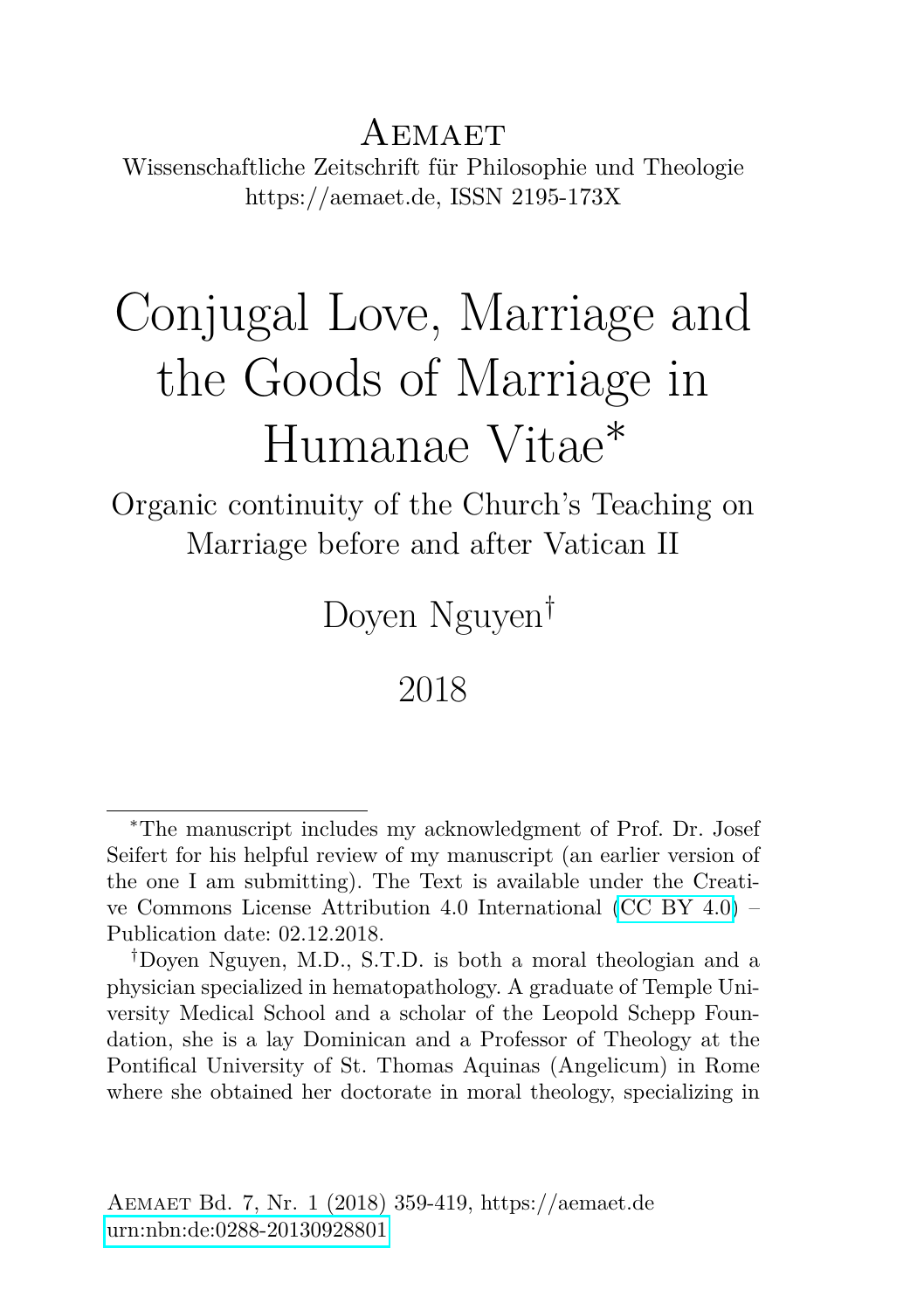## **Contents**

| $\mathbf{1}$ | Introduction                                |                                                          | 362 |
|--------------|---------------------------------------------|----------------------------------------------------------|-----|
|              |                                             | 2 The Relationship between Conjugal Love<br>and Marriage | 366 |
| 3            |                                             | The Relationship between Spousal Love,                   |     |
|              | Conjugal Act, and Procreation               |                                                          |     |
|              | 3.1                                         | Sed Contra to the Arguments Rejecting the                |     |
|              |                                             | Teaching of Humanae Vitae 380                            |     |
|              |                                             | 3.2 Practical and Moral Differences between Nat-         |     |
|              |                                             | ural Family Planning and Contraception 390               |     |
|              |                                             | 3.3 On the Notion of the Ends of Marriage – the          |     |
|              |                                             | Continuity in the Church's 397                           |     |
|              | 4 On the Good of the Spouses (Bonum Coni-   |                                                          |     |
|              | ugum), the Supernatural End of Marriage 410 |                                                          |     |
| 5            | Conclusion                                  |                                                          | 415 |
|              |                                             |                                                          |     |

end-of-life ethics. She is the author of *The New Definitions of Death for Organ Donation: A Multidisciplinary Analysis from the Perspective of Christian Ethics* (Peter Lang, Bern, 2018).

Epost: btursiopsdnXYZcom (replace 'XYZ' by '@gmail.') – Institution: Pontifical University of St. Thomas Aquinas, 1 Largo Angelicum, Rome, Italy.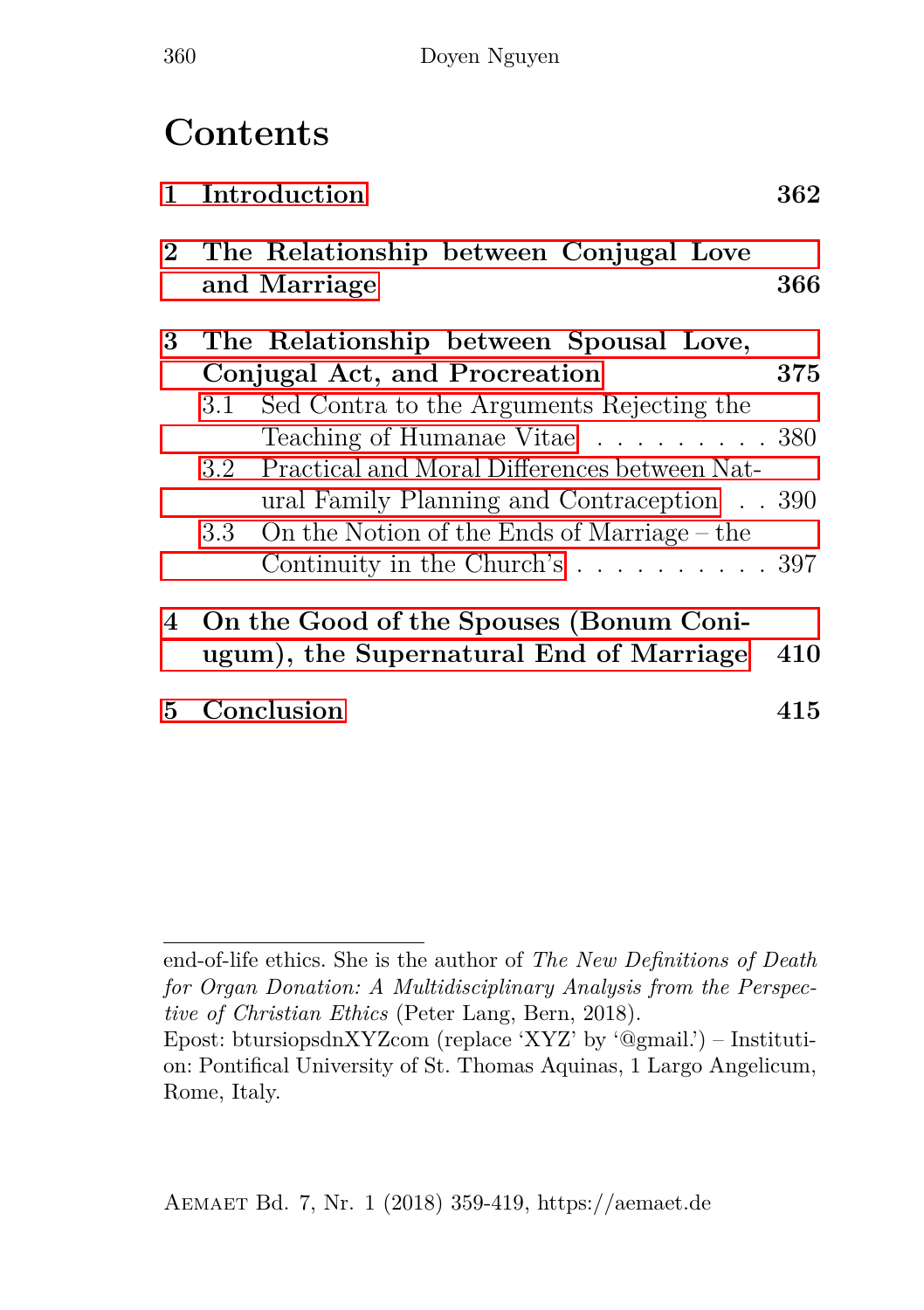#### **Abstract**

Since the time of its promulgation, *Humanae Vitae* has been the subject of contention. On the one hand, progressive Catholics reject its teaching on the inseparability of the unitive and procreative dimensions of the marital act, and support contraception instead; on the other hand, traditionalist Catholics criticizes the same teaching for breaking away from the Church's teaching on marriage prior to Vatican II. The aim of this paper is twofold: to show both the soundness of the teaching of Pope Paul VI in *Humanae Vitae*, and its continuity with the teaching of both Popes Pius XI and Pius XII. To this end, the paper applies a holistic approach by examining the relationships between the various dimensions of marriage (conjugal love, the conjugal act, procreation, and the *bonum coniugum*), and between each of them and marriage itself. The analysis demonstrates that conjugal love, being analogous to the sap nourishing its tree, is the fundamental principle which animates married life, directing it towards both the natural and supernatural ends (procreation and the *bonum coniugum*, respectively, to which marriage is ordained. The growth and endurance of marriage, as well as the attainment of both of these ends necessarily entails the other two goods of marriage, namely the faithfulness of the spouses and the indissolubility of the marriage bond.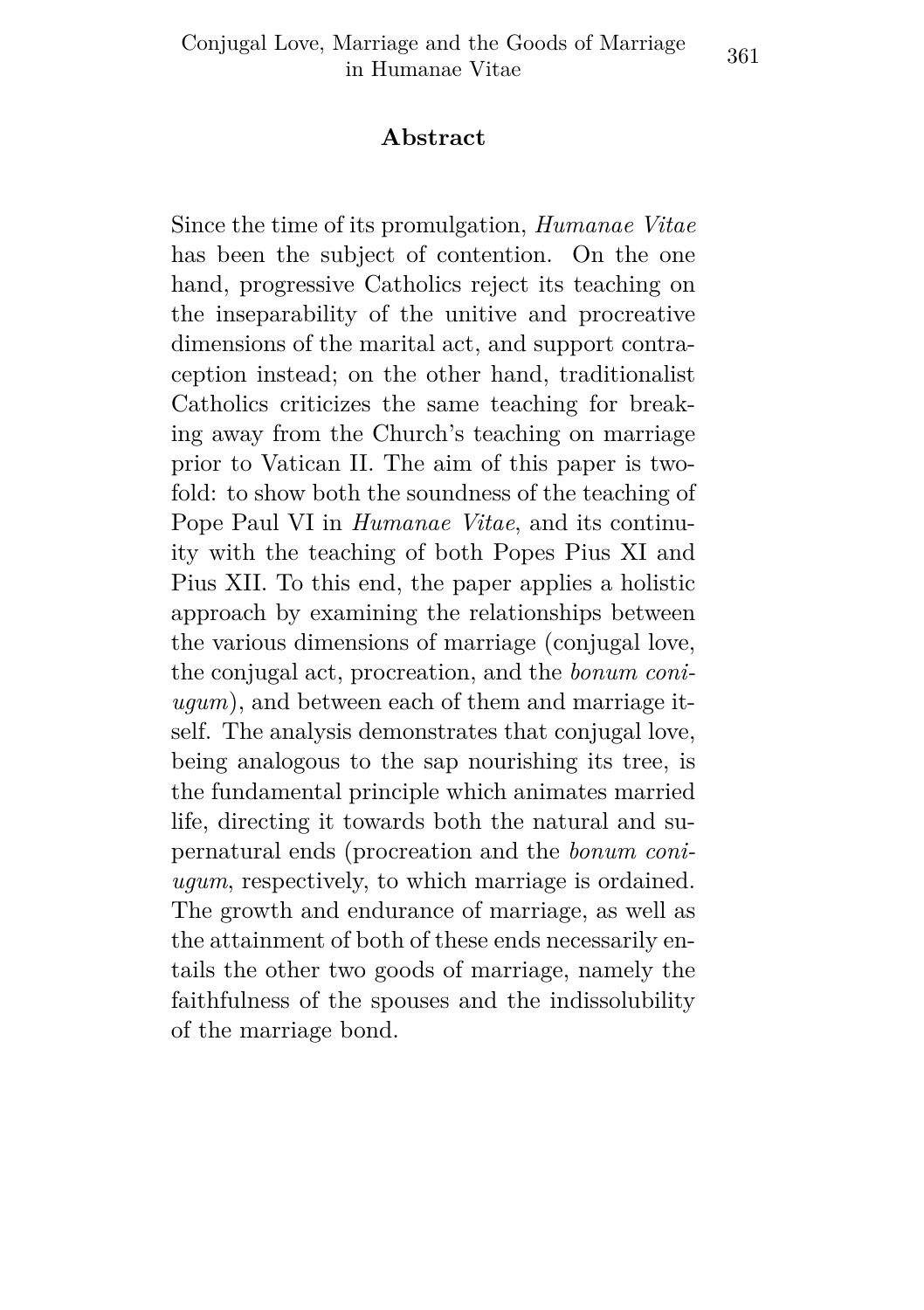### <span id="page-3-0"></span>**1 Introduction**

At fifty years from its promulgation, the encyclical *Humanae Vitae* continues to remain a sign of contradiction, and as such, an object of harsh criticisms coming from both the left (progressive Catholics) and the right (tradi-tionalist Catholics).<sup>[1](#page-3-1)</sup> A seemingly novel concept or terminology which St. Pope Paul VI introduced in the encyclical, and which *synthetically* summarizes the Church's teaching on conjugal sexuality, is "the unitive significance and the procreative significance which are both inherent to the marriage act."<sup>[2](#page-3-2)</sup> By this concept the Pope indicates that,

<span id="page-3-1"></span><sup>&</sup>lt;sup>1</sup>In general, the term "progressive Catholics" refers to those who want the Catholic Church to become more like liberal Protestantism, and therefore more accommodating to the cultural fashions of the secular world (the *Zeitgeist*). Progressive Catholics tend to dissent from the moral teaching of the Church, especially on issues concerning human sexuality. Examples of progressive Catholics include organizations such as the National Catholic Reporter and the Wijngaards Institute for Catholic Research. At the opposite end are traditionalist Catholics who adhere to the traditional Latin Mass and the teaching of the Church prior to the Second Vatican Council. In general, traditionalist Catholics are critical or reject certain aspects of the teaching of the Second Vatican Council and the post-conciliar Church, especially those aspects which they perceive as a discontinuity from the pre-Vatican II tradition. Examples of traditionalist Catholics include such organization as the Rorate Caeli, and the Institute of Christ the King Sovereign Priest. Ironically, the common feature between the progressives and the traditionalists is the hermeneutic of discontinuity and rupture which stands in contrast to the hermeneutic of continuity and reform as taught by popes Paul VI, John Paul II, and Benedict XVI.

<span id="page-3-2"></span><sup>2</sup>Paul VI, "*Humanae Vitae* (Encyclical Letter, 25 July 1968)" <http://www.webcitation.org/74Mt8A5OG> (accessed 6/14/2014),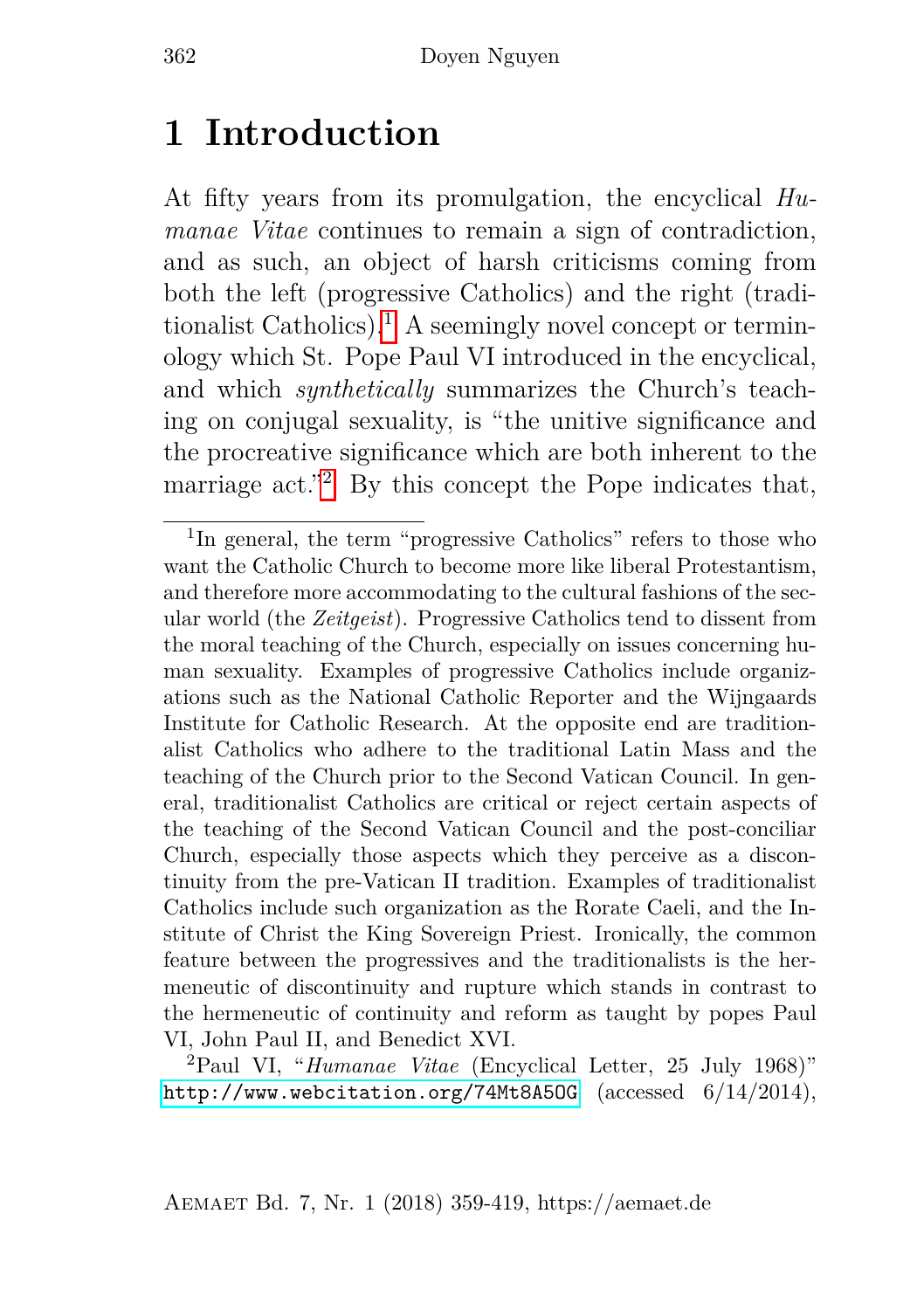integral to the essence of the conjugal act is the inseparable connection between procreation and the union of the spouses – that is, the total mutual gift of husband and wife to each other, not merely at the physical or biological level, but as whole human persons made in the image of God. Based on this truth of the marital act, *Humanae Vitae* teaches that any man-made interposition seeking to separate the unitive from the procreative contradicts the natural moral order.

From the very start, the encyclical has triggered two types of negative reaction. On one side, progressive Catholics have resolutely dissented from the teaching of the encyclical, which in turn leads to the rejection of the whole of the Church's teaching on human sexuality. One of the frequent albeit erroneous claims is that the prohibition of contraception is based on biological teleology, that is, it "is based on the belief that the biological 'laws of conception' show that each and every act of sexual intercourse has procreation as their natural 'finality' and 'significance."'[3](#page-4-0) Hand in hand with theological dissent is the altering of Catholic sexual ethics with situation ethics or proportion-alist thinking.<sup>[4](#page-4-1)</sup> On the other side, traditionalist Catholics

no. 12.1.

<span id="page-4-0"></span><sup>3</sup>Wijngaards Institute for Catholic Research, "Catholic Scholars' Statement on the Ethics of Using Contraceptives" http://www.wijngaardsinstitute.com/statement-on-contraceptives/ (accessed 08/24/2018).

<span id="page-4-1"></span><sup>4</sup>Historically, there was an immediate violent dissent against *Humanae Vitae* which involved all levels of the Church, from high level prelates to the lay faithful, as well as prominent academic theologians (both ordained and lay). See Xavier Rynne, "Letter from Vatican City," *The New Yorker* (1968)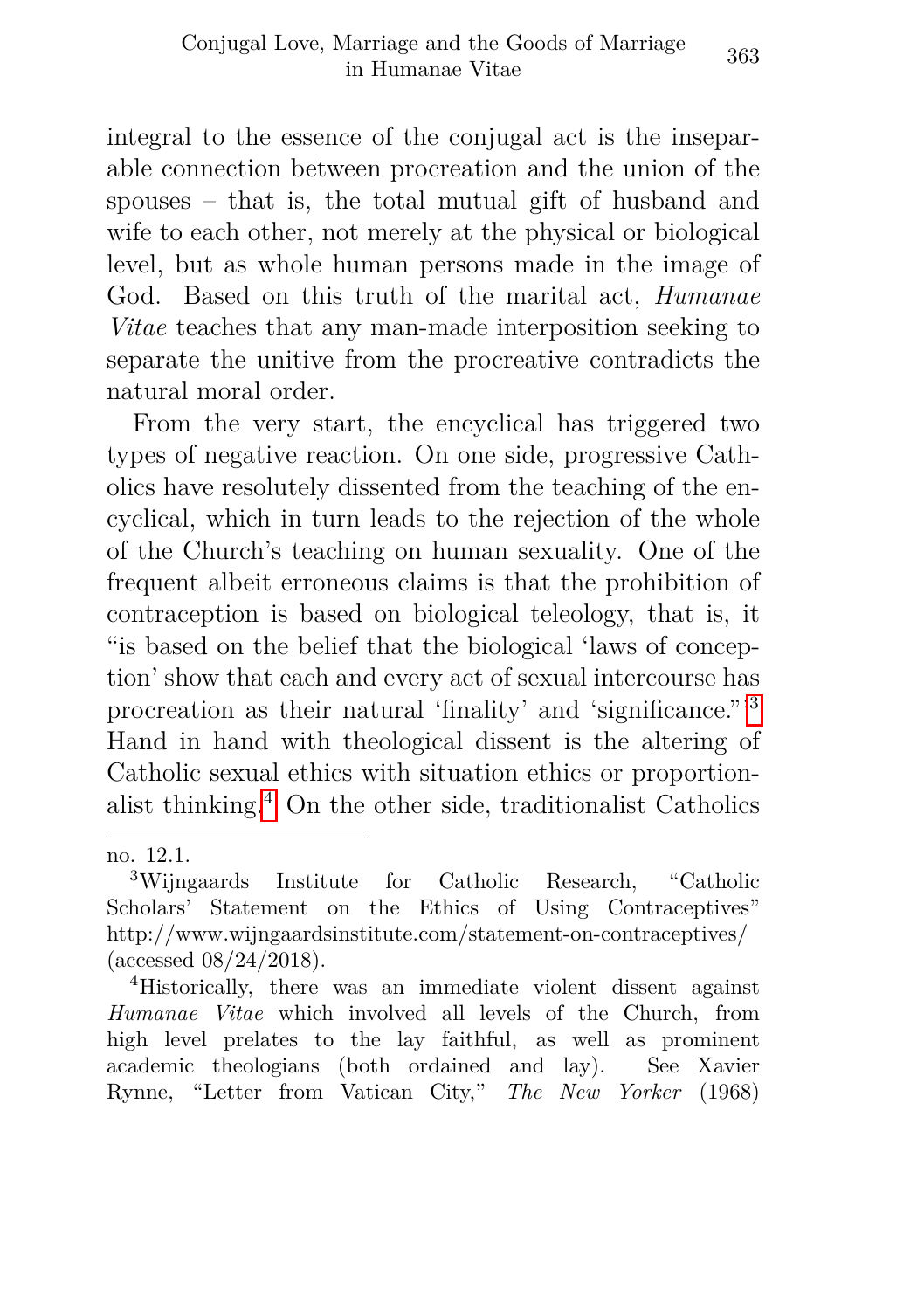blame *Humanae Vitae* for failing to affirm explicitly the hierarchy of ends, namely the primacy of the procreative as the primary end of marriage over the unitive which is conjugal love.[5](#page-5-0) Some traditionalists also blame Paul VI for promoting the use of fertility awareness-based methods of family planning, that is, natural family planning (NFP), which they perceive as being contrary to procreation as the primary end of marriage and, therefore, a veiled form of contraception. From the traditionalist perspective, *Humanae Vitae* has contributed to the process of moral dis-

<span id="page-5-0"></span><sup>5</sup>See, for instance, Roberto de Mattei, "Rileggiamo Humanae Vitae alla luce di Casti Connubii" [http://www.webcitation.org/](http://www.webcitation.org/74N4iWNy3) [74N4iWNy3](http://www.webcitation.org/74N4iWNy3) (accessed 08/25/2018). The original Italian text reads: "*anche l'Humanae Vitae ha una responsabilità: quella di non avere affermato con altrettanta chiarezza la gerarchia dei fini, ovvero il primato del fine procreativo su quello unitivo*."

Aemaet Bd. 7, Nr. 1 (2018) 359-419, https://aemaet.de

[https://www.newyorker.com/magazine/1968/11/02/letter-from-](https://www.newyorker.com/magazine/1968/11/02/letter-from-vatican-city-13)

[vatican-city-13.](https://www.newyorker.com/magazine/1968/11/02/letter-from-vatican-city-13) Revisionist dissenting theologians promoted proportionalism which basically denies the existence of intrinsically evil acts. The efforts made during the pontificates of John Paul II and Benedict XVI have resulted in a better acceptance of *Humanae Vitae* and a curbing of proportionalist thinking. Under the current pontificate, there has been a resurgence of situation ethics seeking to undermine the teaching of both *Humanae Vitae* and *Veritatis Splendor*, however. Moreover, according to a 2016 survey by the Pew Research Center, while 83% of American Catholics who attend Mass weekly say that abortion is immoral, only "13% say contraception is morally wrong, while 45% say it is morally acceptable and 42% say it is not a moral issue." See Pew Research Center, "Where the Public Stands on Religious Liberty Vs. Nondiscrimination" http://assets.pewresearch.org/wpcontent/uploads/sites/11/2016/09/Religious-Liberty-full-forweb.pdf (accessed 08/25/2018), 25.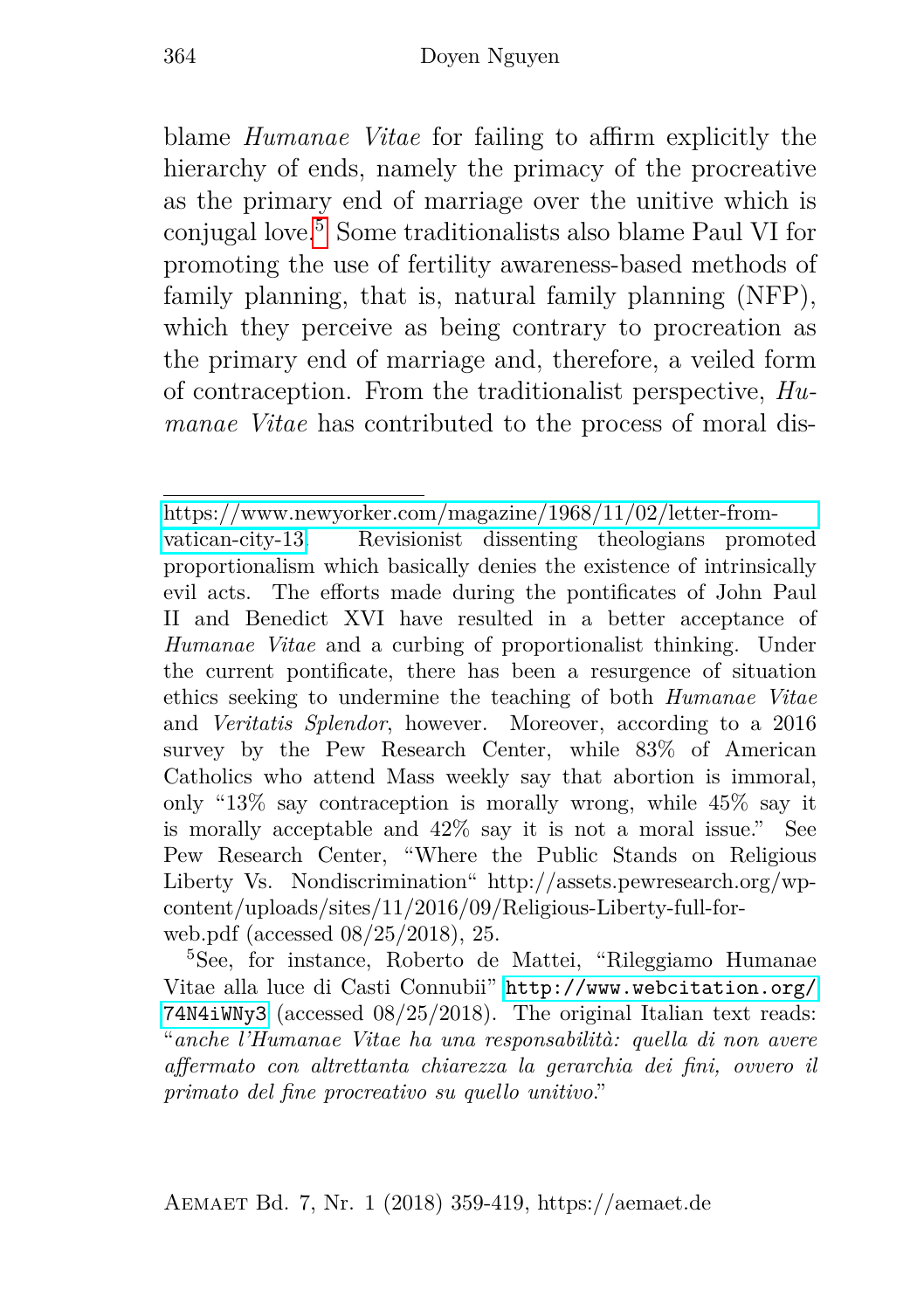integration within the Church.[6](#page-6-0)

Many of the controversies concerning *Humanae Vitae* thus revolve around the relationship between conjugal love and procreation, especially with regard to the notion of primary end or hierarchy of ends. To these two aspects, one must add a third and important dimension which tends to be omitted in the moral discussion on marriage and sexuality, namely, the 'good of the spouses' (*bonum coniugum*). The *bonum coniugum* is also recognized as an end of marriage in both the 1983 Code of Canon Law and the Catechism.[7](#page-6-1) The question thus arises: what is the relationship between these three dimensions of marriage and how are they to be understood with respect to the concept of *finis*? To address this complex issue, the aim of this paper is to unpack the interrelationship between the various dimensions of marriage (love, procreation, and the good of the spouses) among themselves, and between each of them and marriage itself. The aim is thus to present a holistic understanding of marriage. In the process, this paper will also show that the teaching (both implicit and explicit) in *Humanae Vitae* is in continuity with the previous teaching of popes Pius XI (*Casti Connubii*) and Pius XII. Since *Humanae Vitae* was written to address the specific issue

<span id="page-6-0"></span><sup>6</sup>See ibid. The original Italan text reads: "*il processo di disgregazione morale interno alla Chiesa, ha tra le sue cause anche la mancanza di una chiara definizione del fine primario del matrimonio da parte dell'enciclica di Paolo VI*."

<span id="page-6-1"></span><sup>7</sup>See "Code of Canon Law" [http://www.webcitation.org/](http://www.webcitation.org/74Mx5a92L) [74Mx5a92L](http://www.webcitation.org/74Mx5a92L) (accessed 08/26/2018), cannon 1055, par. 1; *Catechism of the Catholic Church* (Vatican City: Libreria Editrice Vaticana, 2003), no. 1601.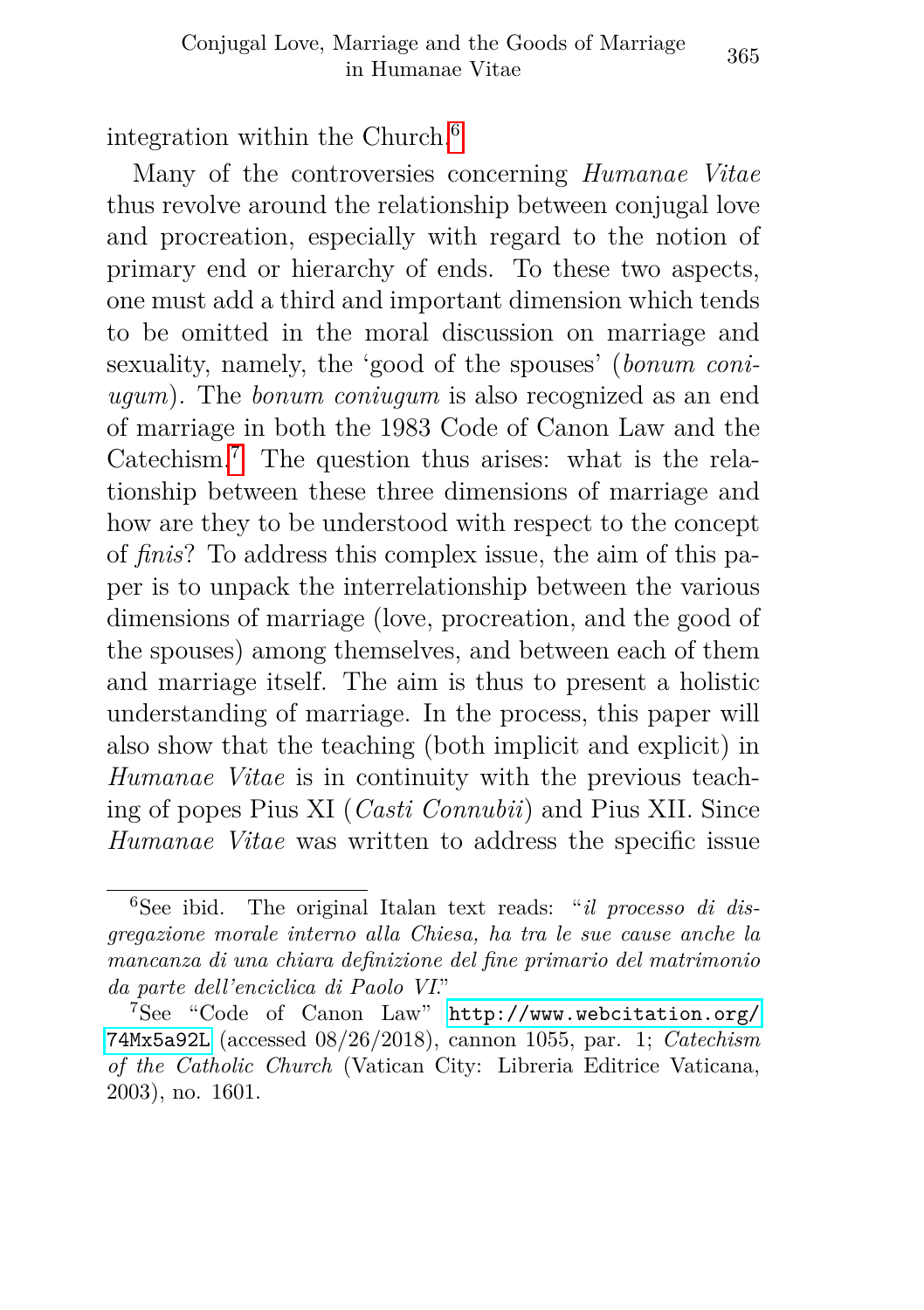of contraception, several aspects of the doctrine of marriage were left implicit or inchoate. To bring these to light, this paper will invoke the teaching of Wojtyła/John Paul II, as well as the writings of Hildebrand on marriage and *Humanae Vitae*.

## <span id="page-7-0"></span>**2 The Relationship between Conjugal Love and Marriage**

The teaching of *Humanae Vitae* opens with several fundamental truths, in particular: (i) that the question of human procreation is part and parcel of the vocation of the human person considered in both its horizontal (natural, earthly) and vertical (supernatural, eternal) dimensions;<sup>[8](#page-7-1)</sup> and (ii) that "married love . . . takes its origin from God, who is love."[9](#page-7-2) God in creating man and woman, has also instituted marriage (Genesis  $1-2$ ).<sup>[10](#page-7-3)</sup> It is proper that the discussion

<span id="page-7-3"></span><sup>10</sup>Some may argue that Genesis 1-2 does not speak about marriage, but only about a special relationship between two human beings who recognized each other in a very different way from animals. According to such a view, the notion of marriage as being instituted by God only came about later as the result of some subsequent theological

<span id="page-7-2"></span><span id="page-7-1"></span><sup>8</sup>See Paul VI, "*Humanae Vitae*," no.7.

<sup>&</sup>lt;sup>9</sup>Ibid., no. 8.1. It is self-evident that, according to the natural order, conjugal love can only exist between a man and a woman, and not between individuals of the same sex, because God has created man and woman as two different manifestations of the same human nature, endowed with the capacities to complement one another. The complementary difference between man and woman is not merely a biological difference, rather it is a metaphysical difference which embraces the whole person.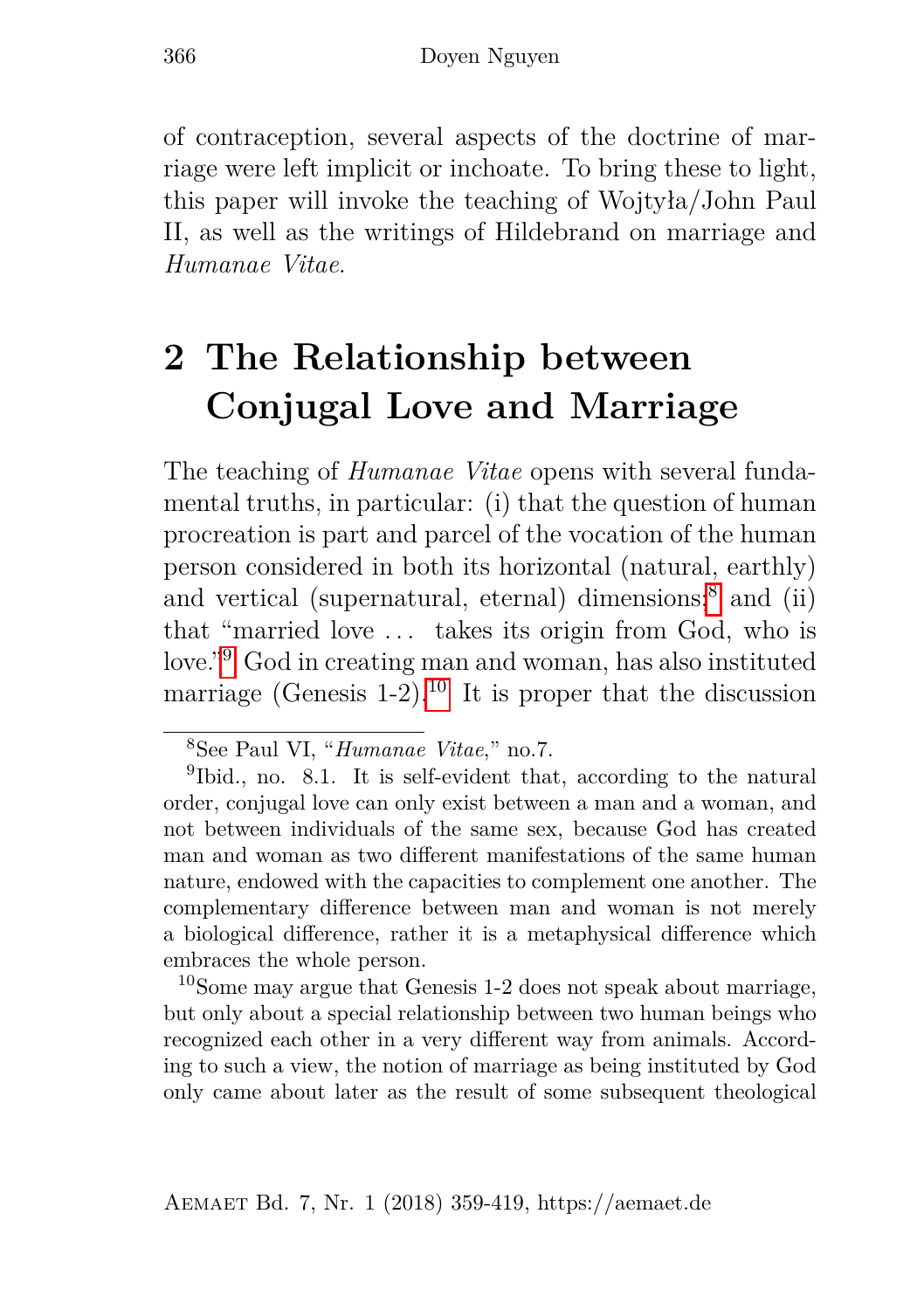below begins with conjugal love (which Wojtyła also refers to as "betrothed love" $)^{11}$  $)^{11}$  $)^{11}$  since in terms of the chronological sequence during the course of the relationship between a man and a woman, love comes into existence before both marriage and procreation.

As expressed beautifully by Pope Pius XII in his 1940 Address to the Newlyweds,

"The charm exercised by human love has been for centuries the inspiring theme of admirable works of genius, in literature, in music, in the visual arts; a theme always old and always new, upon which the ages have embroidered, without

interpretation of Genesis 1-2. Such an argument does not hold, however, for two reasons. First, in Genesis 2:24, it is explicitly written: "Therefore a man shall leave his father and mother to cleave to his wife and they shall become one flesh." The term "one flesh" indicates not only sexual union between the husband and wife, but also the fact that the marital relationship is akin to the kinship of blood relations. Second, and more importantly, is the explicit teaching of Christ on divorce which also recalls the teaching in Genesis 2:24. In Matthew 19:5-6, Christ said: "Therefore a man shall leave his father and his mother, be joined to his wife, and the two shall become one flesh. So they are no longer two but one flesh. What therefore God has joined together, let not man separate." The teaching in Sacred Scriptures is thus clear: God Himself instituted marriage from the very beginning.

<span id="page-8-0"></span><sup>11</sup>See Karol Wojtyła (John Paul II), *Love and Responsibility*, trans., H. T. Willetts (New York: Farrar, Straus, Giroux, 1981), 95-100. The terms 'betrothed love' and 'conjugal (spousal, wedded, marital, married) love' can be used interchangeably because in their essence, they share identical characteristics. In terms of chronological sequence, betrothed love is that which exists before and leads up to the matrimonial event. Thereafter, it becomes wedded love.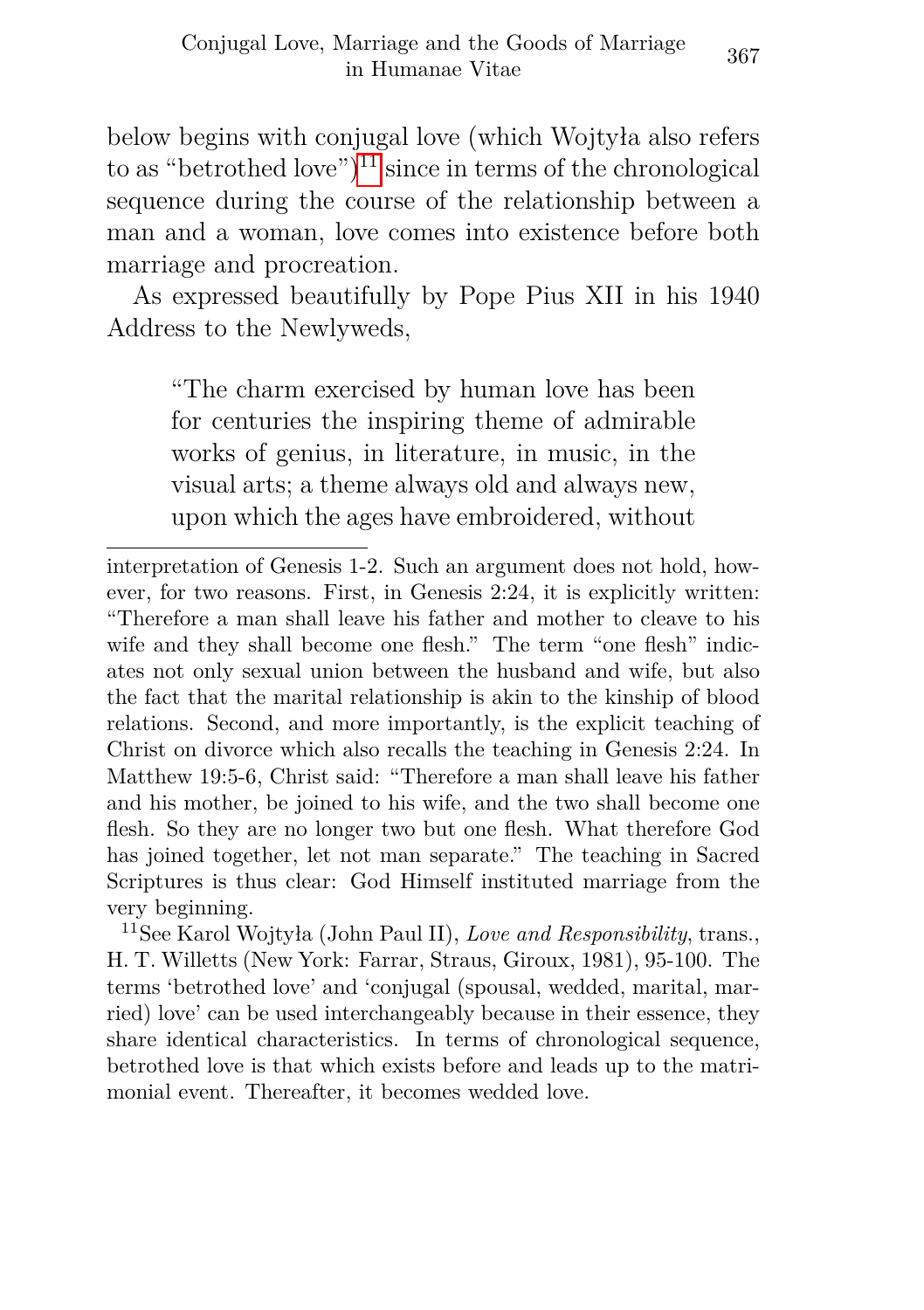ever exhausting it, the most elevated and poetic variations<sup>"[12](#page-9-0)</sup>

Furthermore, love is an essential dimension of human life because it is our human vocation, which St. Pope John Paul II has eloquently explained in the following passage:

"In calling [man] to existence through love, [God] called him at the same time for love. God is love and in Himself He lives a mystery of personal loving communion. Creating the human race in His own image and continually keeping it in being, God inscribed in the humanity of man and woman the vocation, and thus the capacity and responsibility, of love and communion. *Love is therefore the fundamental and innate vocation of every human being* [italics added]."[13](#page-9-1)

The recognition that God is the point of reference, the origin of love, can help us to fathom the "true nature and nobility" of married love.<sup>[14](#page-9-2)</sup> Attesting to this inherent nobility of spousal love are the numerous passages in Sacred Scriptures in which the sacred writers used the theme of

<span id="page-9-0"></span><sup>12</sup>Pius XII, "'Love,' Address to the Newlyweds, October 23, 1940," in *The Pope Speaks: The Teachings of Pope Pius XII*, ed. Michael Chinigo (New York: Pantheon Books, 1957), 21.

<span id="page-9-1"></span><sup>13</sup>John Paul II, "*Familiaris Consortio* (Apostolic Exhortation, 22 November 1981)" <http://www.webcitation.org/74MzJqjbk> (accessed 6/14/2014), no. 11.1.

<span id="page-9-2"></span><sup>14</sup>Paul VI, "*Humanae Vitae*," no. 8.1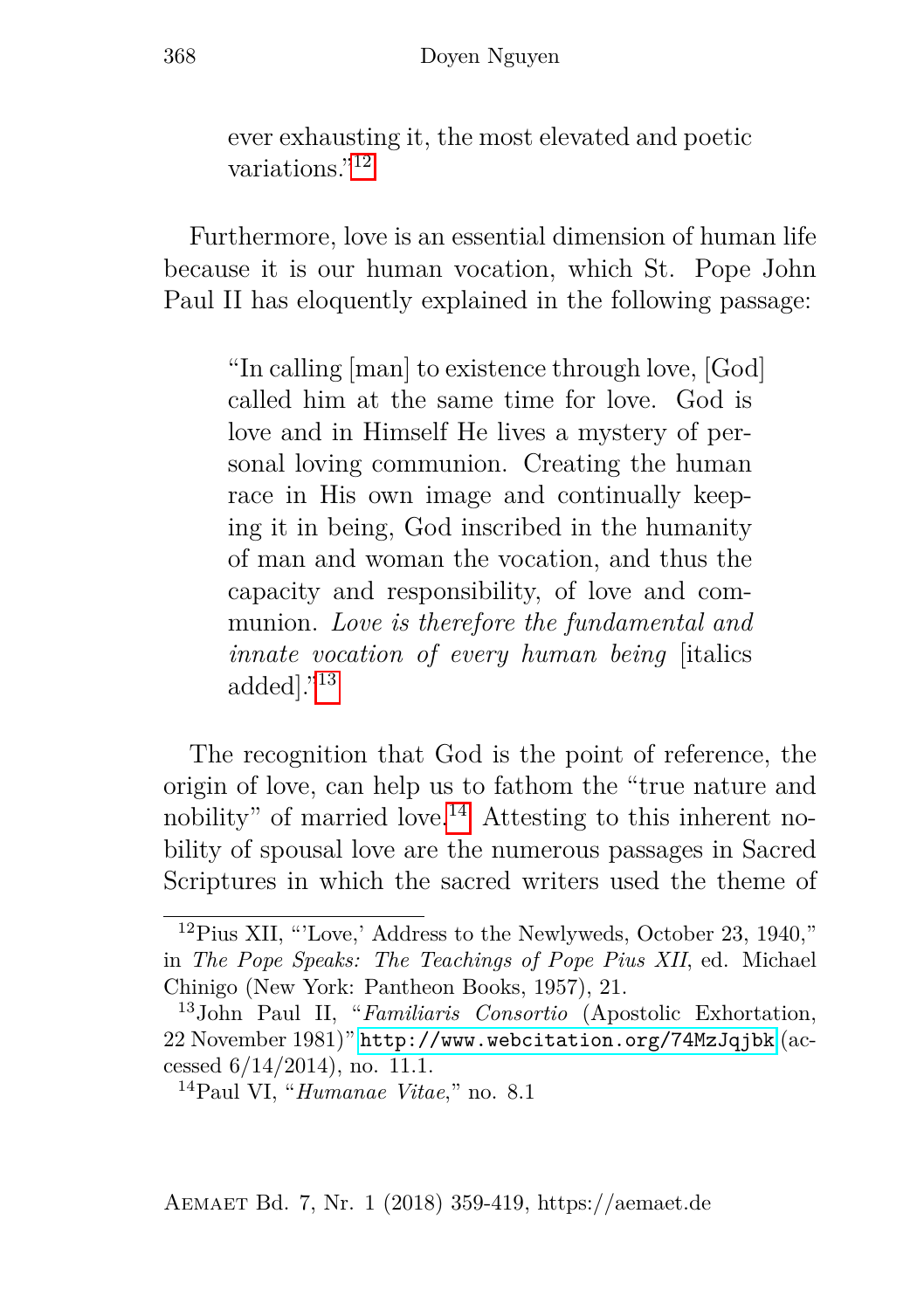spousal love and marriage to describe the covenantal relationship between Yahweh and ancient Israel, and between Christ and the Church.<sup>[15](#page-10-0)</sup> Furthermore, marriage is the only natural human good which has been exalted to the rank of a sacrament of the New Covenant. Lastly, as noted by Hildebrand, "marriage has been chosen as the image of the perfect union between the soul and Christ because in marriage likewise the centre and core is love.<sup>"[16](#page-10-1)</sup>

To grasp the truth that married love has its origin in God requires us to overcome the puritanical and gnostic tendency to look down at betrothed or wedded love as mere sensuality or sentimentality. Pope Paul VI explicitly stresses this point, stating:

"[Married] love is above all fully human, a compound of sense and spirit. *It is not, then, merely a question of natural instinct or emotional drive.* It is also, and above all, *an act of the free will*, whose trust is such that it is meant not only to survive the joys and sorrows of daily life, but also to grow, so that husband and wife become in a way one heart and one soul, and *together*

<span id="page-10-0"></span><sup>15</sup>See, for instance, Isaiah 54:5-8, 62:4-5; Hosea: 2:2, 7, 14; Jeremiah 2:2, 3:20, 31:31; Ezekiel 16:8-14, 32-34, Matthew 9:15, Mark 2:19-20, Luke 5:34-35; 2 Corinthians 11: 2; Ephesians 5:25-33; Revelation 19:7-9; and the Song of Songs. In particular, in the Song of Songs 8: 6-7, we read: "For Love is strong as Death. [. . . ] Deep waters cannot quench love, nor rivers sweep it away. Were one to offer all the wealth of his house for love, he would be utterly despised."

<span id="page-10-1"></span><sup>16</sup>Dietrich von Hildebrand, *Marriage* (London: Longmans, Green and Co., 1942), 3.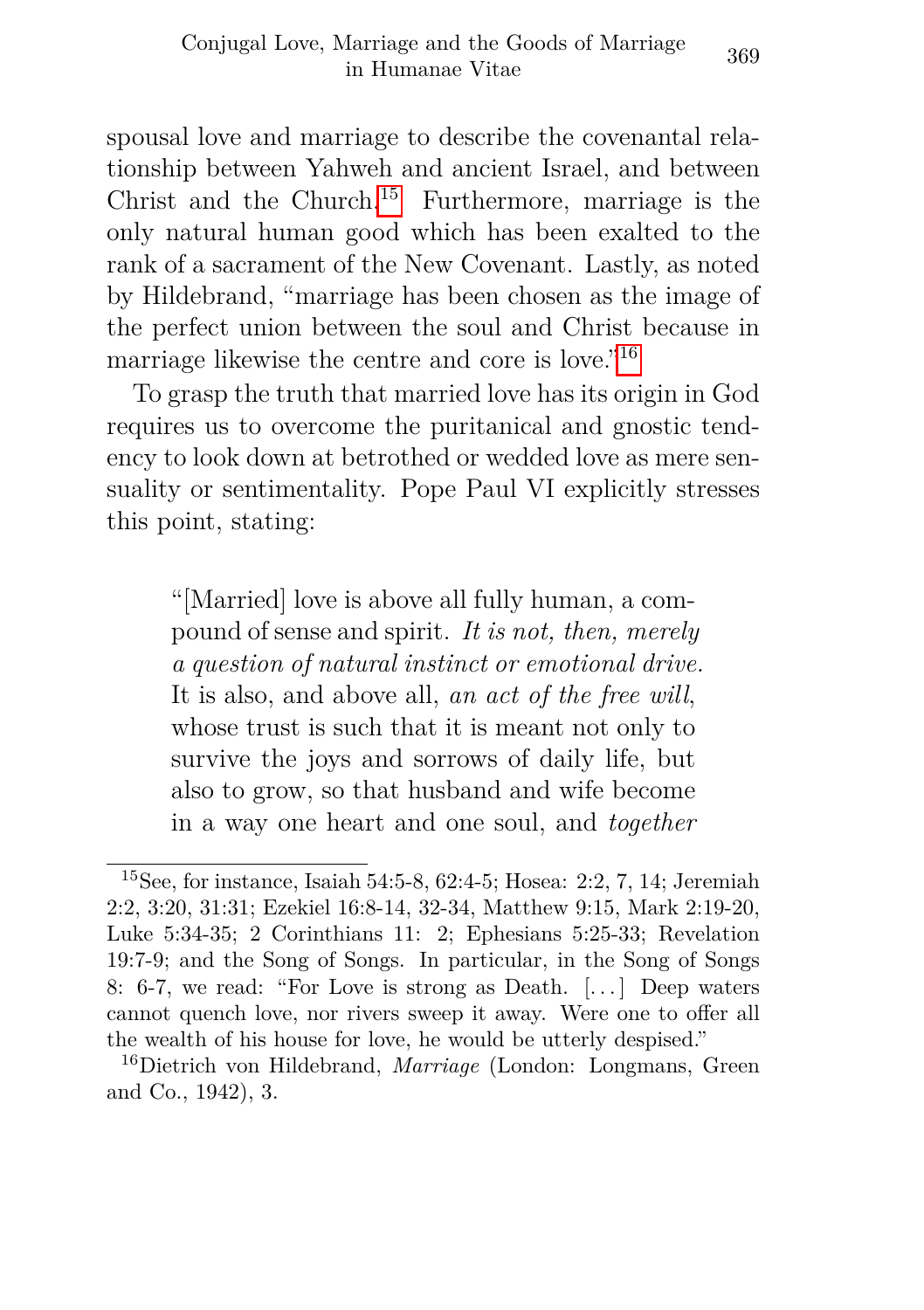#### *attain their human fulfillment* [italics added]."[17](#page-11-0)

The above statement of the Pope is quite synthetic. Embedded therein are several characteristics of love, including its two most fundamental traits, (i) *unionis,* to be of "one heart and one soul" and (ii) *benevolentia*, in which one seeks what is good for the other, and therefore, experiences the other's "joys and sorrows" as if they were one's own. Moreover, the Pope's allusion to the spouses attaining "their human fulfillment" connotes 'the good of the spouses,' a concept present in both the 1983 *Code of Canon Law* and the *Catechism* which will be unpacked in this paper.

Based on the above passage in *Humanae Vitae*, it can be said that neither the gnostic and puritanical suspicion of conjugal love which sees it as nothing but veiled *eros* or "a romance which should play no role in marriage,"[18](#page-11-1) nor the contemporary exaltation of 'sex-appeal' or sensual desire as love which unfortunately is also common among Catholics, does justice to the nature of conjugal love. Properly understood, spousal love is a love informed by reason and imbued with virtues.<sup>[19](#page-11-2)</sup> This is why in the Aristotelian-Thomistic tradition, conjugal love is considered as a type of 'friendship as such,' that is, a perfect friendship (*amicitia*), the

<span id="page-11-2"></span><sup>19</sup>This requires a certain degree of maturity on the part of the betrothed or married couple. A good marriage preparation thus plays an important role in acquiring a correct vision of love and marriage.

<span id="page-11-1"></span><span id="page-11-0"></span><sup>17</sup>Paul VI, "*Humanae Vitae*," no. 9.2.

<sup>18</sup>Dietrich von Hildebrand, *Man and Woman* (Chicago: Franciscan Herald Press, 1966), 80. Hand in hand with the downplaying of the role of love in marriage is the excessive emphasis on the observance of duties.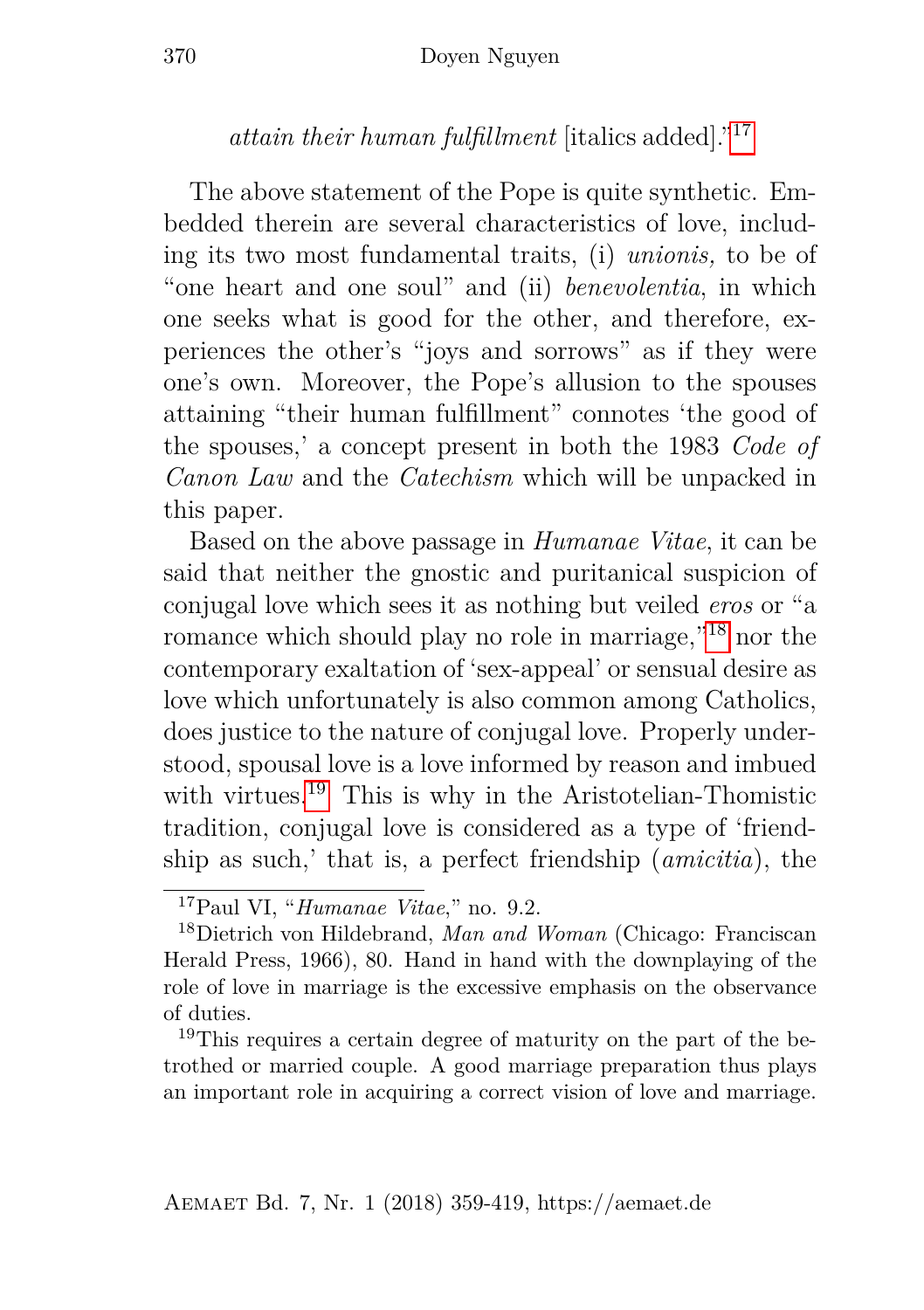highest and most noble form of love between human persons and, therefore, the exemplary model of all human relationships because it is "the friendship between good men and those alike in virtue.<sup>[20](#page-12-0)</sup> In his metaphysical treatment on love, Wojtyła even places betrothed love as "something more than friendship,<sup>"[21](#page-12-1)</sup> seeing it as "the fullest, the most" uncompromising form of love" which involves the reciprocal and radical surrendering of one's inalienable "I" to the beloved person.<sup>[22](#page-12-2)</sup>

Being created in the image and likeness of God, man and woman are called to participate in that which God has instituted or initiated. Thus, although matrimony is a divine institution, a particular marriage only comes into existence from the free consent of each of the spouses pronounced publicly. What is then the primary motive which brings the man and woman to make the formal and public vows of matrimony, if not love itself? For where there is love, there the *intentio unionis* (the yearning for a spiritual union with the beloved) is also present.<sup>[23](#page-12-3)</sup> The Saints and Doctors of the Church have written about this unitive dimension of love, expressing it either: (i) in rhetorical terms, "what else is love, therefore, except a kind of life which binds or

<span id="page-12-0"></span><sup>20</sup>Thomas Aquinas, *Commentary on the Nicomachean Ethics*, trans., C. I. Litzinger (Chicago: H. Regnery Company, 1964), Book VIII, Lecture 3, no. 1574.

<span id="page-12-2"></span><span id="page-12-1"></span><sup>21</sup>Wojtyła (John Paul II), *Love and Responsibility*, 96.  $22$ See ibid., 97.

<span id="page-12-3"></span><sup>&</sup>lt;sup>23</sup>It is beyond the scope of this paper to give a detailed presentation on *intentio unionis*. For an in-depth discussion on the topic, see Dietrich von Hildebrand, *The Nature of Love*, trans., John F. Crosby with John Henry Crosby (South Bend, IN: St. Augustine's Press, 2009), 123-45.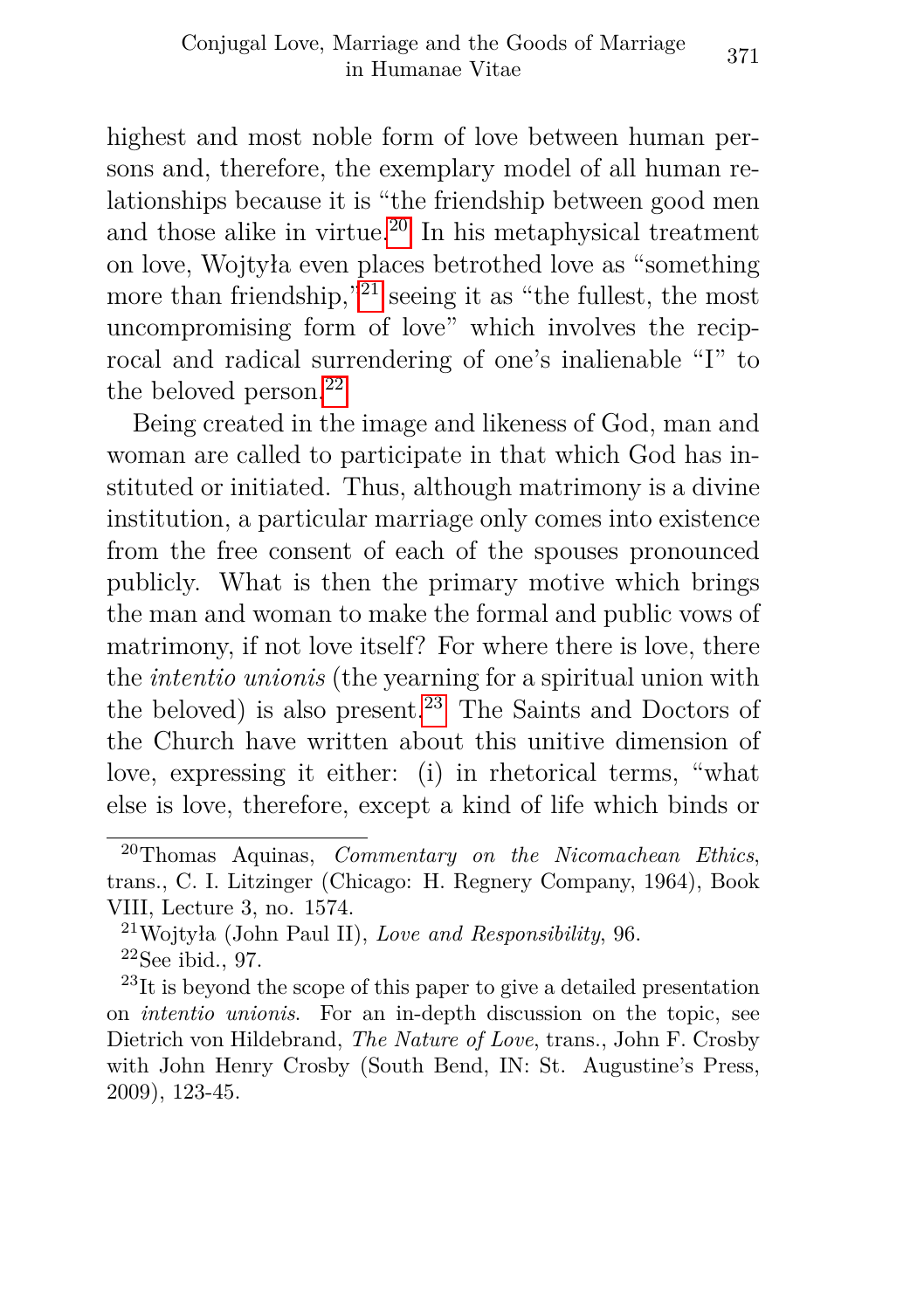seeks to bind some two together, namely, the lover and the beloved?"[24](#page-13-0) or (ii) in Scholastic terms, "through love the lover becomes one with what is loved, which becomes the lover's form."[25](#page-13-1) Of the different types of interpersonal human love, betrothed love or spousal love is the locus where this mutual *intentio* is at its highest degree – the mutual aspiration to a complete fusion of minds and hearts so to speak, which in turn means the sharing of a common life, the belonging to one another and thus the mutual surren-dering of the self without reserve to each other.<sup>[26](#page-13-2)</sup> Such *intentio unionis* and self-surrendering presuppose "a mature vision of values, and a will ready and able to commit itself in this particular way."[27](#page-13-3) Thus, matrimony emerges organically from betrothed love.[28](#page-13-4) Conversely, matrimony, founded on mutual consent, is the only locus where the *intentio unionis* of spousal love can find both its valid expression and realization. In brief, "love [between a man and a woman] is the classical motive for marriage, [and]

<span id="page-13-0"></span><sup>24</sup>Augustine, *The Trinity*, trans., Stephen McKenna (Washington, DC: Catholic University of America Press, 1963).

<span id="page-13-1"></span><sup>25</sup>Thomas Aquinas, *On Love and Charity: Readings from the Commentary on the Sentences of Peter Lombard*, trans., Thomas Bolin Peter A Kwasniewski, Joseph Bolin (Washington, D.C.: Catholic University of America Press, 2008).

<span id="page-13-2"></span><sup>26</sup>See Hildebrand, *Marriage*, 2, 5-6; Hildebrand, *Man and Woman*, 12, 16, 45-7, 55.

<span id="page-13-4"></span><span id="page-13-3"></span><sup>27</sup>Wojtyła (John Paul II), *Love and Responsibility*, 97.

<sup>28</sup>Even though matrimony can result from motives other than betrothed love (for instance, economic or political reasons) such an occurrence is contrary to the nature of love as well as to God's plan for marriage.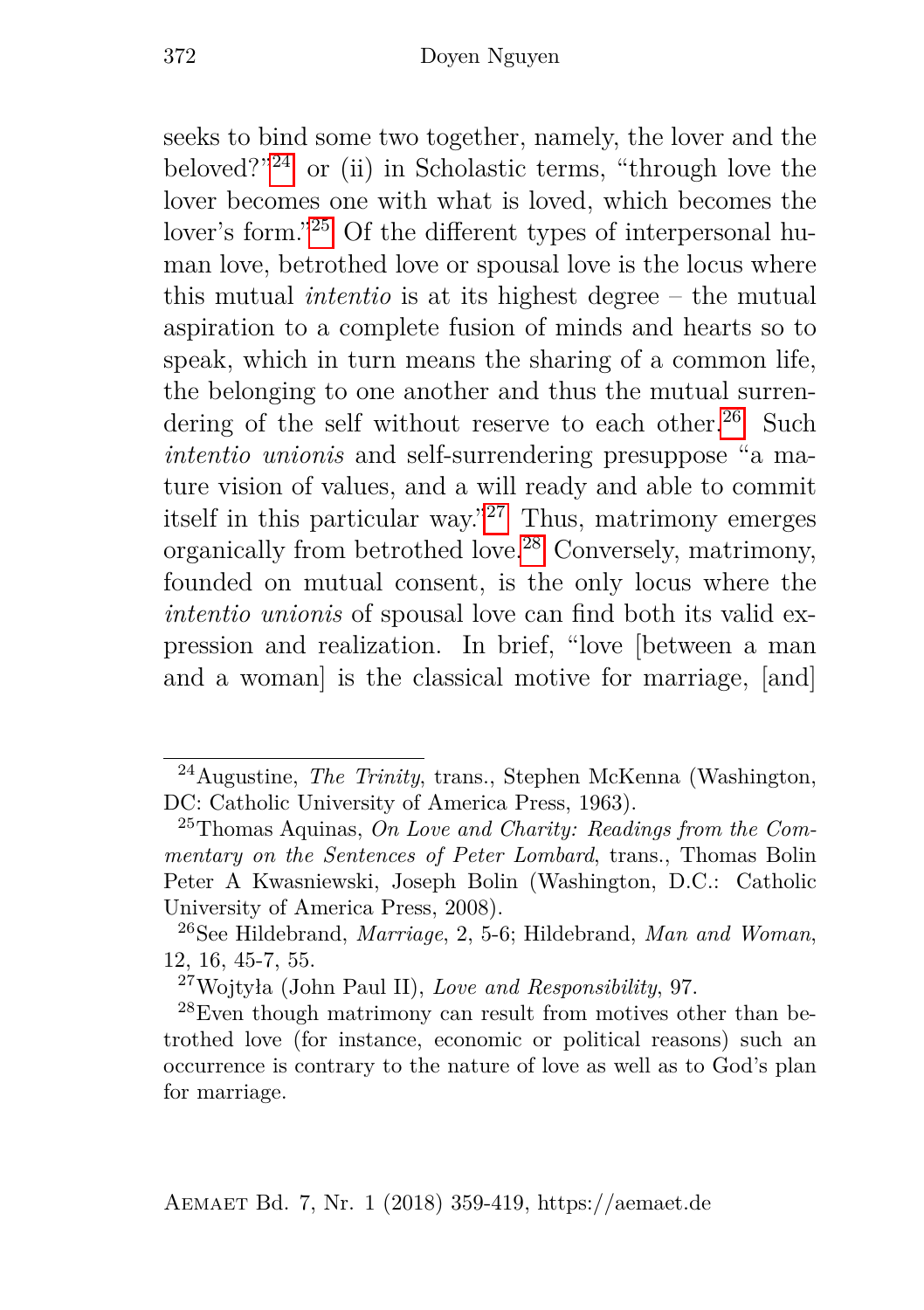marriage is precisely the fulfillment of this love."[29](#page-14-0)

The above discussion does not mean that a marriage which has been publicly contracted for motives other than betrothed love, e.g., political or economic motives, or some personal motive on the part of one spouse, is necessarily an invalid marriage. Validity is concerned with the institutional and juridical dimensions of marriage, whereas conjugal love pertains to the personalist and existential dimensions of marriage as the lived reality of a community of life and love. Thus, a marriage can be valid even though it is brought into existence by motives which bear the flavor of utilitarianism and which are "not concerned with the other person as such."[30](#page-14-1) Nevertheless, such motives, precisely because they contradict the nature of marriage as a community of life and love between a man and a woman, cannot be deemed appropriate or worthy motives for matrimony.[31](#page-14-2)

<span id="page-14-0"></span><sup>29</sup>Hildebrand, *Man and Woman*, 80; Dietrich von Hildebrand, *The Encyclical Humanae Vitae – a Sign of Contradiction; an Essay on Birth Control and Catholic Conscience* (Chicago: Franciscan Herald Press, 1969), 5-6.

<span id="page-14-2"></span><span id="page-14-1"></span><sup>30</sup>Hildebrand, *Marriage*, 55.

<sup>31</sup>Ibid., 55-56. To underscore the unworthiness of utilitarian motives, especially with respect to Catholic matrimony which by nature is a sacramental marriage, Hildebrand made a parallel between entering marriage and entering a religious community. Hildebrand wrote: "Obviously it would be shameful to enter a religious community in order to be provided for the rest of one's life, when one has not succeeded in finding any position in the world. In the same way it would be shameful to form a bond in which two persons become one by mutual love in Jesus for the sake of an exterior advantage. This does not mean that a marriage concluded for morally inadmissible motives cannot later on become a true community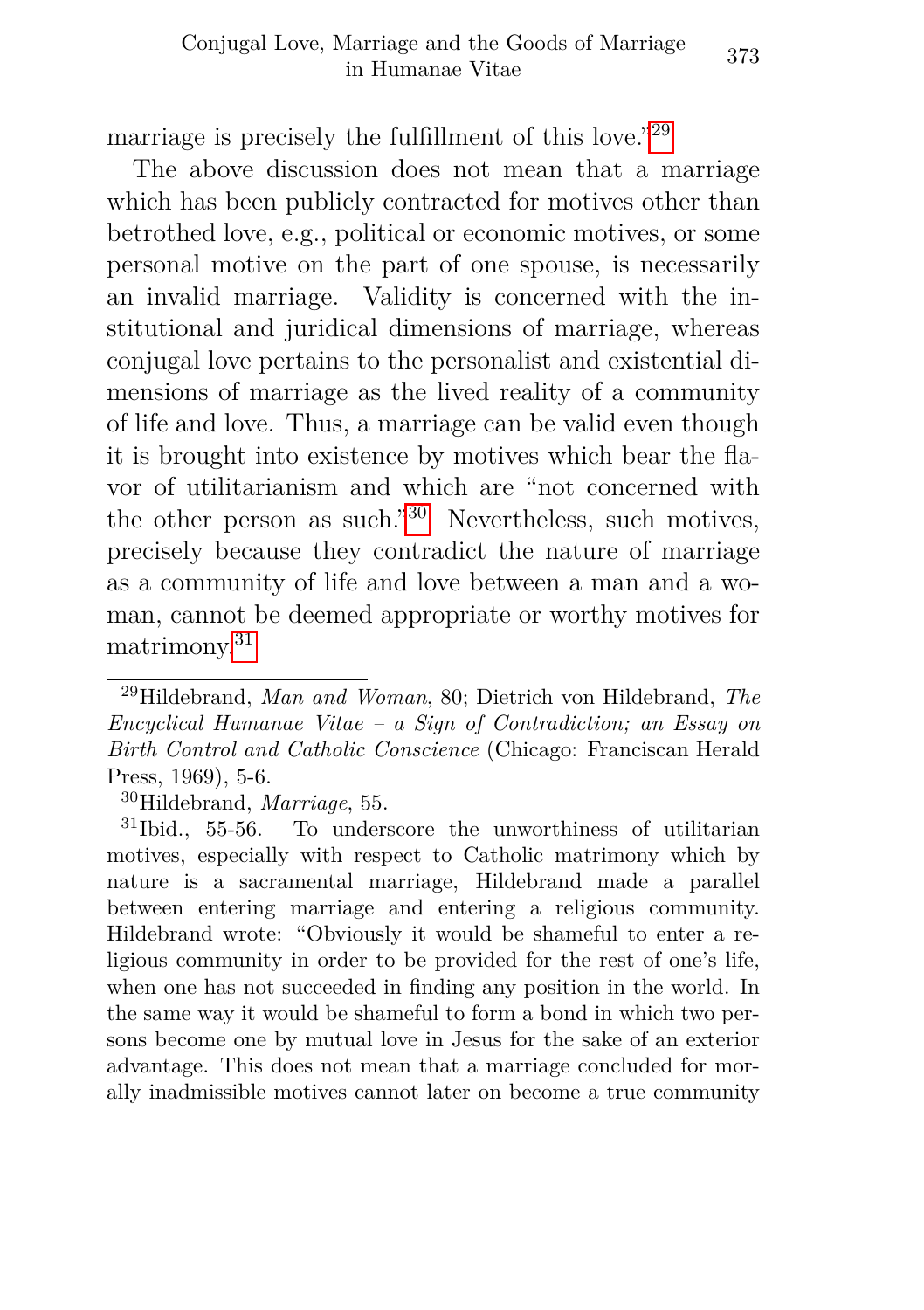Love is dynamic; it is not only the precondition of matrimony but also something which both husband and wife have the vigilant responsibility to cultivate, nurture, protect and strengthen, $32$  in order to realize the true nature of marriage – that of being a community of life and love. In this sense, the relationship of spousal love to marriage is analogous to that of the sap nourishing the tree to grow and bear fruit. This is why Pope Pius XI also states in *Casti Connubii*, "true and solid love is the basis of conjugal happiness."<sup>[33](#page-15-1)</sup> As such, conjugal love is basically the soul of marriage, as it were. $34$  If this is so, and since betrothed love (which becomes conjugal love once the couple are married) is the most appropriate motive for the formal and public mutual consent which brings matrimony into existence, then how can it be considered an end of marriage? Put bluntly, marriage is the fulfillment of love; therefore, con-

of love which glorifies God, just as it is possible that someone who enters a religious order for inacceptable motives may become later on a good religious. But this subsequent development by no means justifies the unworthiness of the motives."

<span id="page-15-0"></span><sup>32</sup>In practical terms, the nurturing of married love entails that the husband and wife continue to respect and cherish one another throughout the years, and, in particular, that one does not take the other for granted, which can easily happen when one of the spouses or both become overly absorbed in their respective individual activities.

<span id="page-15-1"></span><sup>33</sup>Pius XI, "*Casti Connubii* (Encyclical Letter, 31 December 1930)" <http://www.webcitation.org/74MzgSinW> (accessed 3/1/2012), no. 78.

<span id="page-15-2"></span><sup>34</sup>Analogous to the soul animating the body, conjugal love animates married life. There are several differences, however. The soul, created by God, is immutable whereas conjugal love, originating from a man and a woman, is dynamic and can evolve (either positively or negatively) over time.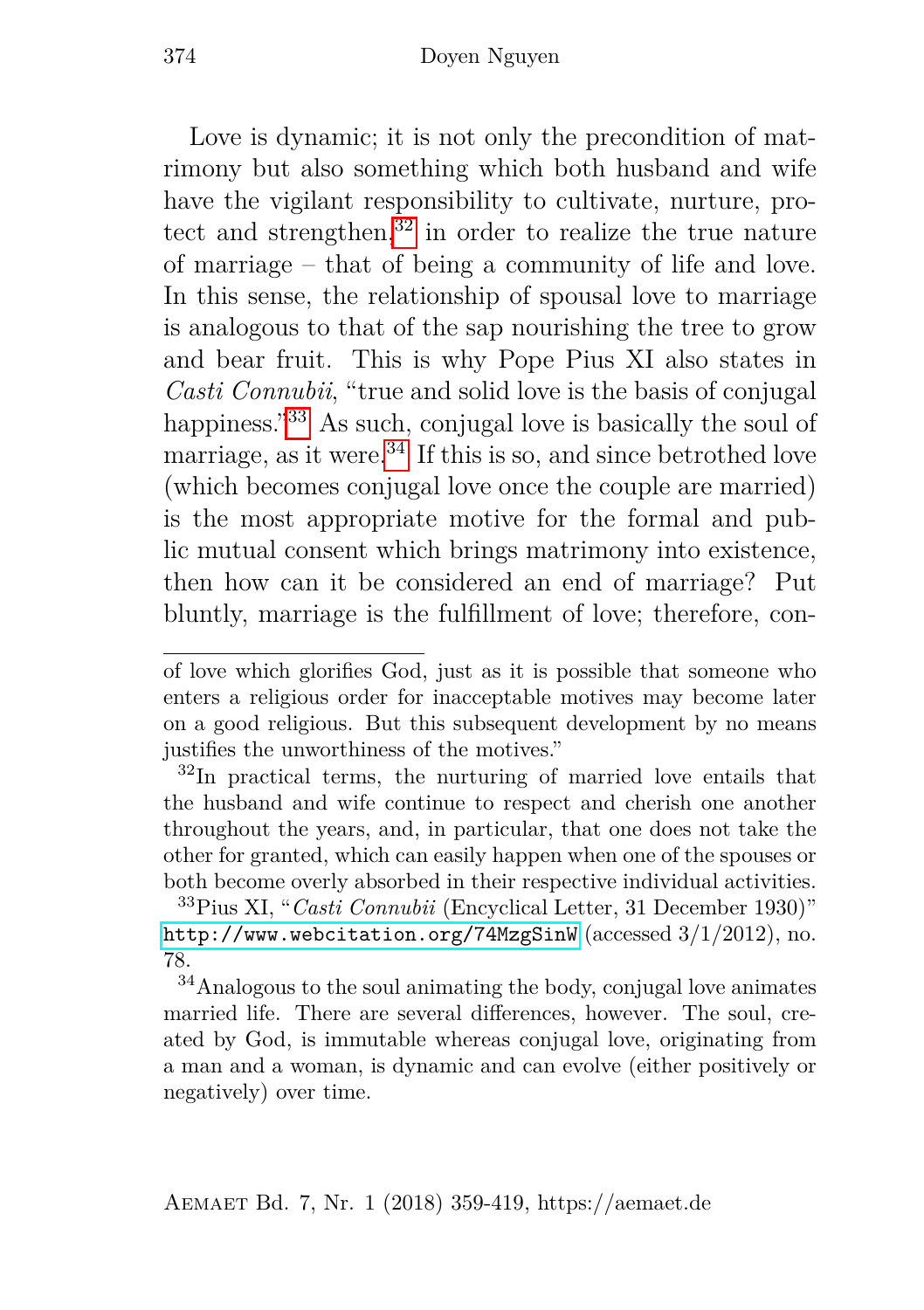jugal love does not belong to the category of ends.

## <span id="page-16-0"></span>**3 The Relationship between Spousal Love, Conjugal Act, and Procreation**

Another important aspect of conjugal love is that, by virtue of its nature, it alone can "serve as the bridge toward the sphere of sexuality and solely make *possible* an organic union of the two" [italics original].<sup>[35](#page-16-1)</sup> As stated above, it is in marriage that the *intentio unionis* of conjugal love obtains its valid fulfillment as the husband and wife becomes 'one flesh.'[36](#page-16-2) Hence, the most intimate physical expression of the fulfillment of the *intentio unionis* is the bodily union of the spouses through the marital act of sexual intercourse. In other words, the conjugal act, whereby the husband and wife give themselves to one another in a bodily way, makes manifest the reciprocal, total and irrevocable self-donation

<span id="page-16-1"></span><sup>35</sup>Hildebrand, *Marriage*, 15. No other type of human love, such as the love between friends, between parents and children, or between siblings, can rightfully be an organic link to the sexual sphere. See Hildebrand, *The Encyclical Humanae Vitae*, 19.

<span id="page-16-2"></span><sup>36</sup>The Church's teaching that marriage is a one-flesh reality, is a truth grounded in Sacred Scriptures. In His admonition on the indissolubility of marriage, Christ said: "But from the beginning of creation, God made them male and female. For this reason a man shall leave his father and mother and be joined to his wife, and the two shall become one flesh. So they are no longer two, but one flesh. Therefore what God has joined together, let no one separate." (Mark 10:6-9)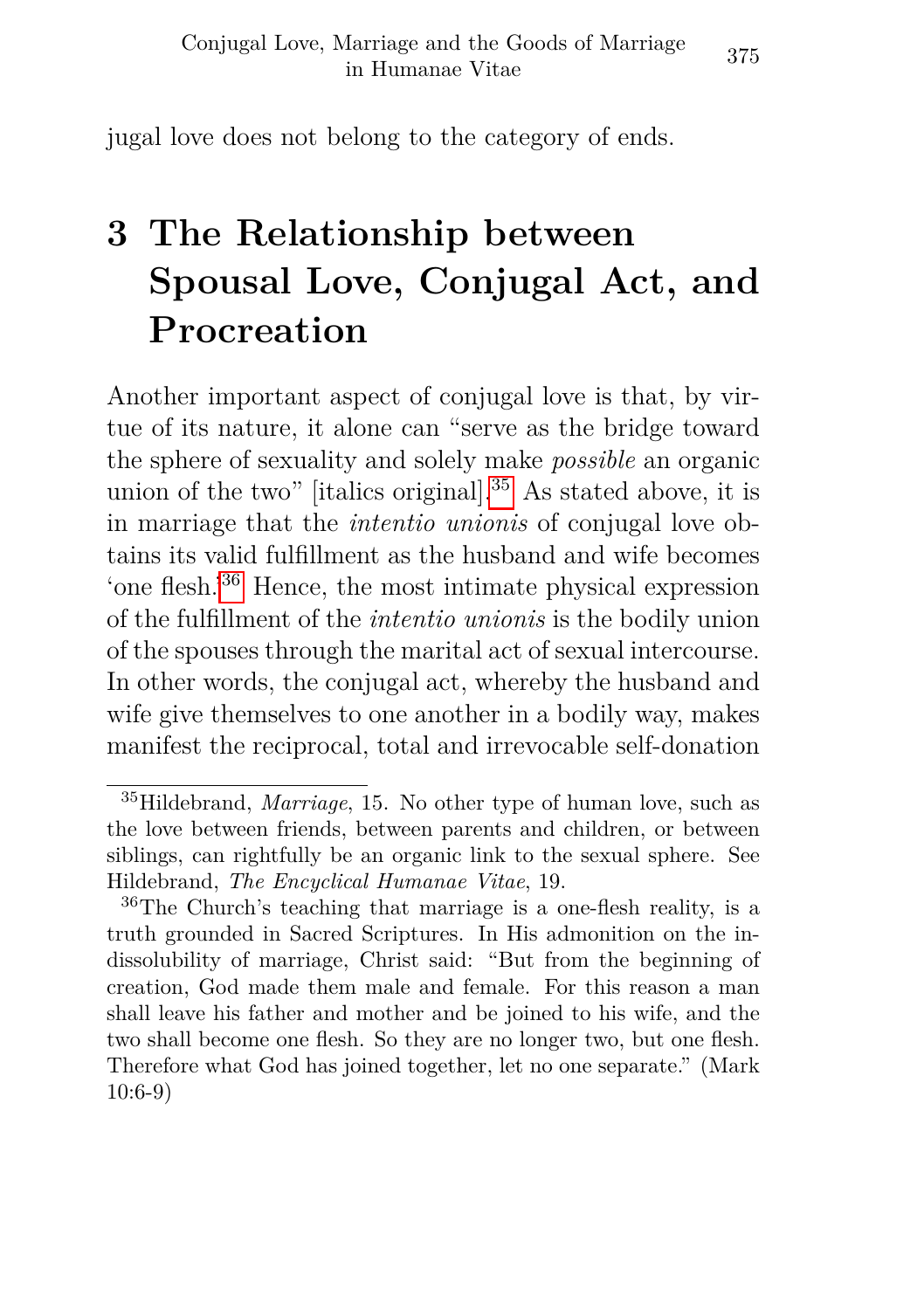of their whole persons to one another.

The human person is the unity of body and soul and, endowed with free will and inalienable human dignity, grounded in his being made *Imago Dei.* Therefore, the conjugal act cannot be merely a neutral act to satisfy some instinctual biological need or drive because "the human body is not merely an organism of sexual reactions, but [rather] the means of expressing the entire man, the person."[37](#page-17-0) The body speaks, as it were. That which is spoken through the body in the sexual union of the husband and wife is their mutual, committed total gift of self to one another.<sup>[38](#page-17-1)</sup> Thus, sexual intercourse, by virtue of its nature, is an act which manifests the marital bond between the man and woman at the deeper levels of heart, mind and soul. Indeed, "the souls of [the husband and wife] are joined more directly and more intimately than are their bodies, and that not by any passing affection  $[\,\ldots\,]$  but by a deliberate and firm act of the will."[39](#page-17-2) Because the nature of the sexual union has its basis both in the nature of the human person and the understanding of marriage as a one-flesh reality, it is an act imbued with moral-spiritual significance. This is why,

<span id="page-17-0"></span><sup>37</sup>John Paul II, *Reflections on Humanae Vitae: Conjugal Morality and Spirituality* (Boston: St. Paul Editions, 1984), 30.

<span id="page-17-1"></span><sup>38</sup>John Paul II gave a series of catechesis on the spousal meaning of the body and 'language of the body.' For further details, see John Paul II, *Man and Woman He Created Them: A Theology of the Body*, trans., Michael Waldstein (Boston, MA: Pauline Books & Media, 2006), 178-91, 531-4.

<span id="page-17-2"></span><sup>39</sup>Pius XI, "*Casti Connubii*", no. 7. This is why sexual activity which occurs outside the context of matrimony does violence to the nature of conjugal love and therefore, contradicts the natural moral order.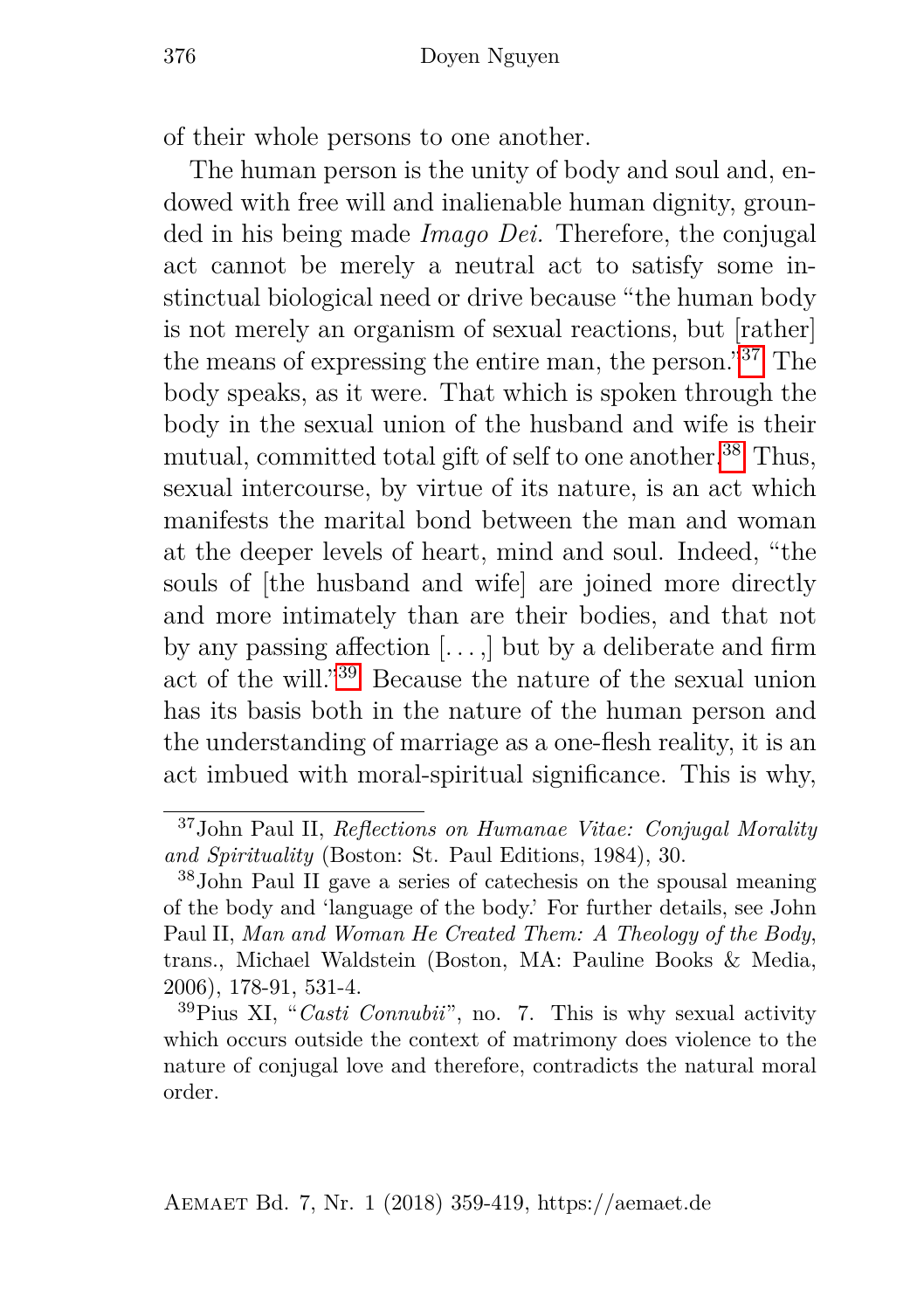where sexual intercourse is prescinded from the hermeneutics of conjugal and mutual total self-donation, the language of the body becomes a sexual lie, which in turn harms the moral-spiritual good of the persons involved. Such a lie becomes apparent in two settings: (i) sexual activity outside the context of matrimony in which the full commitment (manifested by the objective marital bond) between the man and woman is lacking, and (ii) sexual activity with a contraceptive mentality, which implies the withholding of one's fertility to the other or the refusal to receive the gift of fertility from the other.

The sexual act, when it occurs during the fertile days of the woman's cycle, brings about pregnancy and thus, the birth of a child. The same intimate bodily union, which manifests in physical terms the fulfillment of the *intentio unionis* of conjugal love, is also the act which, at the propitious time, renders procreation possible. That the marital act is inherently connected to both married love and procreation is thus a self-evident objective reality. The same truth is expounded in *Humanae Vitae* in the following passage:

"This particular doctrine [. . . ] is based on the *inseparable connection*, established by God, which man on his own initiative may not break, between *the unitive significance and the procreative significance which are both inherent to the marriage act.* The reason is that the fundamental nature of the marriage act, while uniting husband and wife in the closest intimacy, also renders them capable of generating new life—and this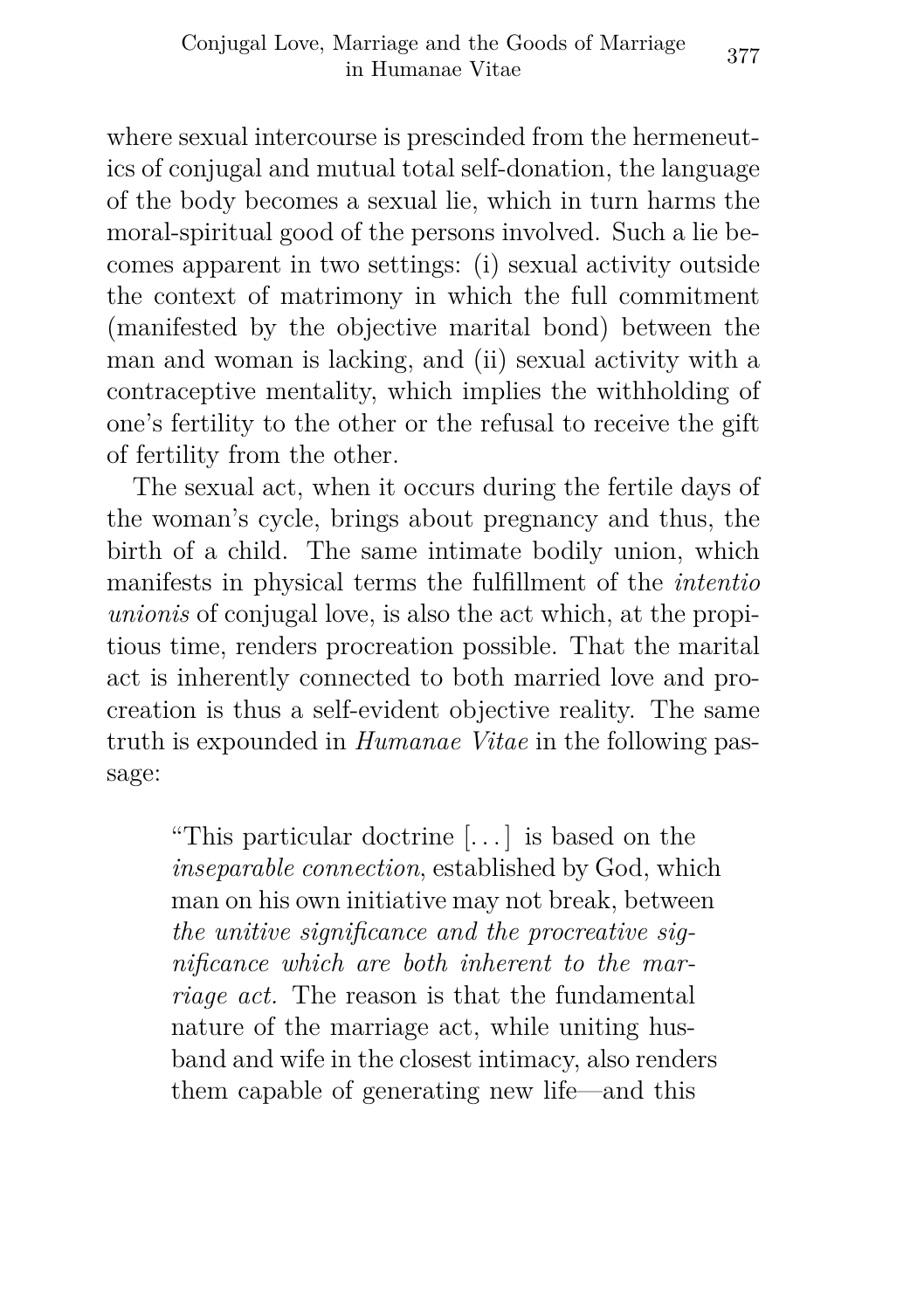as a result of *laws written into the actual nature of man and of woman*. And if each of these essential qualities, the unitive and the procreative, is preserved, the use of marriage fully retains its sense of true mutual love and its ordination to the supreme responsibility of parenthood to which man is called [italics added]."[40](#page-19-0)

On the basis of the fundamental truth of the conjugal act, Paul VI reaffirms the teaching of both Popes Pius  $XI$  and Pius  $XII$ ,<sup>[41](#page-19-1)</sup> namely: (i) the prohibition of contraception, that is, "any action which either before, at the moment of, or after sexual intercourse, is specifically intended to prevent procreation," $42$  and (ii) the permission of NFP if " there are well-grounded reasons for spacing births, arising from the physical or psychological condition of husband or wife, or from external circumstances."[43](#page-19-3) The significance of *Humanae Vitae* extends beyond the problem of contraception and all of its numerous harmful con-sequences, however.<sup>[44](#page-19-4)</sup> Its foundational teaching on the intrinsic unity between the procreative and the unitive also

<span id="page-19-4"></span><span id="page-19-3"></span><sup>43</sup>Ibid., no. 16.2.

<sup>44</sup>See ibid., no. 17. *Humanae Vitae* has been recognized to be insightful and prophetic. See, for in-

<span id="page-19-1"></span><span id="page-19-0"></span><sup>40</sup>Paul VI, "*Humanae Vitae*", no. 12.

<sup>41</sup>See Pius XI, "*Casti Connubii*", nos. 54, 56; Pius XII, "Address to Midwives on the Nature of Their Profession *(Vegliare con sollecitudine)*, 29 October 1951)", Papal Encyclicals Online [http://](http://www.webcitation.org/74MzopVOs) [www.webcitation.org/74MzopVOs](http://www.webcitation.org/74MzopVOs) (accessed 08/26/2018); Pius XII, "Nell'ordine della natura (Ai Partecipanti al Convegno del Fronte della Famiglia, 27 Novembre 1951)" [http://www.webcitation.org/](http://www.webcitation.org/74N02y16z) [74N02y16z](http://www.webcitation.org/74N02y16z) (accessed 08/26/2018).

<span id="page-19-2"></span><sup>42</sup>Paul VI, "*Humanae Vitae*", no. 14.2.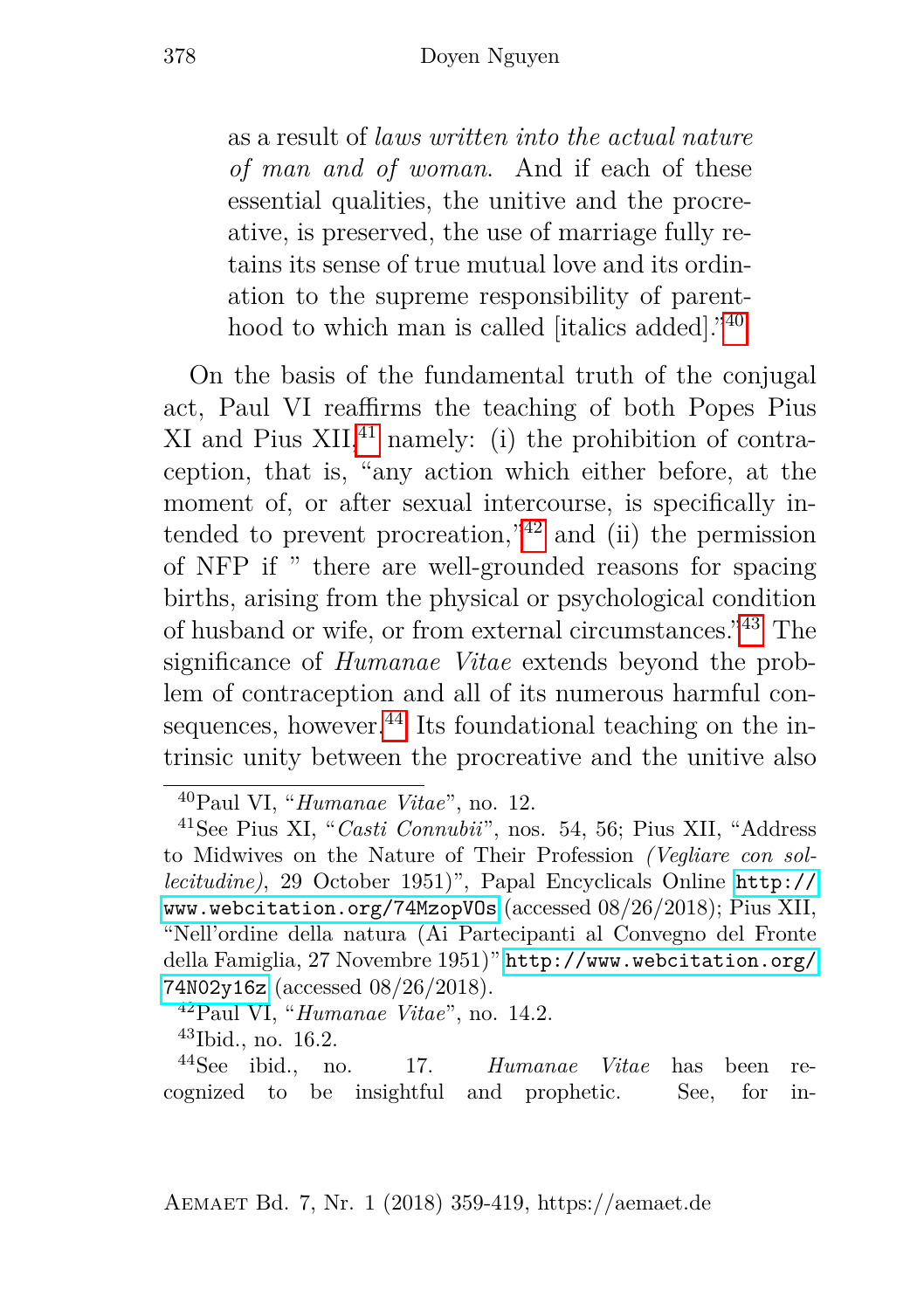has a bearing on the artificial methods for the treatment of infertility which do violence to this unity. For this reason, they too, just like contraception, contradict the natural moral order.

Despite the clarity of its teaching, *Humanae Vitae* has suffered waves of criticisms from two opposite sides. The larger and more vocal group (the progressive Catholics) rejects the teaching of *Humanae Vitae*, basically claiming that: (i) the prohibition of contraception is based on biological laws, and (ii) the periodic abstinence required in NFP is unacceptable because it imposes undue hardship on married couples, and poses a danger to the harmony of conjugal love. An additional argument invoked for the permission of contraception is the principle of totality, based upon which it is claimed that "the procreative finality applies to the totality of married life rather than each single act."[45](#page-20-0) The traditionalist side, on the other hand, laments that Paul VI, by not clarifying the hierarchy of the ends of marriage, that is, the hierarchy between conjugal love and procreation, basically breaks away from the traditional

stance, Anthony Fisher, "That Most Prophetic Letter", First Things https://www.firstthings.com/web-exclusives/2018/07/thatmost-prophetic-letter (accessed 07/26/2018). The harmful consequences warned by Paul VI have come to pass during the last 50 years, all of which bespeak a lowering of moral standards, ranging from marital infidelity to an increase in sexual promiscuity, divorce rate, abortion, disrespect and exploitation of women, and, in addition, women's health problems, among others. For a detailed account of the medical, social and legal consequences of contraception, see Janet E. Smith et al., "Self-Gift: The Heart of Humanae Vitae," *The National Catholic Bioethics Quarterly* 16, no. 3 (2016): 464-71.

<span id="page-20-0"></span><sup>45</sup>Paul VI, "*Humanae Vitae*," no. 3.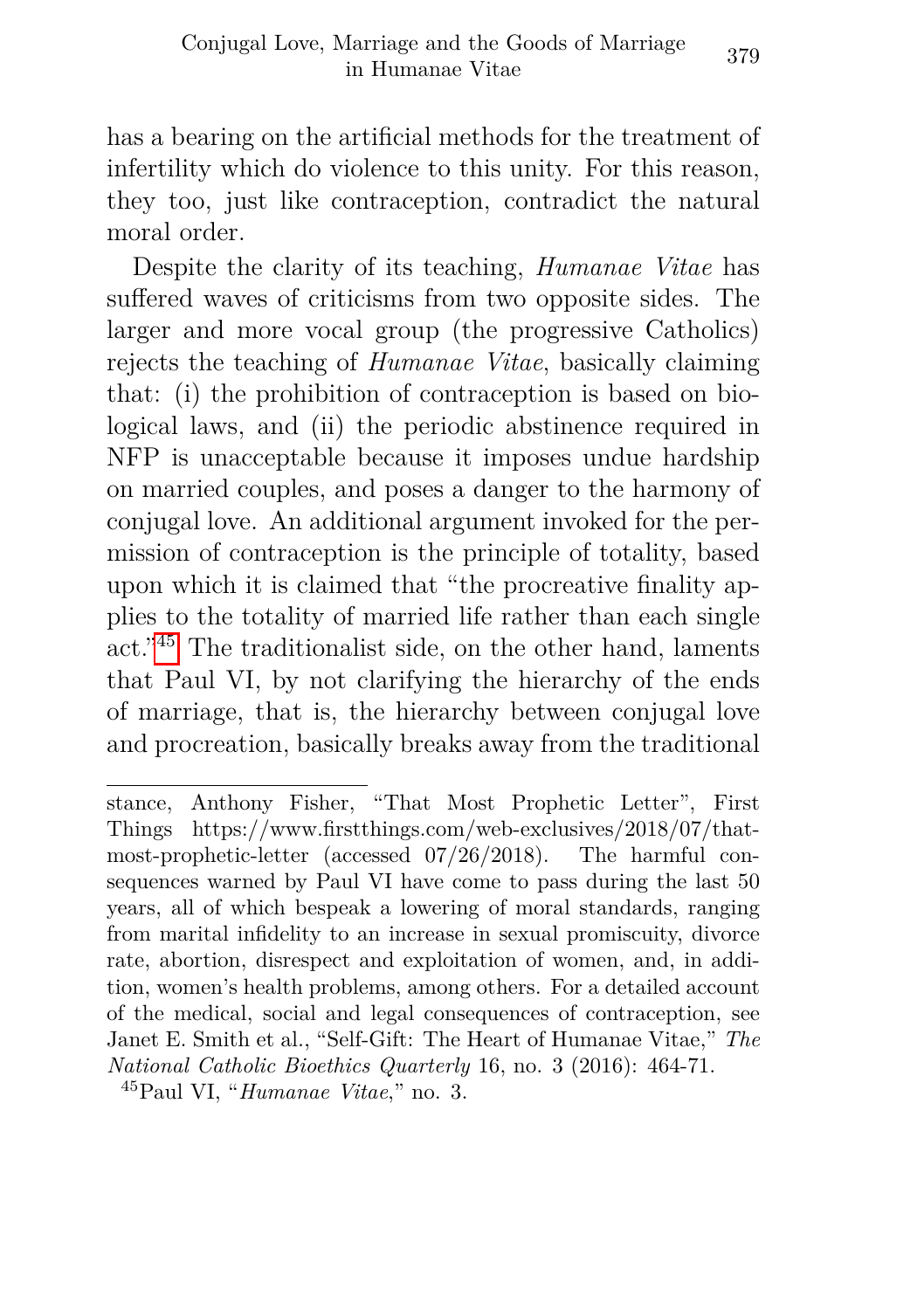teaching of the Church that the primary end of marriage is procreation. Furthermore, many Catholics, in particular, the traditionalists, could not see the difference between NFP and contraception.

### <span id="page-21-0"></span>**3.1 Sed Contra to the Arguments Rejecting the Teaching of Humanae Vitae**

As shown in the discussion thus far, the claim that *Humanae Vitae* rests on biological teleology is unfounded. It cannot be stressed enough that, the Church's teaching on both marriage and the conjugal act is grounded not in biological teleology but, first and foremost, on her conception of marriage as a 'one-flesh reality,  $46$  as well as on Christian anthropology (itself the foundation of Christian ethics as taught by the Church) which is based on Thomistic metaphysics. Thus, the Church holds that the human person is the unity of body and soul, an intelligent being made in the image of God and endowed with free will, and in whom God has inscribed His law which, from the human perspective, is referred to as the natural law by which man may recognize what is good and what is evil. $47$ 

<span id="page-21-2"></span><span id="page-21-1"></span><sup>46</sup>See footnote 36.

<sup>&</sup>lt;sup>47</sup>It is beyond the scope of this paper to discuss the natural law. For details, see Thomas Aquinas, *Summa Theologiae*, trans., Fathers of the English Dominican Province (New York: Benziger Bros., 1947), I-II, q. 91, a. 2; q. 94; Servais Pinckaers, *The Sources of Christian Ethics* (Washington, DC: Catholic University of America Press, 1995), 400-456.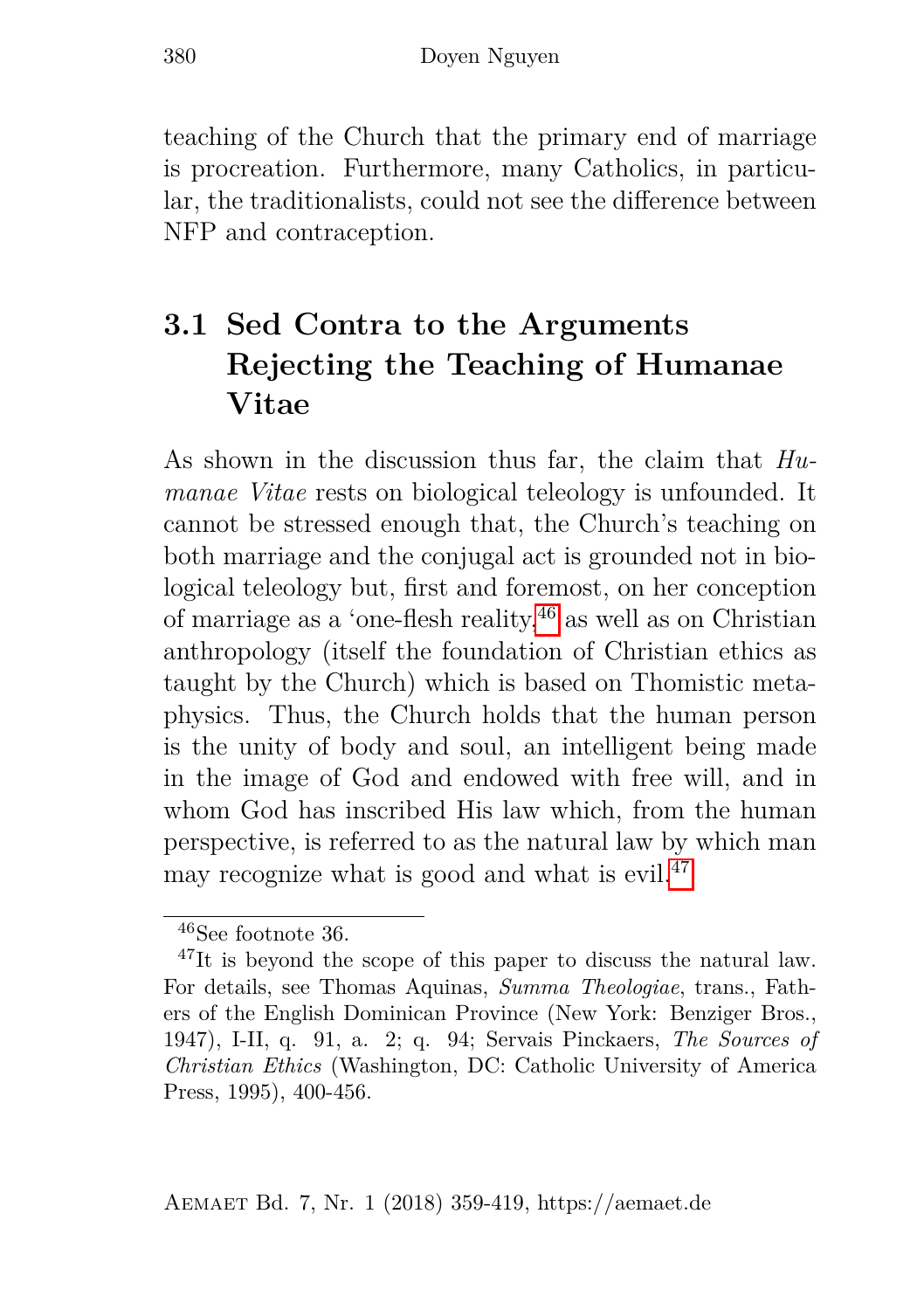This holistic teaching of the Church on the human person stands in sharp contrast with scientific determinism according to which "every event, including human action, is causally necessitated by prior event, [such] that no person could have acted otherwise."[48](#page-22-0) Scientific determinism thus claims that all events, both physical and mental, can be explained by scientific law. As such, it gives no room for free agency and consequently, it also eliminates moral responsibility. The disastrous moral and social implications of such a worldview are self-evident: in what way can criminals be held responsible for their actions? A deterministic worldview also renders meaningless such notions as human dignity and human rights. However powerful science might be, it does have limitations. It ceases to be applicable when the question at hand involves "phenomena that ... cannot be reduced to quantitative analysis. Such common terms as 'meaning,' 'beauty' and 'justice' fall into this nonquantifiable category."[49](#page-22-1) Furthermore, real life experience has also shown that, despite the many constraints on hu-

<span id="page-22-0"></span><sup>48</sup>J. F. Johnston, Jr., "Human Freedom and the Limitations of Scientific Determinism," *Modern Age* 50, no. 4 (2008): 312-320, 312. In general, scientific determinism is part and parcel of a physicalist worldview in which the human person is reduced to his mind, or to his brain with its complex neural circuitry, or even more radically, to his molecular genetic constituents. In the deterministic vision, human behavior is caused by neuronal activity and, similarly, the diversity in human behavior is caused by the complex neural circuitry which produces a semblance of free-will (a "pseudo-freedom"). See Michael Shermer, "The Demon of Determinism," *Science* 300, no. 5616 (2003): 56-57.

<span id="page-22-1"></span><sup>49</sup>Johnston, Jr., "Human freedom and the limitations of Scientific Determinism," 313.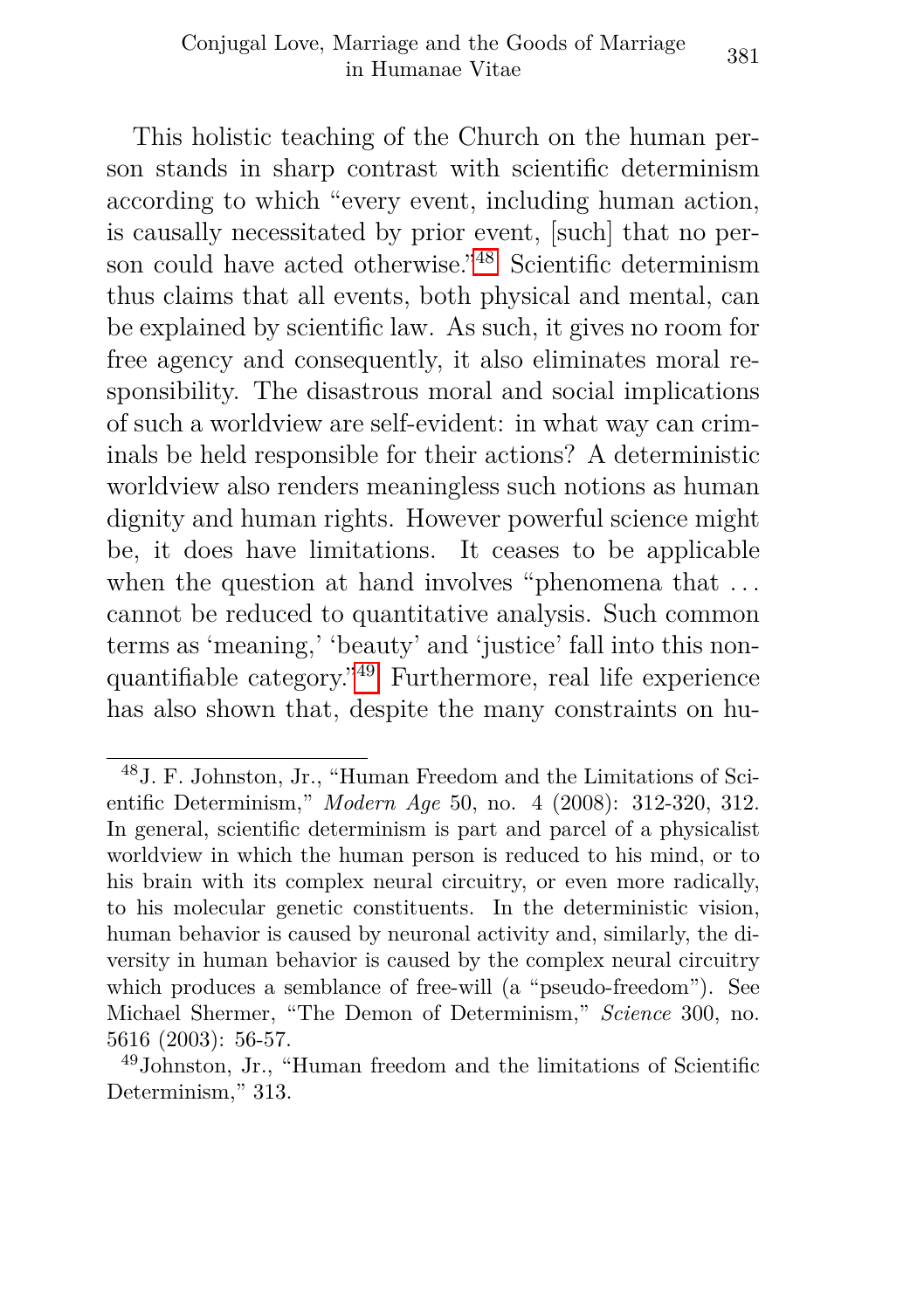man freedom, there remains in the depth of the human person a "core" by which he or she can choose the higher alternative. The story of Saint Thomas More is a paradigmatic example of such a "core" which, in the moral sphere, is referred to as free will.

Since the time of the Ancients, it has been recognized that moral action for which a person may incur blame or praise presupposes human freedom, that is, free will.[50](#page-23-0) The Church's teaching on free will follows that of St. Thomas Aquinas. As stated by Pinckaers:

"For St. Thomas free will [*libero arbitrio*] was rooted in the two spiritual faculties of intellect and will, which make the human person an image of God possessing freedom of action, particularly in regard to the natural inclination toward happiness and love and in the inclination to truth. It opened these faculties to the measure of divine infinity, beyond any created object and any created love. Thus the human person was free and in control of his actions, not in spite of, but because of this natural inclination to happiness and truth. [. . . ] This concept of freedom was based on the harmonious interplay of mind and will. I name it freedom for excellence or perfection, since it tends spontaneously to the good and true, to what is of highest quality in view of human perfection."[51](#page-23-1)

Aemaet Bd. 7, Nr. 1 (2018) 359-419, https://aemaet.de

<span id="page-23-0"></span><sup>50</sup>See Aristotle, *Nicomachean Ethics*, trans., Christopher J. Rowe (Oxford: Oxford University Press, 2002), Book III.

<span id="page-23-1"></span><sup>51</sup>Pinckaers, *The Sources of Christian Ethics*, 223. It is not the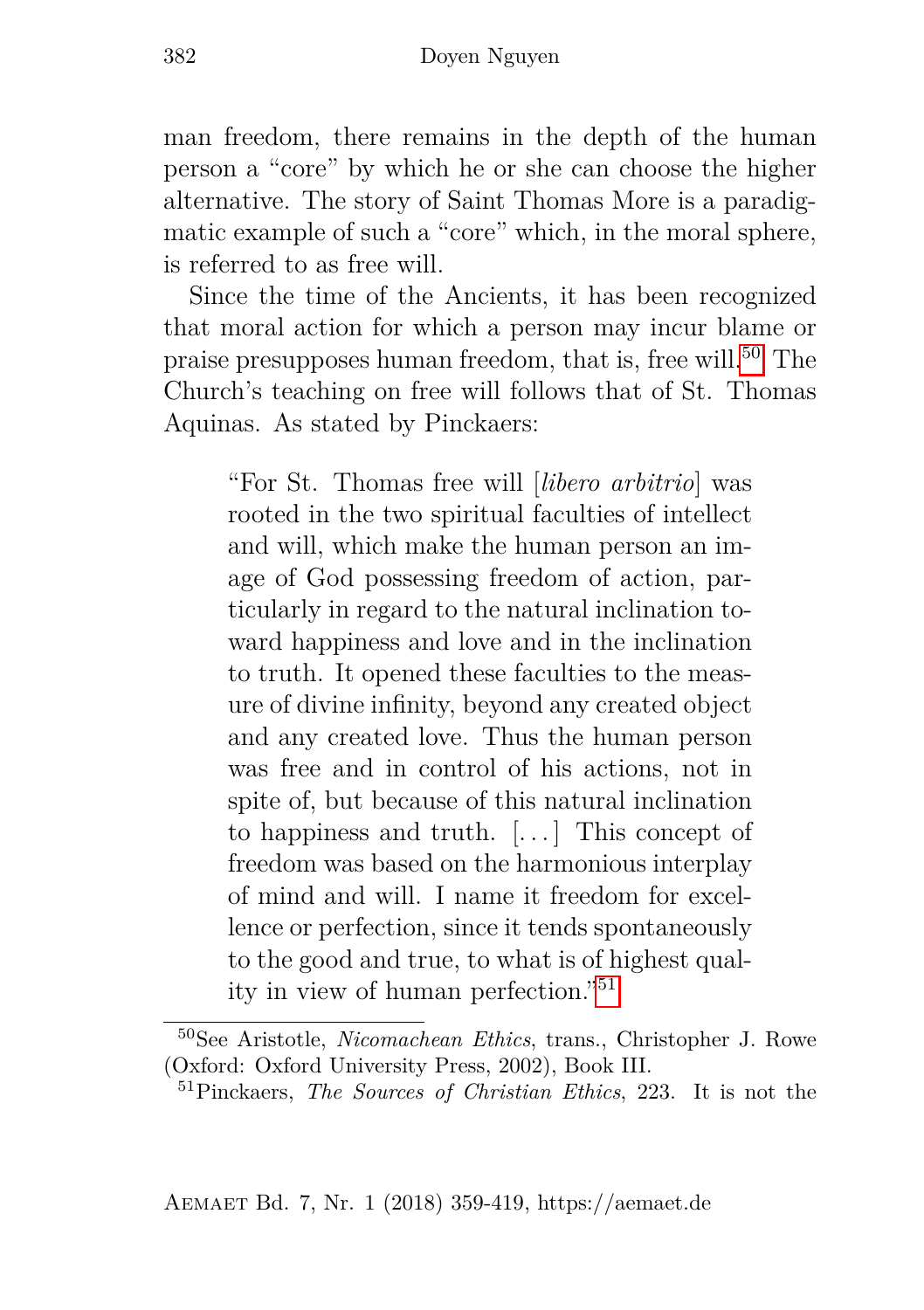Genuine human perfection is understood as the state of beatitude which is attained when man reaches his true final end to which he is ordained. That final end is none other than the ultimate and only true good, that is, God Himself. Hence, through the use of his free will to determine the choice of his human acts, a person may either progress toward the true final end or stray from the path.<sup>[52](#page-24-0)</sup> The good or evil of a human act thus depends on whether or not it is ordered to the final end.

With this understanding of the importance of human acts in Christian moral life, it becomes clear why the argument of the principle of totality, that as long as the spouses are fundamentally open to the gift of life, then a contraceptive marital act should be permissible,[53](#page-24-1) does not apply to the realm of human sexuality. This is because "our chosen actions do not merely bring about effects external

place for this paper to provide an in-depth discussion on free-will, that is, the exercise of human freedom. Suffice it to say that the proper understanding and exercise of free will are inherently connected to proper appreciation of the exigences of truth in regard to the good. Thus the Catechism of the Catholic Church, no. 1731, teaches: "Freedom is the power, rooted in reason and will, to act or not to act, to do this or that, and so to perform deliberate actions on one's own responsibility. By free will one shapes one's own life. Human freedom is a force for growth and maturity in truth and goodness; it attains its perfection when directed toward God, our beatitude."

<span id="page-24-0"></span><sup>52</sup>See Thomas Aquinas, *Summa Theologiae*, I-II, qq. 1-5 (Treatise on the last end).

<span id="page-24-1"></span><sup>53</sup>Note that this type of argument has a pattern reminiscent to that of the "fundamental option," a moral theory condemned by *Veritatis Splendor*. See John Paul II, "*Veritatis Splendor* (Encyclical Letter, 6 August 1993)" <http://www.webcitation.org/74N09Tiq1> (accessed 06/30/2008), nos. 65-68.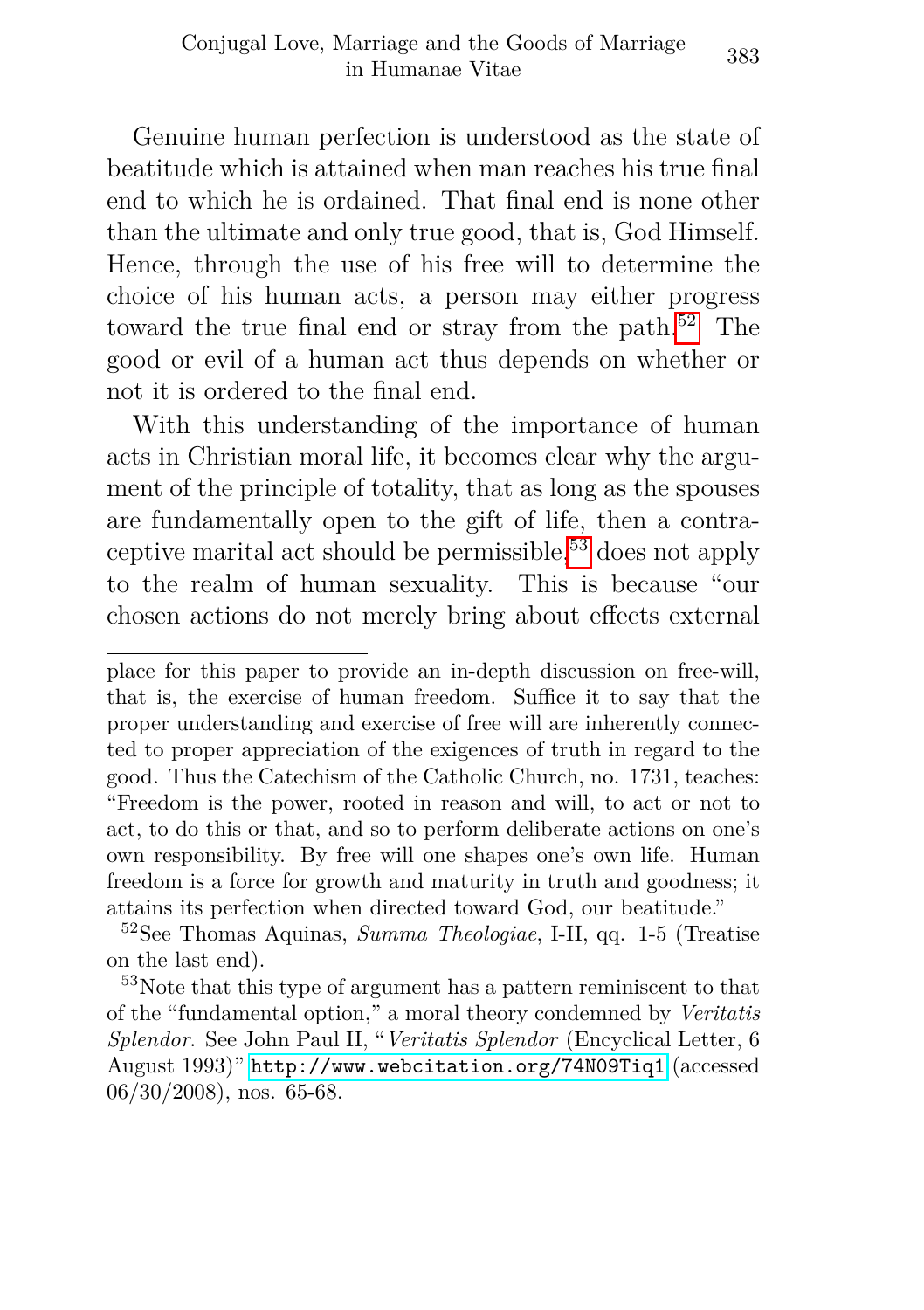to us, they also form our dispositions and character."[54](#page-25-0) As shown in the next section  $(2.2)$ , contraception is an intrinsically immoral act. As such, it hinders the moral development and human flourishing of the persons engaged in contraceptive sexual activity.

Of importance is the distinction between the natural law and the laws of nature; the latter group refers to the physical and biological laws of nature, such as the law of gravity, or the fact that human pregnancy is of nine months duration. These occurrences are mere physical or biological factual data. Natural law, on the other hand, is rooted in the above-described essence of the human person; it is man's "participation in God's eternal law."[55](#page-25-1) As such, natural law is inherently connected with moral and spiritual values. To act in conformity to the natural law is to respect the natural order established by God. God has chosen to entrust the generation of a new human life (for which a human soul must be directly created by God) to the same human act which intimately expresses the deep spiritual union between the spouses. To claim that the teaching of *Humanae Vitae* is based on biological laws amounts to reducing the sexual union to a mere factual biological datum, devoid of any deep meaning and value. Implicitly, such a claim also devalues the human person and treats him as if he were only a biological being and nothing more. That the sexual activity is not something purely biological is explained succinctly by John Paul II in *Familiaris Consortio*

<span id="page-25-0"></span><sup>54</sup>Luke Gormally, "Contraception and Catholic Sexual Ethics," (1997), 6 <http://www.webcitation.org/74N0RocQ8>.

<span id="page-25-1"></span><sup>55</sup>Thomas Aquinas, *Summa Theologiae*, I-II, q. 91, a. 2.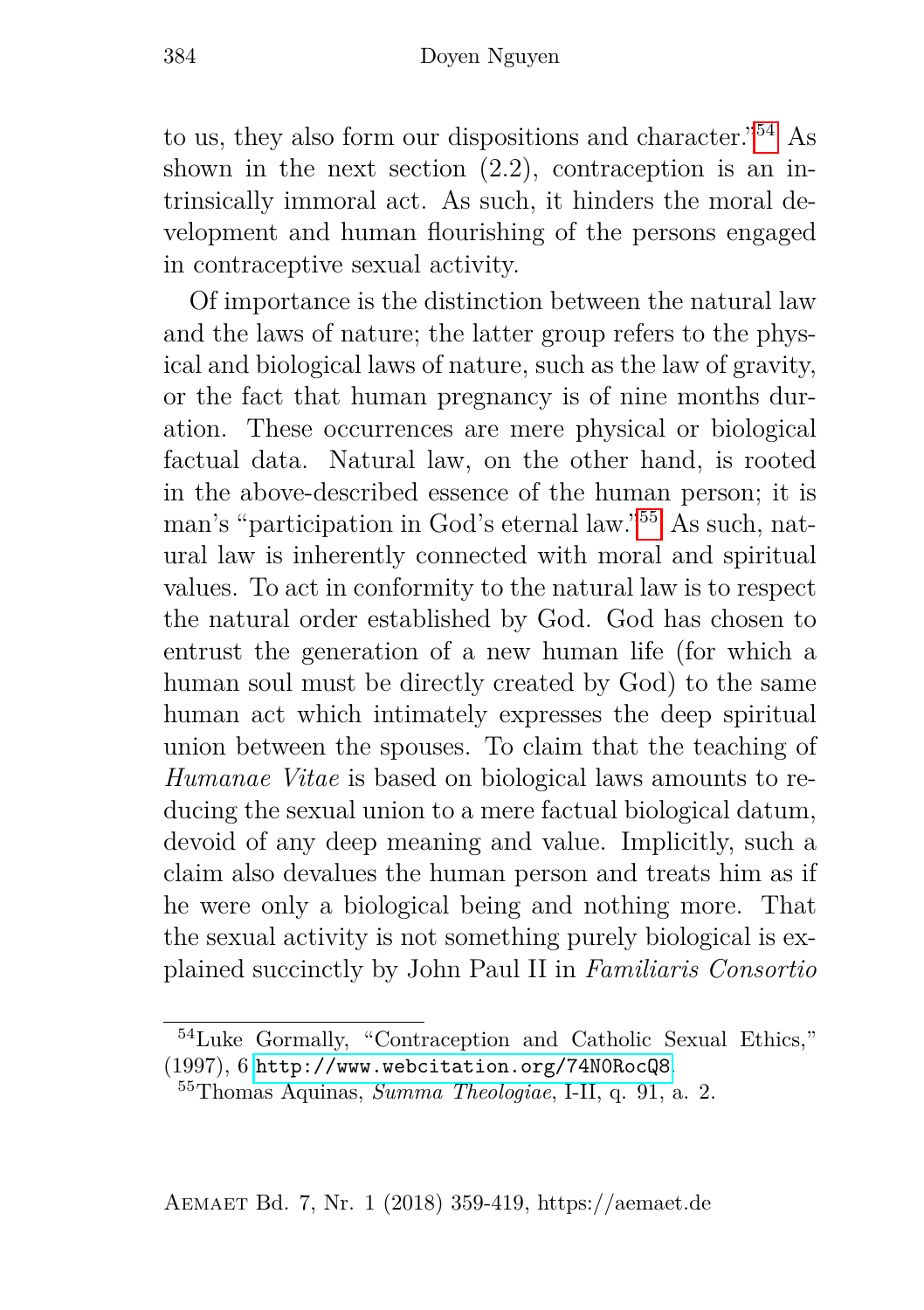as follows:

"[The sexual act] is by no means something purely biological, but concerns the innermost being of the human person as such. *It is realized in a truly human way only if it is an integral part of the love by which a man and a woman commit themselves totally to one another until death.* The total physical self-giving would be a lie if it were not the sign and fruit of a total personal self-giving, in which the whole person, including the temporal dimension, is present: if the person were to withhold something or reserve the possibility of deciding otherwise in the future, by this very fact he or she would not be giving totally. *This totality which is required by conjugal love also corresponds to the demands of responsible fertility*. This fertility is directed to the generation of a human being, and so by its nature it surpasses the purely biological order and involves a whole series of personal values. For the harmonious growth of these values a persevering and unified contribution by both parents is necessary [italics added]."[56](#page-26-0)

<span id="page-26-0"></span><sup>56</sup>John Paul II, "*Familiaris Consortio*," nos. 11.4-11.5. That the sexual act involves the whole human person is also a fact confirmed by modern psychology studies, given that sex is a delicate, intimate, and emotionally charged experience. Intimate romantic relationships are recognized to be benefical to the overall physical and mental wellbeing of the individuals involved (see Claire M. Kamp Dush and Paul R. Amato, "Consequences of Relationship Status and Quality for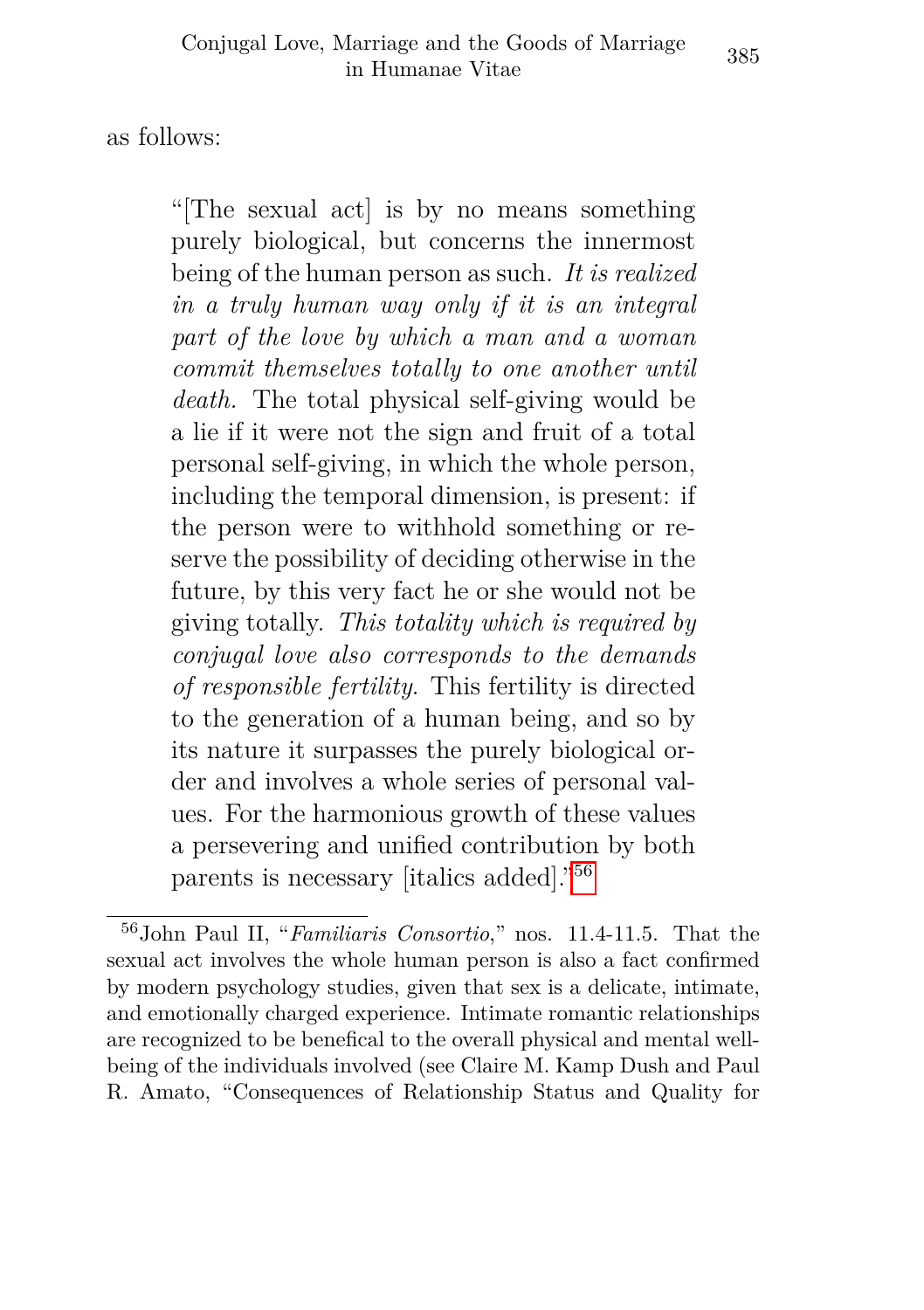In the above passage, an important point stressed by John Paul II is not merely the fact that the sexual act involves the whole human person, but rather that such an act only attains its genuine and full human value and meaning when (i) it is part and parcel of a lifetime commitment between the husband and wife to one another and (ii) it is open to the generation of new life. In our rather hypersexualized Western society, the awareness that the sexual act involves the human person is not necessarily accompanied by an equally commensurate sense of commitment or an openness to new life.

Dissenters to the teaching of *Humanae Vitae* also claim that periodic sexual abstinence imperils the harmony of conjugal love and therefore, the stability of marriage. Such a claim is unfounded as it necessarily presumes that sexual activity is the source of conjugal love, or that there could

Subjective Well-Being," *Journal of Social and Personal Relationships* 22, no. 5 (2005): 607–627). However, psychological and social studies have also revealed a rising rate of divorce, a decline in marriage, and a rising trend in cohabitation. Cohabitation, by virtue of its nature, bespeaks the withholding of a full comitment. In addtion, social studies have shown a steady decline in bith rates. It transpires from such data, that the fact that the sexual act involves the whole human person is not in itself a sufficient element to warrant the stability or the duration of a man-woman relationship, nor does it necessarily an openness to life. What is required instead is the commitment of the will of the man and woman (as husband and wife). Such a commitment is strengthened by a living faith in God. This may be a factor to explain why the divorce rate among Catholics (28%) is lower compared to those with no religious affiliation (40%). See Wayne Laugesen, "Divorce Statistics Indicate Catholic Couples Are Less Likely to Break Up," National Catholic Register [http://www.](http://www.webcitation.org/74N0WX4YH) [webcitation.org/74N0WX4YH](http://www.webcitation.org/74N0WX4YH) (accessed 11/24/2018).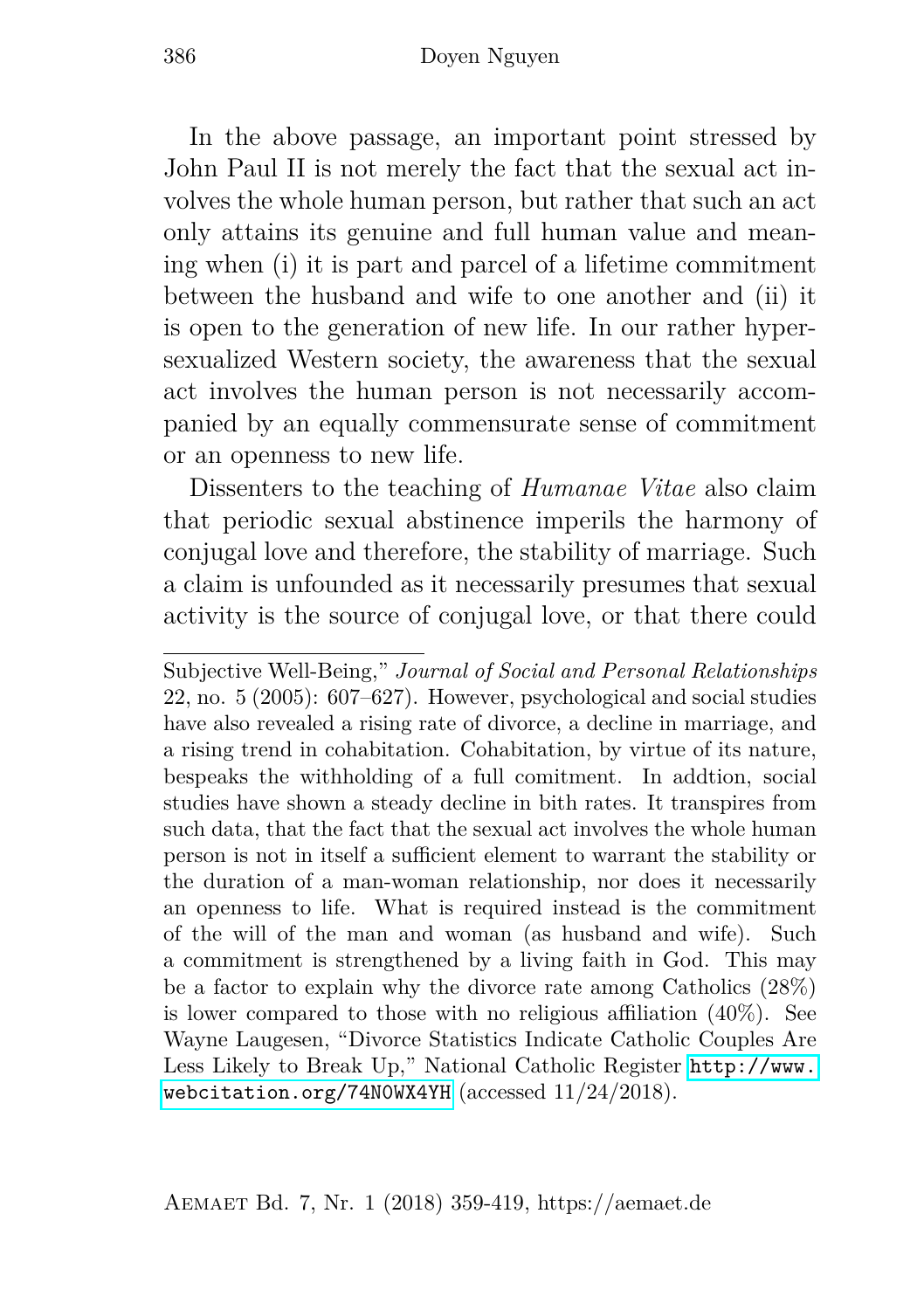be no other way for the spouses to express their mutual love for one another except through sexual acts.<sup>[57](#page-28-0)</sup> Such a claim does not reflect reality, however. As shown in the previous section, love is the classical motive which brings about marriage and with it, the sexual union of the spouses.<sup>[58](#page-28-1)</sup> Hence, conjugal love, and in particular, its *intentio unionis*, is the source of the sexual union and not vice versa. Real life data have also shown that an abundance of sexual activity does not necessarily hold couples together.[59](#page-28-2) As pointed out by Wojtyła in his 1969 letter to Paul VI, that which threatens the stability of marriage is not sexual continence, but rather, the lack of psycho-sexual and moral maturity on the part of one or both of the spouses, resulting in a distorted understanding of sexual continence. $60$ 

<span id="page-28-3"></span><sup>60</sup>See Wojtyła, "Lettera al Papa Paolo VI," 533. Here, Wojtyła

<span id="page-28-0"></span><sup>57</sup>Paolo VI," in *Karol Wojtyła e Humanae Vitae: Il contributo dell'Arcivescovo di Cracovia e del gruppo di teologi polacchi all'enciclica di Paolo VI*, ed. Pawel Galuszka (Siena: Cantagalli, 2017), 533. Here, Wojtyła wrote: "*Accade spesso che si concepisca detta armonia in modo che soltanto l'unione sessuale degli sposi ne costituisca la fonte, come se non vi fosse altre possibilità per l'amore di esprimersi e di svilupparsi, se non attraverso gli atti sessuali."*

<span id="page-28-1"></span> $58$ In this regard, Hildebrand wrote: "the physical union [...] involves the express and solemn surrender by which one enters into so ultimate and intimate a union with the other person, it presupposes not only the mere existence of conjugal love but also the solemn conclusion of marriage in which one gives oneself freely and irrevocably to the beloved for the entire lifetime. See Hildebrand, *Marriage*, 26.

<span id="page-28-2"></span><sup>59</sup>We see this especially among couples engaged in pre-marital sex or trial marriages. Sexual activity which does not flow from genuine betrothed or spousal love and marital commitment has no power in itself to ensure the stability of the relationship between the man and woman.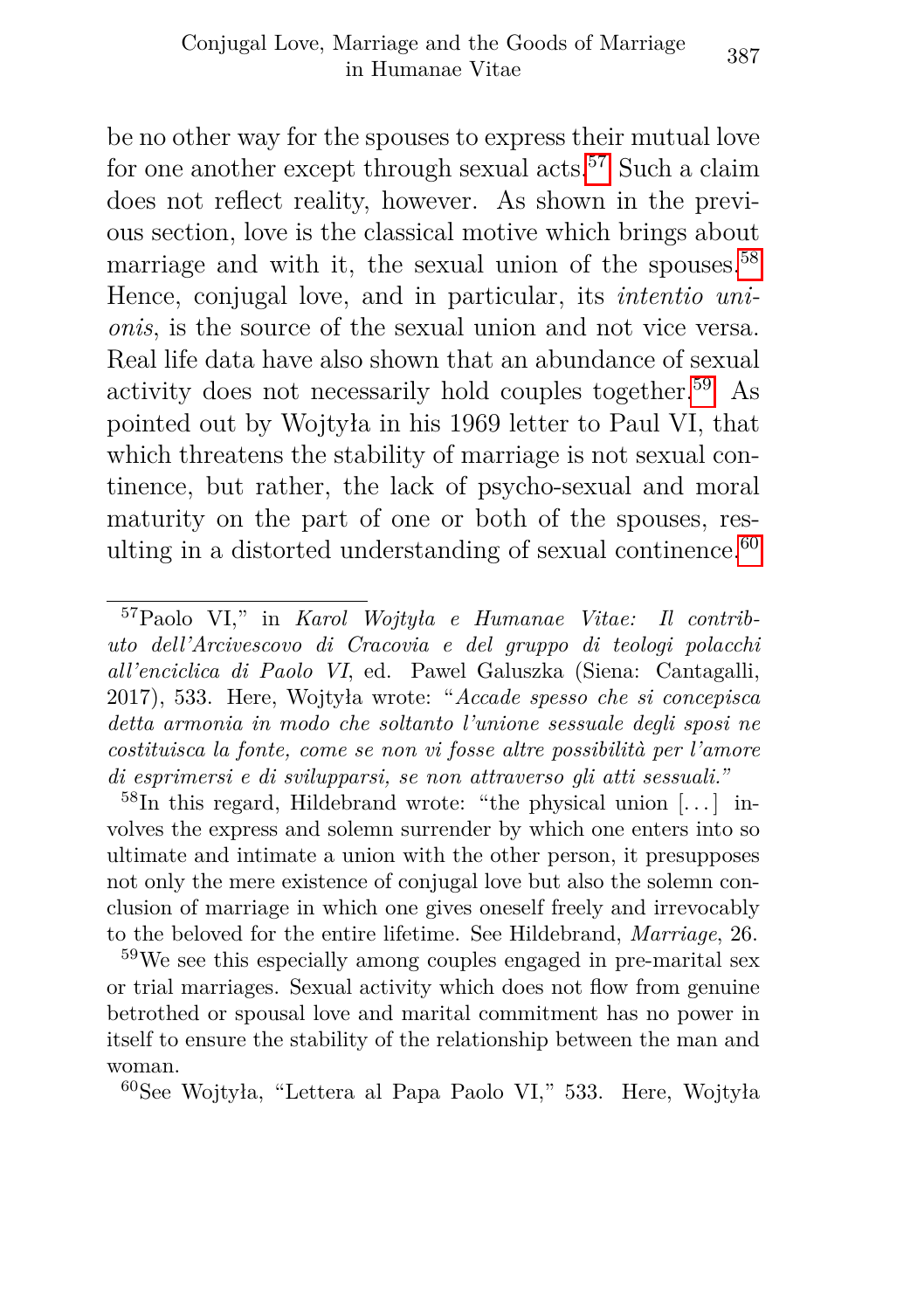Certainly, marital continence entails some degree of selfdenial and sacrifice, especially if the spouses have made their conjugal act into a habit. Sacrifice or renunciation for the good of the beloved is the *sine qua non* hallmark of love,  $61$  which contributes to the endurance and growth of love, however. Hence, continence is in no way inimical to spousal love; rather, it is an occasion for developing other ways of expressing love. Here, it is worthwhile to indicate that the Church's teaching about continence is not restricted to Catholic faithful alone. Rather, just as marriage takes place both among believers and non-believers, so also is the applicability of the virtue of continence. Married couples irrespective of their creed, are encouraged to practice continence because: (i) it is an exercise of mutual respect and patience for one another, and (ii) it prepares the couple for those situations in which one of the spouses, due to accident or illness, can no longer engage himself or herself in the marital act.

Furthermore, there are at least three other benefits to periodic abstinence. First, it will help the spouses to develop a better awareness of the spiritual and religious di-

wrote: "*Ciàò che, in realtà, minaccia la communità matrimoniale, non è certamente una continenza matura e consapevole (ad esempio la continenza periodica), quanto piuttosto l'assenza di maturità psico-sessuale e morale, che rende questa continenza impossibile. Tale mancanza di maturità fa sì che gli sposi non contemplino la continenza come un'espressione d'amore nei confronti dei coniugue (sopratutto in alcune circostanze) e come una rinuncia e un sacrificio, cosa che rappresenta una condizione sine qua non dell'amore, della sua durata e della sua crescita."*

<span id="page-29-0"></span><sup>61</sup>The paradigmatic exemplar of sacrificial spousal love is Christ who laid down His life for His Bride, the Church.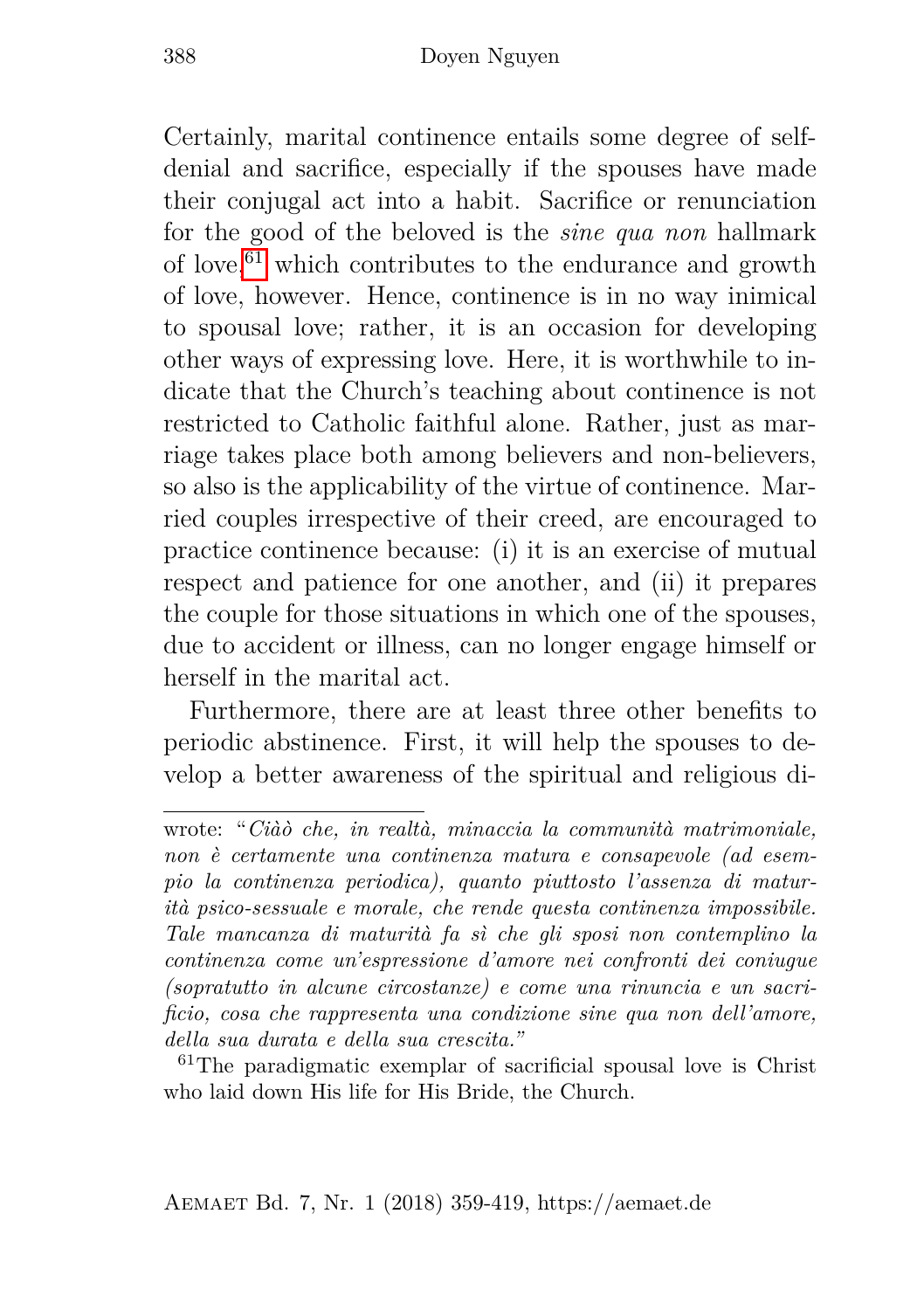mensions of marriage, namely, that marriage is a divine institution integral to God's creative and salvific plan, and a mission which the spouses receive directly from God.[62](#page-30-0) Second, it will also help the spouses to be conscious of the deep meaning of the conjugal act, and not to treat it "merely as a means of sexual satisfaction. $63$  Third, because abstinence entails self-restraint and sacrifice, it fosters moral growth, especially with regard to temperance, chastity, and self-possession. Through the synergistic effect of these benefits, the spouses grow into greater intimacy with one another.

For Catholic spouses in particular, the difficulty presented by periodic abstinence is a reason to diligently avail themselves of the many sources of divine grace such as the sacraments and fervent prayers. It is by cooperating with divine grace and clinging to Christ that the burden of the difficulties in married life, including sexual abstinence when necessary, can become easy and light (cf. Matthew 11:30). Here, it would be worthwhile to recall the words St. Augustine, which Pope Pius XII reiterated in his 1951 Address to the Italian Association of Catholic Midwives ("*Vegliare con sollecitudine*"): "God does not command what is impossible, but when He commands, He warns you to do what you can and to ask His aid for what is beyond

<span id="page-30-0"></span><sup>62</sup>See Paul VI, "*Humanae Vitae*," no. 7; Wojtyła, "Lettera al Papa Paolo VI," 531-2. Here, Wojtyła wrote: "*occorre ricordare il carattere religioso di ogni contratto di matrimonio. Si tratta di un'istituzione divina e che occupa, nel disegno creatore e salvifico di Dio, un posto molto preciso.* [. . . ] *Il matrimonio è una vocazione, ovvero una missione che le persone in questione ricevono direttamente da Dio."*

<span id="page-30-1"></span><sup>63</sup>See Hildebrand, *The Encyclical Humanae Vitae*, 54.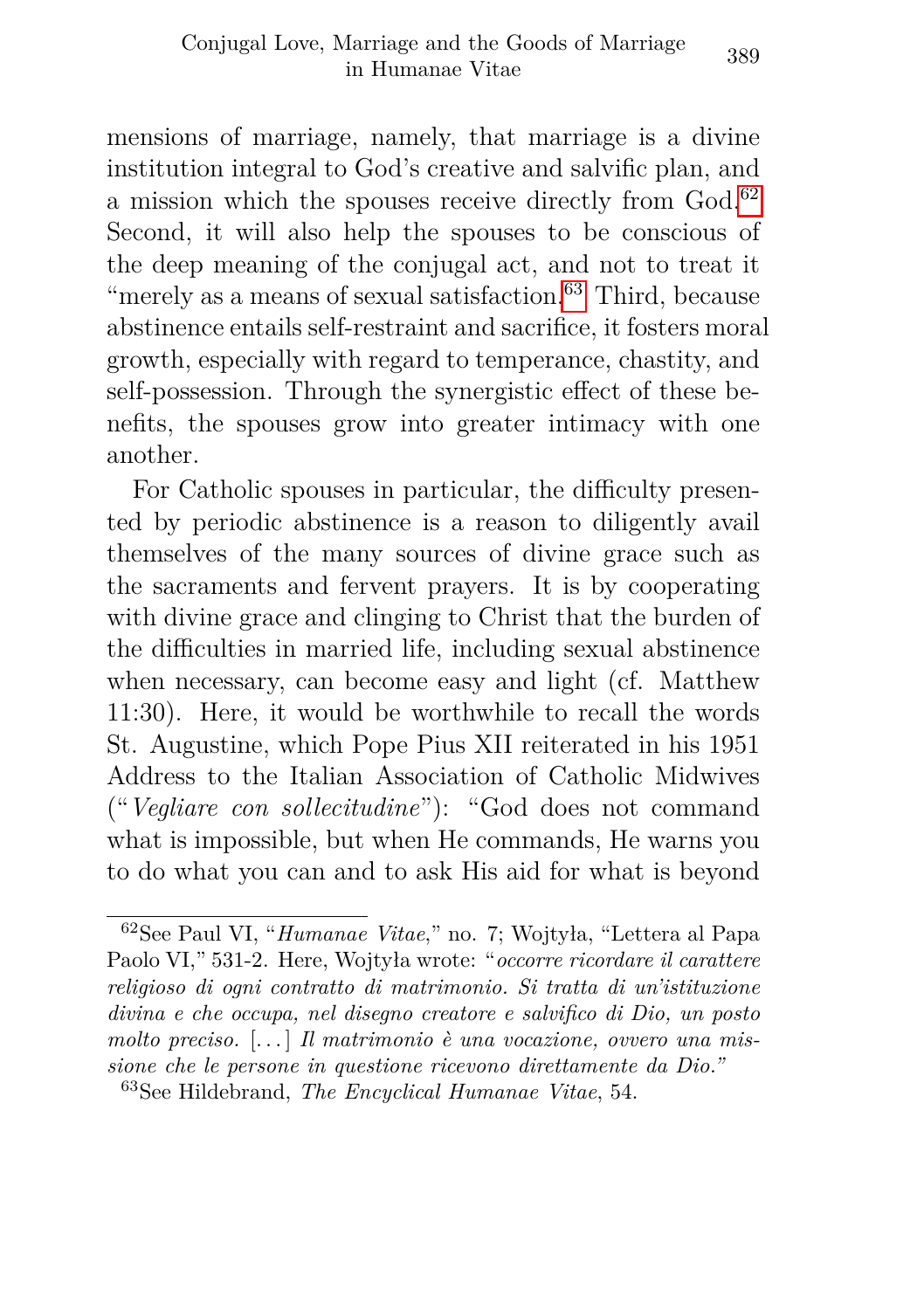your powers, and He gives His help to make that possible for you."<sup>[64](#page-31-1)</sup>

### <span id="page-31-0"></span>**3.2 Practical and Moral Differences between Natural Family Planning and Contraception**

In this paper, the term "contraception" is used in the strict sense of the term, to refer to those artificial methods which seek to impede the coming together of the sperm and the ovum, thereby preventing the conception of the zygote.<sup>[65](#page-31-2)</sup> Much has been written on the differences between NFP and contraception.<sup>[66](#page-31-3)</sup> Yet, ironically, NFP is still being mistaken as just a method of contraception by not a few people (including traditionalist Catholics), in particular those who, for their source of knowledge, rely upon on-line articles of unknown authorship.<sup>[67](#page-31-4)</sup> It is true that both

<span id="page-31-2"></span><sup>65</sup>The two most common and expedite methods for contraception are the birth control pill (anovulants) and the condom.

<span id="page-31-3"></span><sup>66</sup>See, for instance, Smith et al., "Self-Gift: The Heart of Humanae Vitae," 460-2; Brian Mullady and Lester Ruppersberger, "The Moral Nature and Practice of Natural Family Planning Versus Contraception," *The Linacre Quarterly* 80, no. 3 (2013); Human Life International, "Contraception Vs. NFP – HLI Educational Series" <http://www.webcitation.org/74MxcUqh8> (accessed 08/22/2018).

<span id="page-31-4"></span><sup>67</sup>The author has personally encountered people who, when arguing that NFP is no different from contraception, have based their argu-

<span id="page-31-1"></span><sup>64</sup>Pius XII, "*Vegliare con sollecitudine*," Section III. See also Augustine, "De Natura et Gratia Liber Unus" [http://www.](http://www.webcitation.org/74MxXI1Im) [webcitation.org/74MxXI1Im](http://www.webcitation.org/74MxXI1Im) (accessed 08/24/2018). The original Latin text reads: "*Non igitur Deus impossibile iubet, sed iubendo admonet et facere quod possis et petere quod non possis*."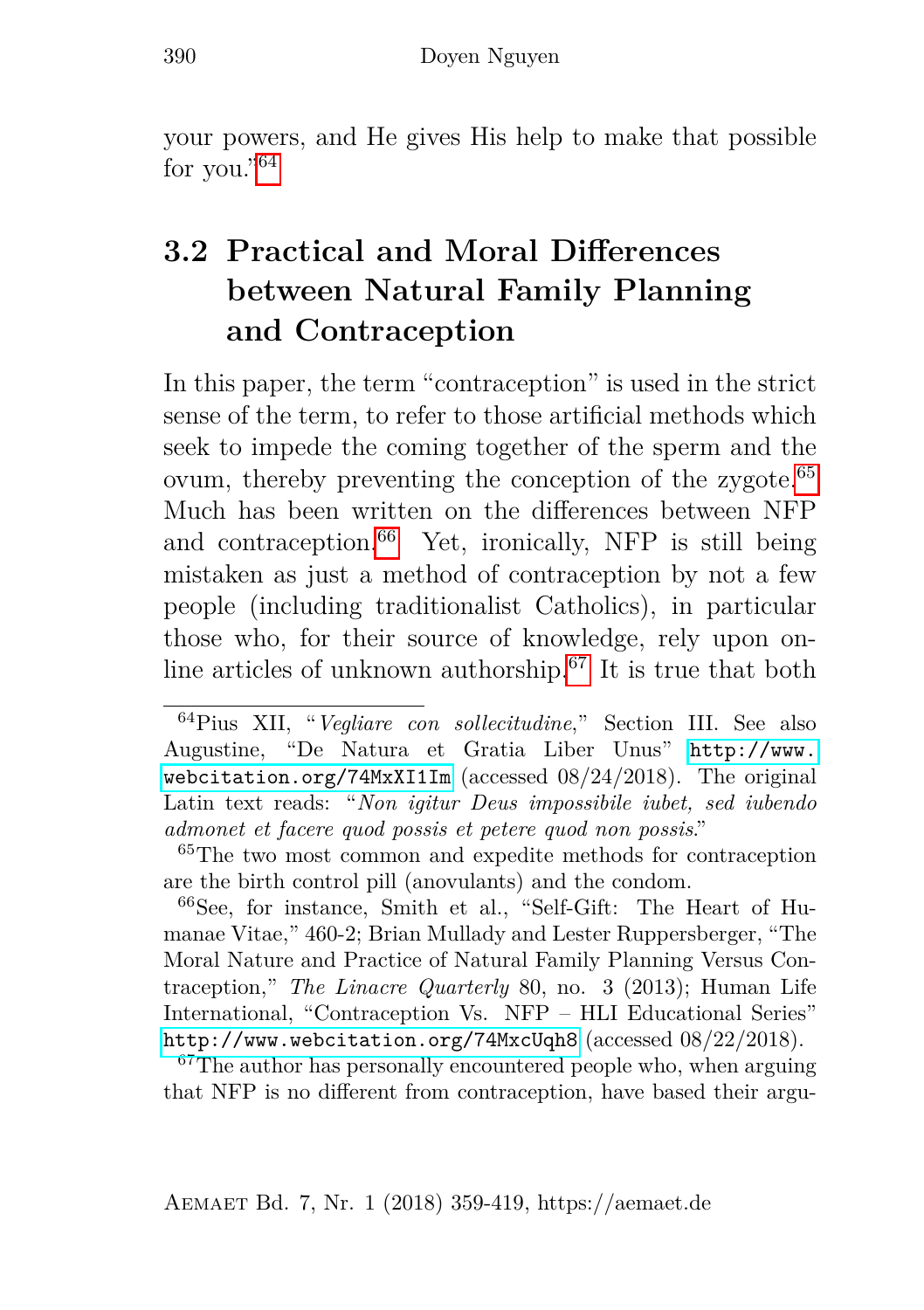NFP and contraception revolve around the issue of procreation and are concerned with the same question: how not to become pregnant as the result of a sexual act. The similarity ends here, however. In addition to the key moral difference between NFP and contraception to be discussed further below, there are also practical differences which sharply separate the two as night and day.

Depending on when the marital act occurs during the cycle of the woman, it may or may not result in a child. Even when it does not, the sexual act in itself remains open to life so long as the couple choose not to "close" it through the use of an artificial means. NFP methods are based on the identification of the narrow fertile window during the monthly cycle of the woman. This knowledge is useful for two purposes: (i) to facilitate conception by having marital relations during the fertile time,  $68$  or (ii) to avoid (because of legitimately serious reasons) conception by abstaining from marital relations during the fertile days. Thus, on the practical order, the very fact that NFP can be used to facilitate conception is itself the proof that it

ments on Wikipedia or online blogs as their source of knowledge. When an online article is not dated, when its author is unknown, and when it has not undergone a peer-review process, then to what extent can it be trusted in terms of accuracy and truth? The reader, unless he or she is an expert on the topic in question, cannot judge adequately if the information provided in such articles is correct or not. On the other hand, if the reader is already an expert, then would he or she need to have recourse to such articles as a source to support his or her argument?

<span id="page-32-0"></span><sup>68</sup>See Mercedes Arzú Wilson, "Natural, Scientific, and Highly Effective Treatment for Infertility," *The Catholic Social Science Review* 23, (2018): 265-312.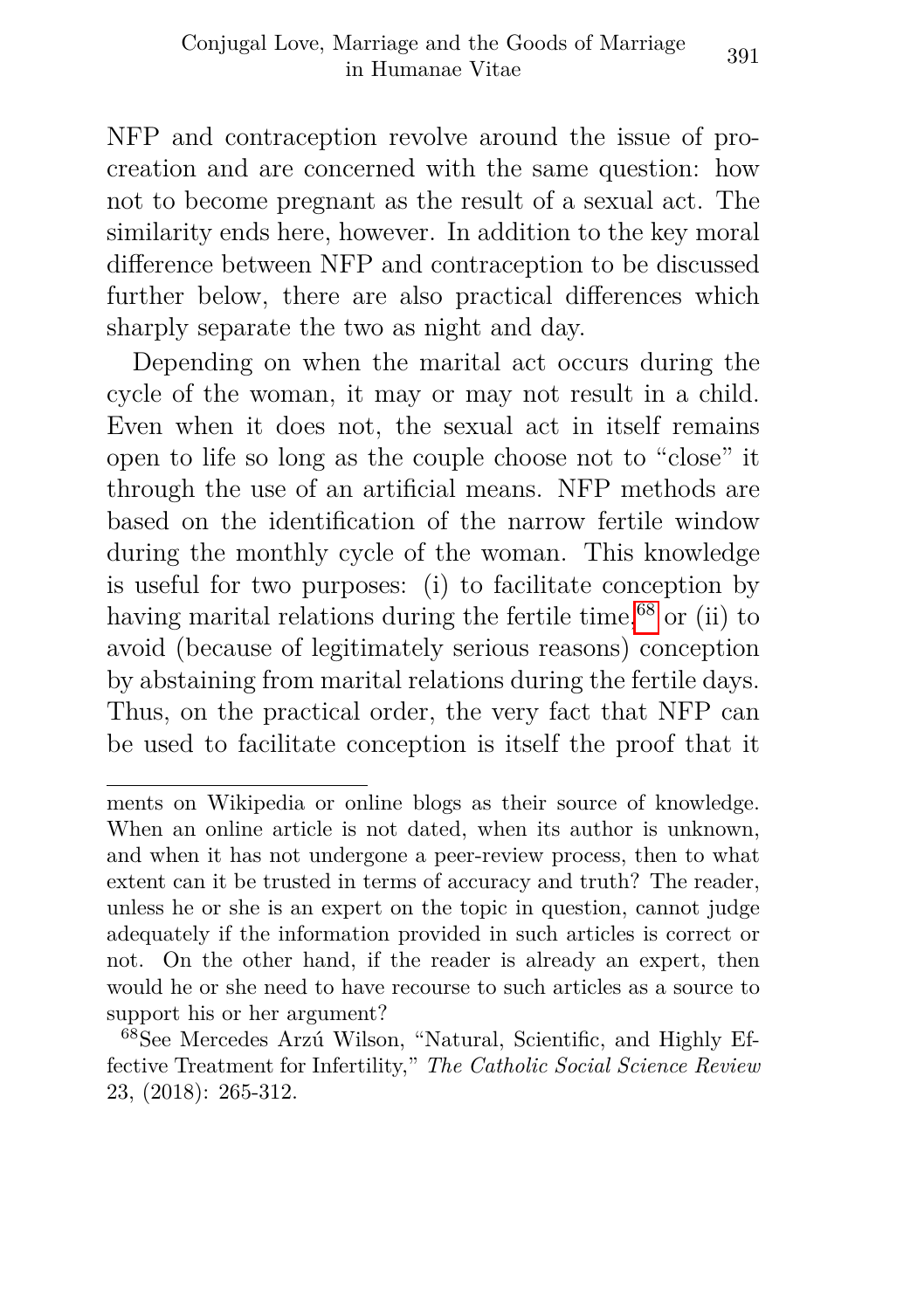is not anti-life. It is thus *not* a method of contraception precisely because the openness to life is a built-in feature of NFP. NFP methods only require a non-action (that is, periodic abstinence) on the part of the spouses. In other words, NFP methods do not seek to actively prevent a pregnancy which may result from the conjugal act, but only to *avoid* it by doing what is allowed. It is allowed for the married couple to engage in marital relations or to abstain at any time. Therefore, it is allowed for them to have relations during the infertile days and to observe sexual abstinence during the fertile window. Birth control, in contrast, involves a conscious action, one which that seeks to actively *prevent* a pregnancy, by using an artificial thing to impede or destroy fertility.

To grasp the moral differences between NFP and contraception requires first an understanding of the meaning of the term 'procreation.' The term 'procreation' itself indicates the cooperation and participation of the spouses in God's creative work, since man, as a creature, cannot create life. In the generation of a new human being, the father and mother contribute the material elements, that is, sperm and egg respectively, but God is the One Who creates the human soul to be the principle of life of the body and make the human body what it is. Thus, creation is God's exclusive prerogative in which He has given man the dignity to participate. The parents' cooperation with God's work does not stop at the birth of their children but continues with their upbringing, of which the most important aspect is the moral-spiritual formation necessary for the flourishing of their children as human persons.

Love, by virtue of its nature, diffuses and communicates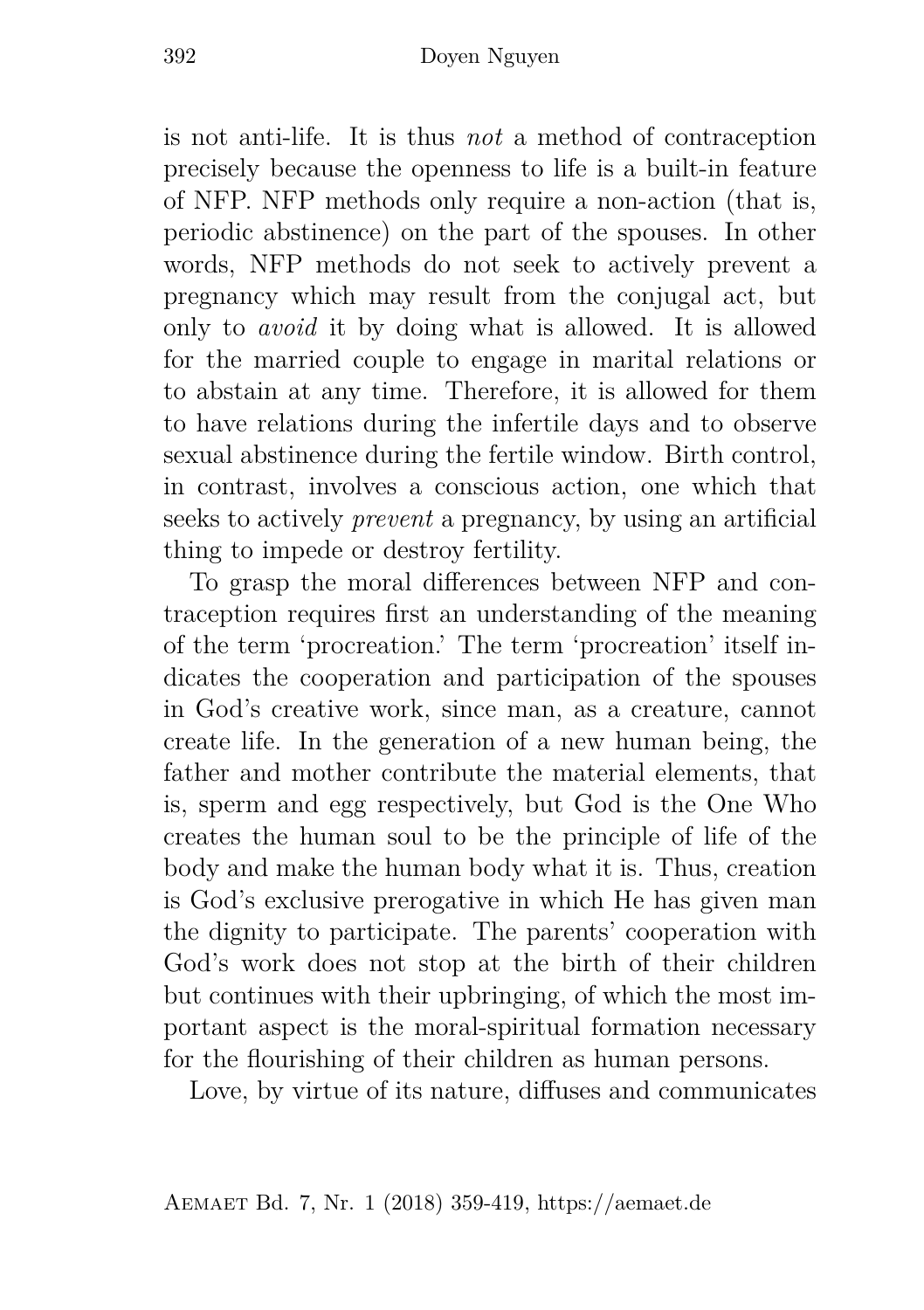its goodness. God Who is Love and Goodness creates out of the superabundance of His love. The sexual union of the spouses, as stated earlier, is the most intimate expression of their love union. Thus, the new human life born out of that sexual union is both a fruit of the love of the spouses for each other, and a gift of life and love from God. The term 'birth control,' which contraception is, ignores this deep and higher meaning of procreation, and treats it as if it were a mere biological occurrence which can be manipulated, prevented, or interrupted by human technology.

On the basis of this aforementioned understanding of the nature of procreation, the immoral character of contraception becomes self-evident. Since creation is an exclusive divine right, contraception effectively denies this right. The act itself bespeaks the deliberate human will to oppose what God has ordered for nature; it is thus a disordered act. The term 'birth control' itself reflects this fact, since one can only control that which one has ownership of, along with the prerogative to control and manipulate it. However, procreation does not belong to such a category since man is neither the author of life nor the owner of his own body. Thus, in seeking to prevent the possibility of a human life to come into existence by means of contraception, man appropriates to himself the divine prerogative. Put simply, contraception amounts to an act which declares man's complete autonomy from God and, as such, it is an expression of rebellion against God.

Furthermore, as mentioned earlier, the contraceptive sexual act renders the language of the body a lie, since the couple engage in the very act which signifies the total mutual selfdonation to one another, yet at the same time a part of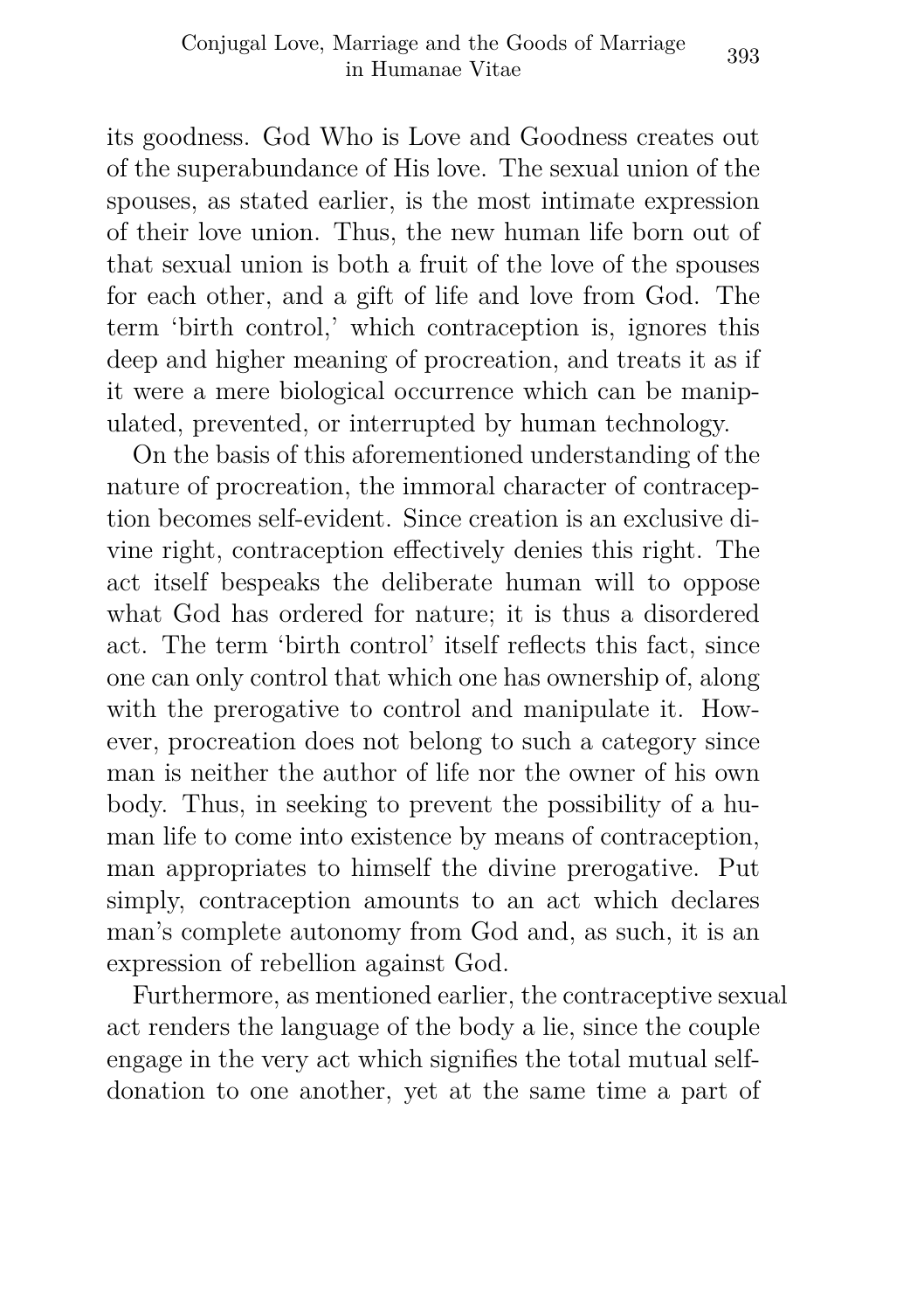themselves, the fertility dimension, is made unavailable (or not given) by way of an artificial means (whether chemical, surgical, or mechanical).<sup>[69](#page-35-0)</sup> Even if the spouses are not fully conscious of it, the lie of the language of the body introduces an element of utilitarianism whereby they use one another for bodily self-gratification. In so doing, they do violence to their own human dignity. The dignity of the human person precludes any human person "to be treated as an object of use and as such the means to an end [because] a person is an entity of a sort to which the only proper and adequate way to relate is love."[70](#page-35-1)

As noted earlier, NFP, when undertaken for legitimately serious reasons, "conforms to the order which the Creator himself has placed in the woman's cycle."<sup>[71](#page-35-2)</sup> It rests on an attitude of cooperation – the spouses cooperating with each other and with God's providence – instead of an attitude of control and absolute autonomy from God. Moreover, as discussed in section 2.1, because NFP entails periodic abstinence, it fosters the growth of conjugal love, and con-sequently the stability and permanency of marriage.<sup>[72](#page-35-3)</sup> In

<span id="page-35-0"></span> $69$ See the block quote corresponding to footnote 56. As pointed out by Smith, in the contraceptive sexual act, the couple "give and refuse to give at the same time." This is analogous to bulimia, in which the individuals "want the pleasure of eating but not the consequences" of gaining weight. See Smith et al., "Self-Gift: The Heart of Humanae Vitae," 461.

<span id="page-35-2"></span><span id="page-35-1"></span><sup>70</sup>Wojtyła (John Paul II), *Love and Responsibility*, 41.

<sup>71</sup>Mullady and Ruppersberger, "The Moral Nature and Practice of Natural Family Planning Versus Contraception," 208.

<span id="page-35-3"></span><sup>72</sup>See Richard J. Fehring, "The Influence of Contraception, Abortion, and Natural Family Planning on Divorce Rates as Found in the 2006-2010 National Survey of Family Growth," *The Linacre*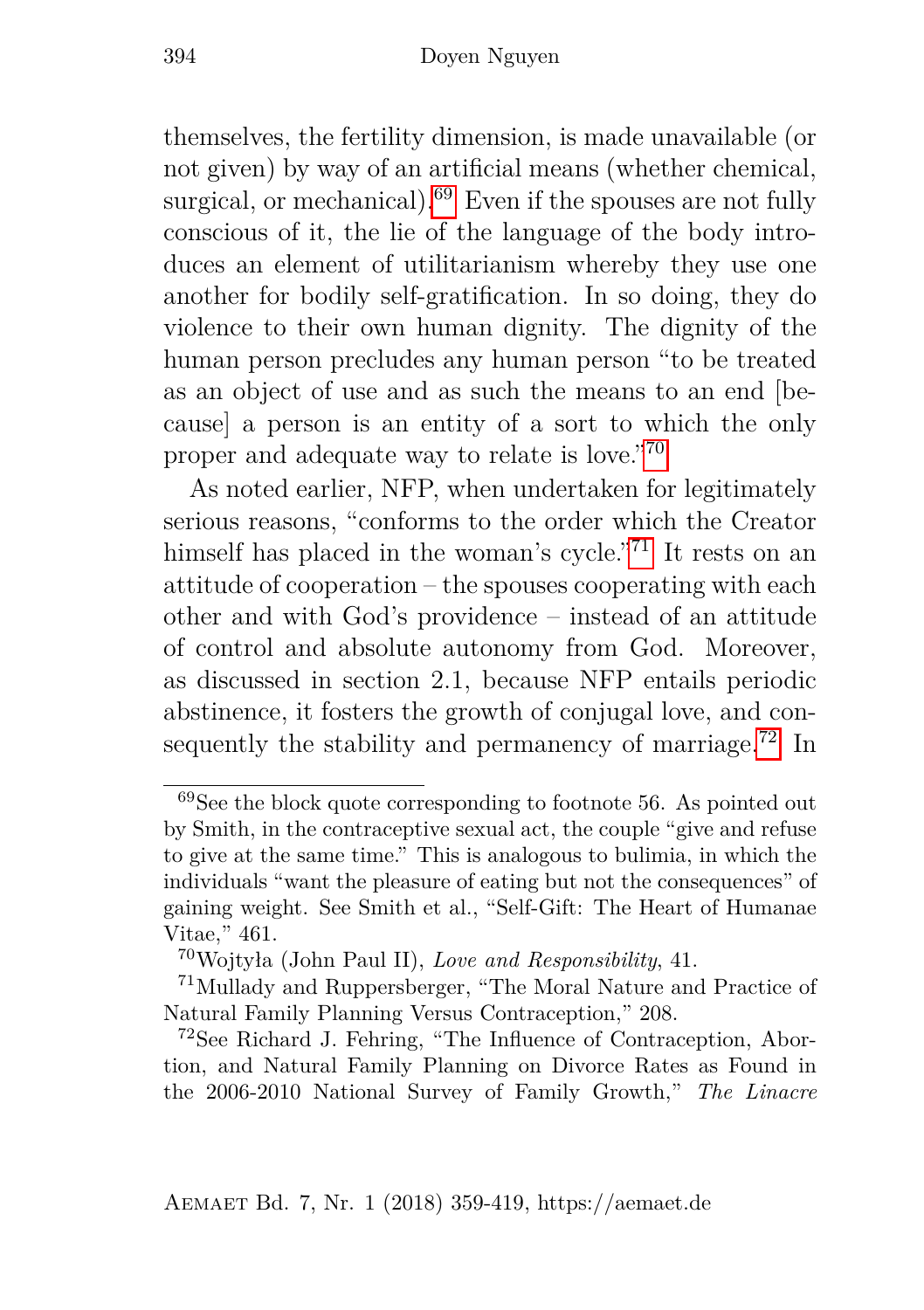summary, the difference between NFP and birth control comes down to the fundamental divergence between cooperation and control.

It is true that NFP can be abused to become akin to birth control. This happens when NFP is undertaken with a contraceptive mentality. In birth control, the action or behavior *per se* is already intrinsically disordered; hence to choose it "necessarily entails a disorder of the will, that is, a moral evil."[73](#page-36-0) To undertake NFP with a contraceptive intention is likewise immoral because a bad intention can render evil that which in and of itself is good.<sup>[74](#page-36-1)</sup> However, since God alone can judge human intentions, it is not possible for a third party human observer to distinguish, among the couples who practice NFP, which couple abuses NFP and which couple undertakes it for the right reason. As taught by Pius XII:

"Serious reasons, often put forward on medical, eugenic, economic and social grounds, can exempt from that obligatory service [the marital act] even for a considerable period of time, even for the entire duration of the marriage. It follows from this that the use of the infertile periods can be lawful from the moral point of view and, in the circumstances which have been

*Quarterly* 82, no. 3 (2015): 273-282. In a large data set of 5530 couples of reproductive age, a lower divorce rate (9.6%) was observed among women who had ever used NFP, compared to 14.4% among those who used contraception, sterilization, or abortion.

<span id="page-36-1"></span><span id="page-36-0"></span><sup>73</sup>See *Catechism of the Catholic Church*, no. 1755. <sup>74</sup>See ibid., no. 1753.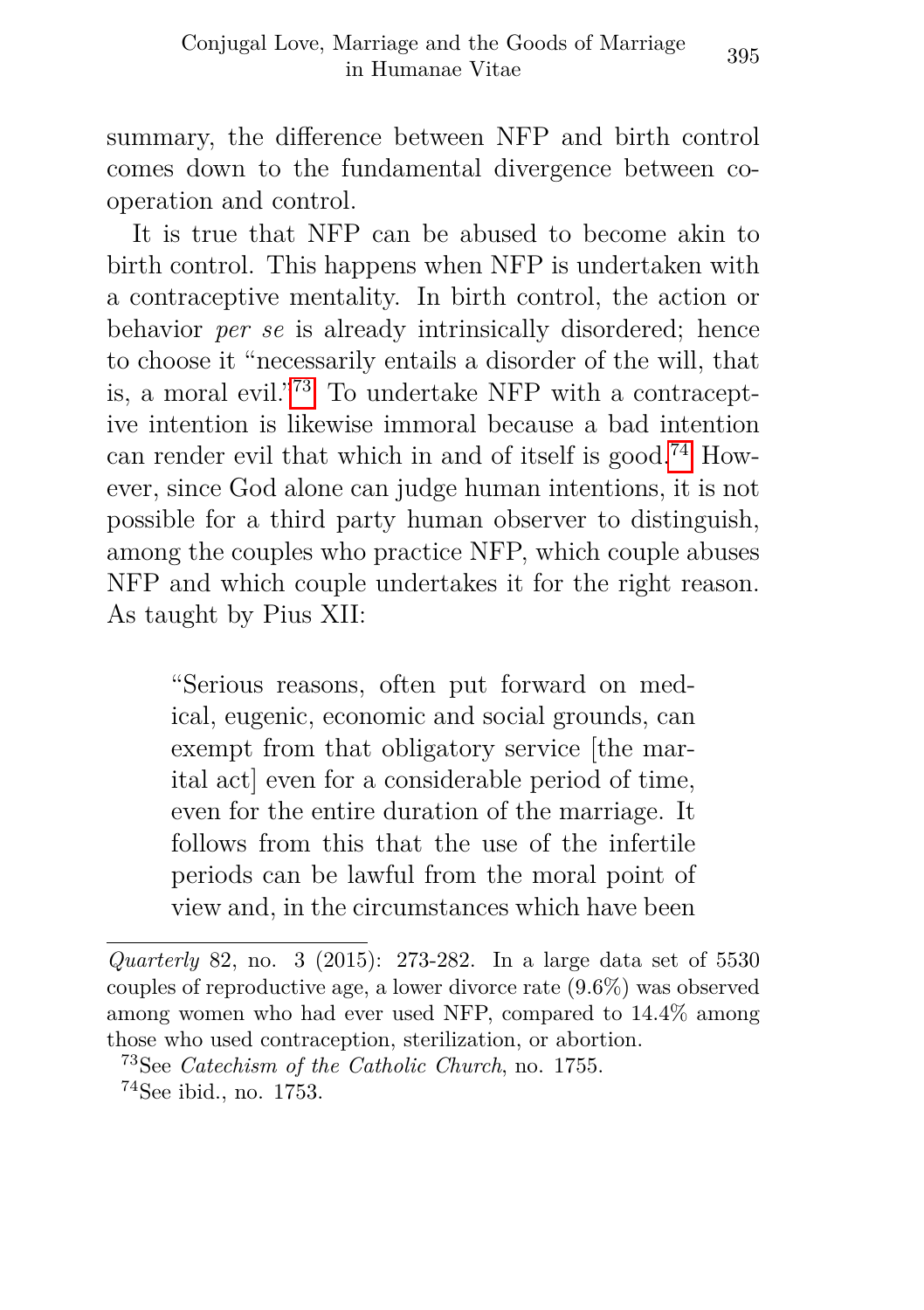mentioned, it is indeed lawful. If, however, in the light of a reasonable and fair judgment, there are no such serious personal reasons, or reasons deriving from external circumstances, then the habitual intention to avoid the fruitfulness of the union, while at the same time continuing fully to satisfy sensual intent, can only arise from a false appreciation of life and from motives that run counter to true standards of moral conduct."[75](#page-37-0)

It is clear from the above passage that the correct practice of NFP presupposes moral maturity and, in particular, a proper understanding of what constitutes serious reasons to postpone pregnancy. This, in turn, entails good marriage preparation and moral formation which begin in the home, with the parents as primary educators, long before the last and immediate stage of marriage preparation before the wedding. In other words, NFP needs to be "taught and presented in a suitable anthropological and ethical context."[76](#page-37-1) Otherwise, NFP can be easily misused or abused for the wrong reasons. The fault lies not with NFP but with the moral immaturity of the couple, however.

The following words of John Paul II sum up the moral goodness of NFP:

"Using the natural methods requires and strengthens the harmony of the married couple, it helps and

<span id="page-37-1"></span><span id="page-37-0"></span><sup>75</sup>Pius XII, "*Vegliare con sollecitudine*," Section III.

<sup>76</sup>John Paul II, "Address to Teachers of Natural Family Planning (7 December 1996)" <http://www.webcitation.org/74N1ZlJ1f>. (accessed 09/11/2018).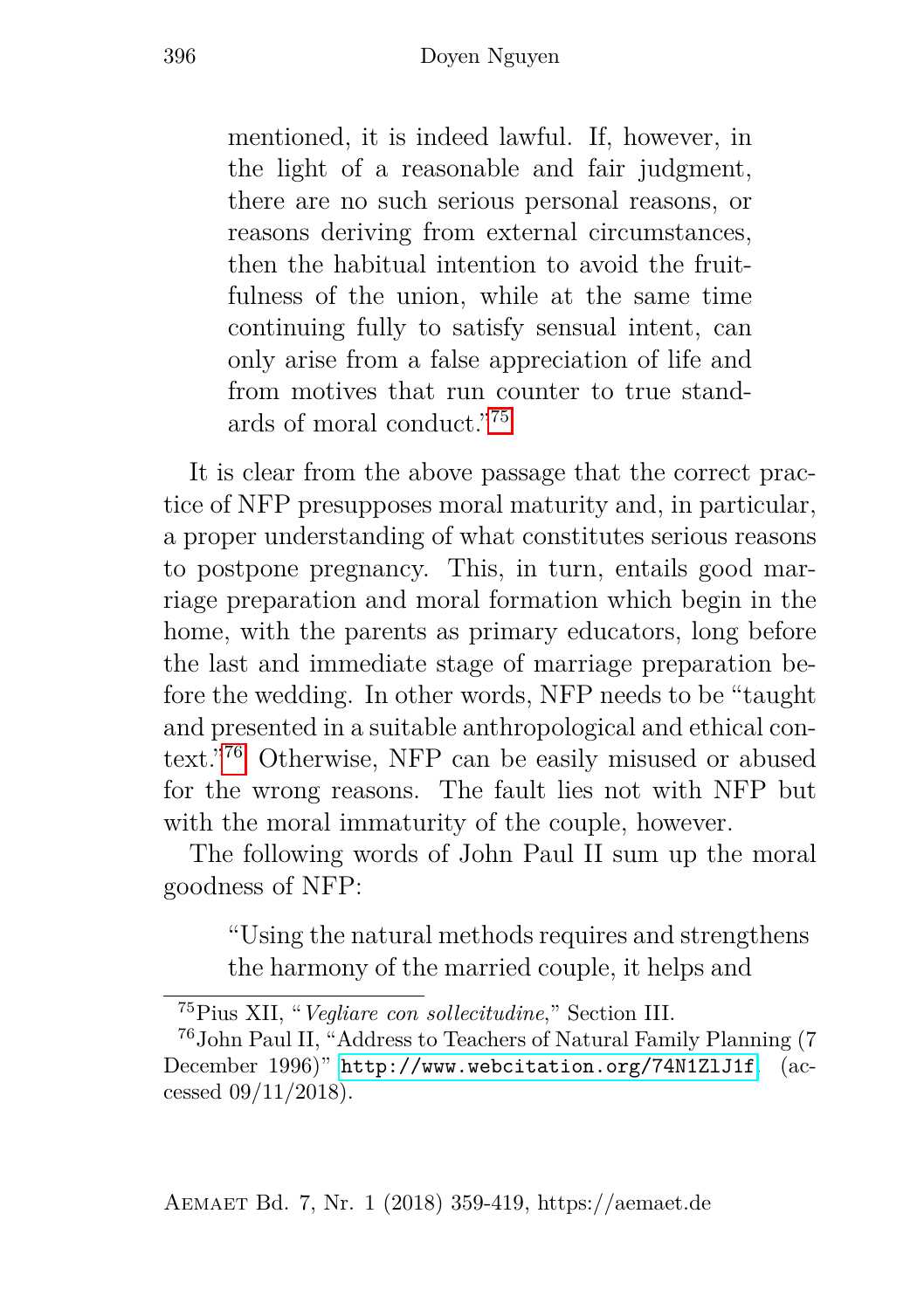confirms the rediscovery of the marvelous gift of parenthood; it involves respect for nature and demands the responsibility of the individuals. According to many authoritative opinions, they also foster more completely that human ecology which is the harmony between the demands of nature and personal behavior."[77](#page-38-1)

### <span id="page-38-0"></span>**3.3 On the Notion of the Ends of Marriage – the Continuity in the Church's**

A frequent criticism coming from traditionalist Catholics is that since the time of the Second Vatican Council and of *Humanae Vitae*, the Church's teaching on marriage, including John Paul II's Theology of the Body, as well as the Catechism, has been "centered almost exclusively on spousal love" instead of the hierarchy of ends and the primacy of procreation in marriage. Such emphasis has in turn, according to the criticism, resulted in widespread contraception (along with its accompanying consequences of declining sexual morality) among Catholics.[78](#page-38-2) Thus, the question at stake is this: has the 'new' (after the Council) departed from the 'old' (before the Council) or is it an or-

<span id="page-38-2"></span><span id="page-38-1"></span><sup>77</sup>Ibid.

<sup>78</sup>See, for instance, the interview of Roberto de Mattei, by Diane Montagna, "Humanae Vitae Was Courageous, but Not Prophetic: Catholic Historian," Lifesite News https://www.lifesitenews.com/news/humanae-vitaewas-courageous-but-not-prophetic-catholic-historian (accessed 08/26/2018).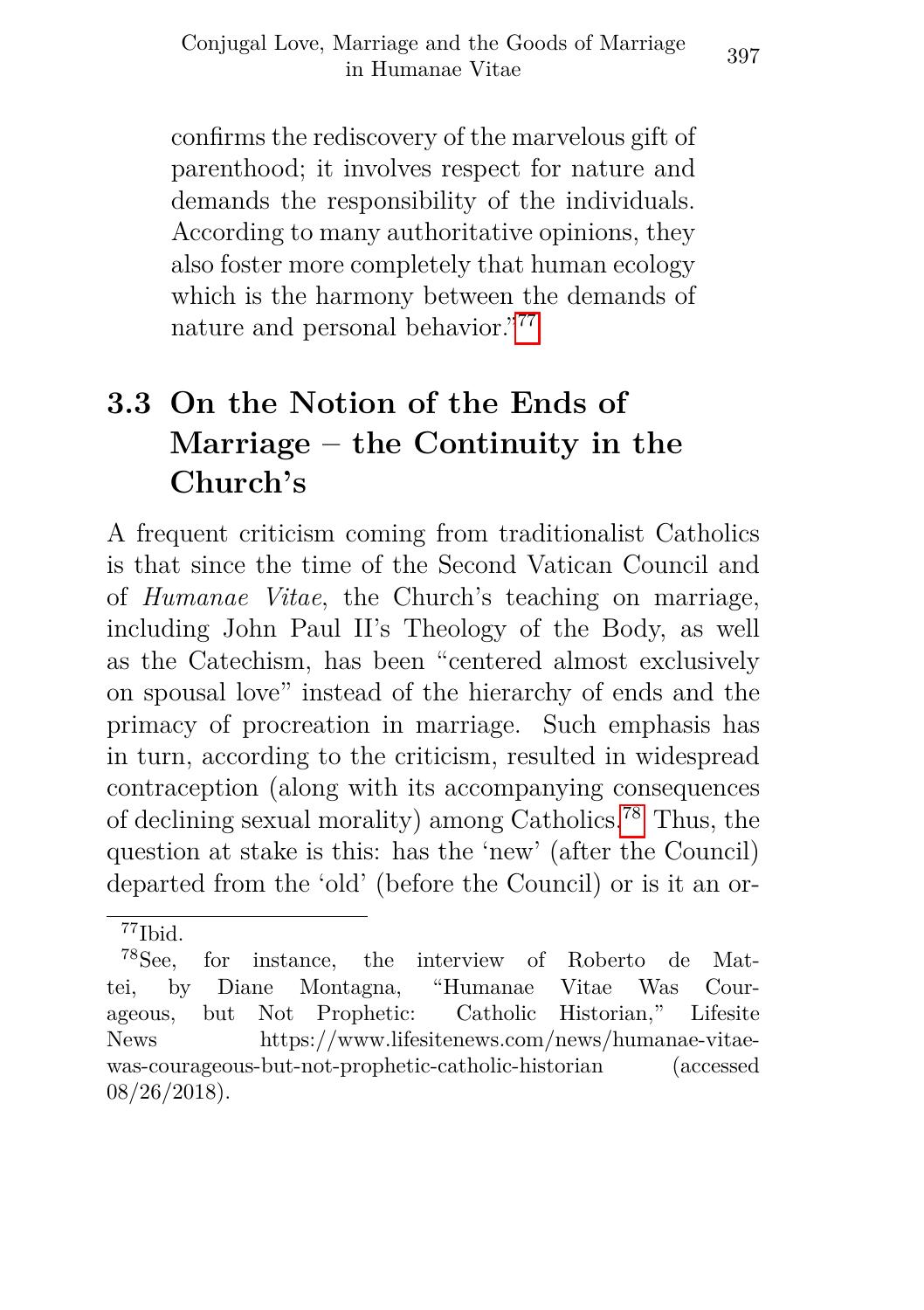ganic development from the latter and thus, in continuity with it?

Since the time of Augustine, the Church's teaching on marriage has been focused quasi-exclusively on the ontological and institutional character of matrimony. Marriage, however, is not just a natural institution established by God, it is also a reality lived and experienced on a daily basis by men and women who have chosen the marriage vocation. In that sense, a philosophical-theological discourse on marriage, if it is to be complete in order to help men and women to live their lay Christian spirituality in ways that fit their married state of life,[79](#page-39-0) must also include reflections on the lived reality of matrimony. Put differently, what had been lacking in the Church's teaching on marriage in the past, was the important personalist and existentialist dimension of marriage, namely, that marriage (as well as the family) is a community of life and love between persons. One should not think, however, that the Church was unaware of this dimension of love in marriage, given that Sacred Scriptures speak of God's love for His people (in ancient Israel) and Christ's love for the Church in terms of spousal love.<sup>[80](#page-39-1)</sup> Rather, a more plausible reason was that the philosophical tools (in particular, realist phe-

<span id="page-39-0"></span><sup>79</sup>In centuries past, not much was written about spirituality for the lay faithful according to their state of life. The only exception was the "The Introduction to a Devout Life" by St. Francis de Sales who wrote it for "those who are living in towns, in the conjugal state, at court." See Benedict XVI, "St. Francis De Sales (General Audience, 2 March 2011)" <http://www.webcitation.org/74N2ki5eN> (accessed 08/30/2018).

<span id="page-39-1"></span><sup>80</sup>See footnote 15.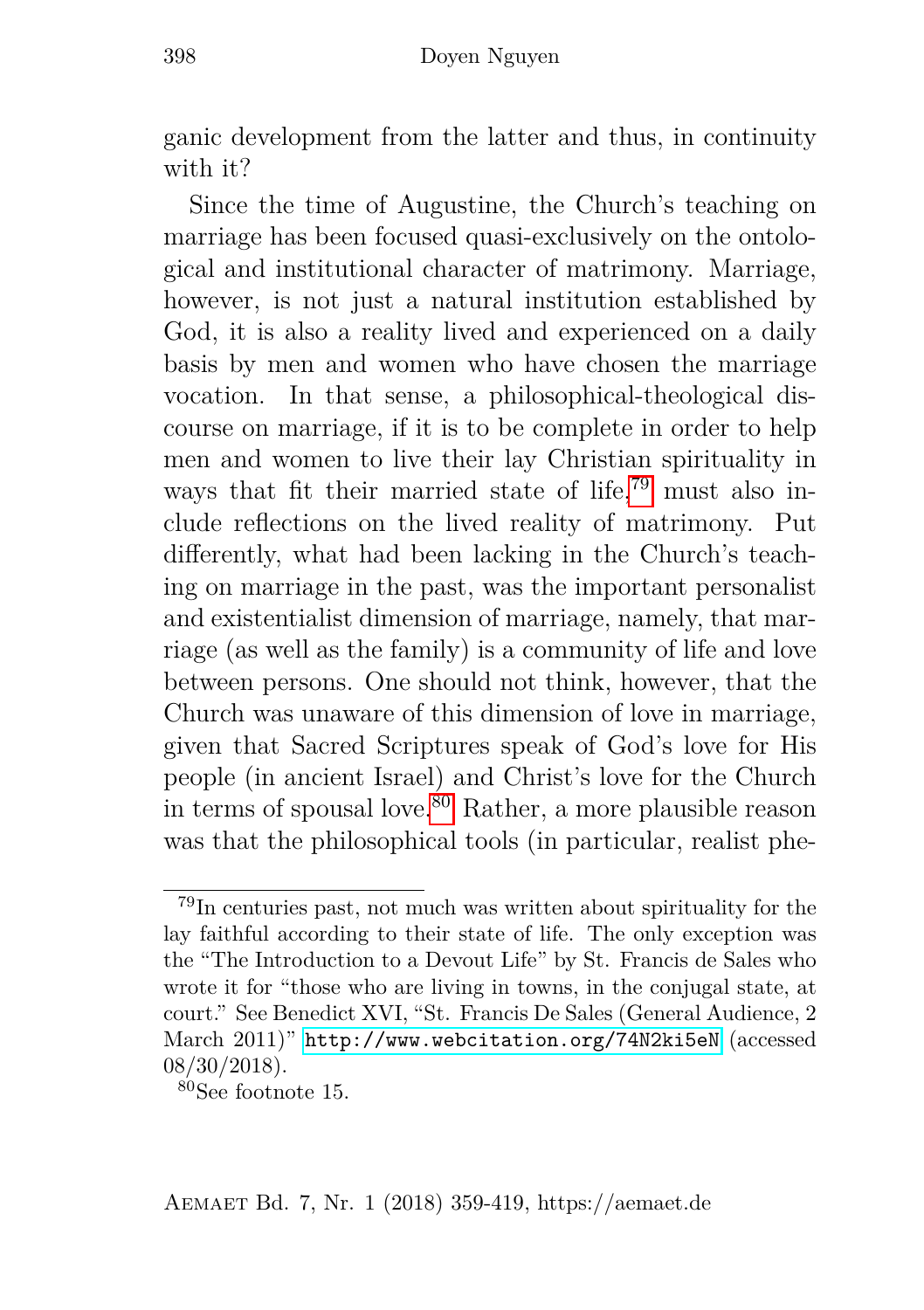nomenology) to speak of marriage in personalist terms did not appear until the recent centuries. $81$  In this regard, the works of thinkers such as Hildebrand and Wojtyła, have contributed to the enrichment of the Church's anthropology and her teaching on marriage. Thus, with a holistic understanding that matrimony is both a natural institution and a lived reality, one can come appreciate, as shown below, the presence of an organic continuity in the Church's teaching on marriage before and after the Second Vatican Council.

In *Casti Connubii*, Pope Pius XI's teaching on marriage essentially reiterates that of St. Augustine, namely that: (i) the three blessings (*bona*) of matrimony include "offspring, conjugal faith and the sacrament," on account of which marriage is itself a blessing,"<sup>[82](#page-40-1)</sup> and (ii) "among the

<span id="page-40-0"></span><sup>81</sup>One of the earliest figures to speak about marriage in personalistic terms was Antonio Rosmini, whose moral philosophy has its centrality in the human person, defined as "a substantial, intelligent individual in so far as the individual contains a supreme, active and incommunicable principle" (Antonio Rosmini, *Anthropology as an Aid to Moral Science*, trans., Denis Cleary and Terence Watson (Durham, UK: Rosmini House, 1991), no. 532. Rosmini's voluminous "The Philosophy of Right" includes a significant section on marriage – referred to as the conjugal society (nos. 983-1442) in which he speaks of the marital sexual union as an act of the soul and a mutual communication of life (nos. 1056-1080). See Antonio Rosmini, *The Philosophy of Right*, trans., Denis Cleary and Terence Watson, vol. 5 "Rights in the Family" (Durham, UK: Rosmini House, 1995).

<span id="page-40-1"></span><sup>82</sup>Pius XI, "*Casti Connubii*", no. 10. The original Latin text reads: "*Haec omnia, – inquit S. Augustinus, – bona sunt, propter quae nuptiae bonae sunt: PROLES, FIDES, SACRAMENTUM."* The French, Italian, and Spanish translations of the Latin *"bona"* were *"le biens," "i beni",* and *"los bienes*." A more correct English translation would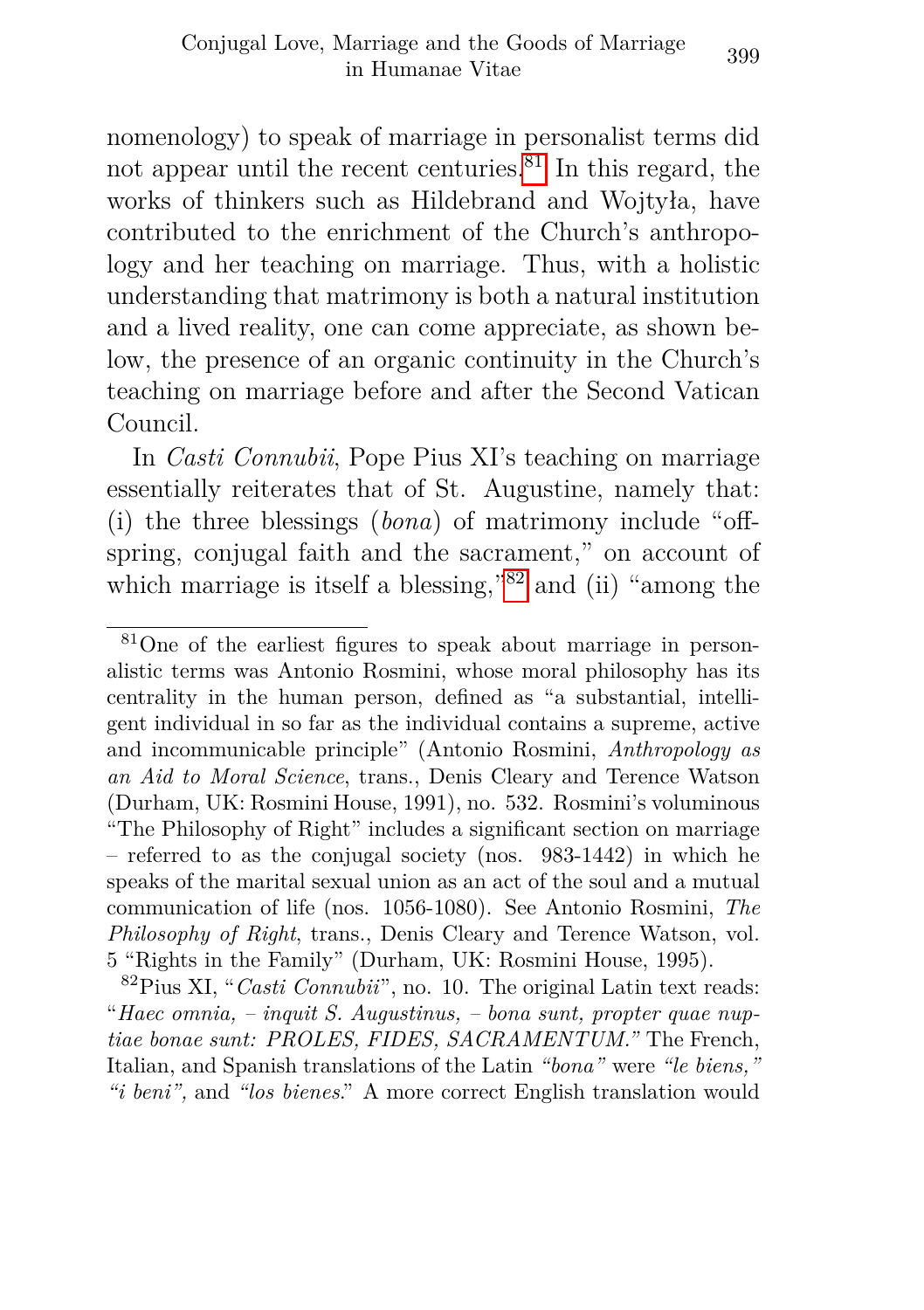blessings of marriage, the child holds the first place."[83](#page-41-0) Of note is that *Casti Connubii*, following St. Augustine, refers to *proles, fides, and sacramentum* each as a *bonum*, and not a *finis* of marriage.[84](#page-41-1)

In his discourse *Vegliare con sollecitudine*, Pope Pius XII reaffirmed the above teaching about procreation, however using the term 'end' ("*fine*" in the original Italian text) instead of the term 'blessing' or 'good.' Pope Pius XII wrote:

"The truth is that marriage, as a natural institution, is not ordered by the will of the Creator towards personal perfection of the husband and wife as its primary end, but to the procreation and education of a new life. The other ends of marriage, although part of nature's plan, are not of the same importance as the first. Still less are these ends superior. On the contrary,

be "the goods" of marriage.

<span id="page-41-1"></span><span id="page-41-0"></span><sup>83</sup>Ibid., no. 11.

 $84$ It is not within the scope of this paper to discuss the significance of the distinction between the terms '*finis'* and '*bonum'* with respect to offspring, fidelity, and indissolubility. Suffice it to say that it makes sense to say that "marriage is qualified by its properties of faithfulness or permanence [indissolubility], but one cannot properly say that it is ordered to fidelity or permanence. Nevertheless, one can say that it is ordered to fruitfulness. What appears to be confusing here (and what can easily lead to actual confusion) is the fact that offspring can be considered not just as a matrimonial good or value, but also as an *end* of marriage" [italics original]. See Cormac Burke, "The *Bonum Coniugum* and the *Bonum Prolis*: Ends or Properties of Marriage?," *The Jurist* 49, (1989): 710-11.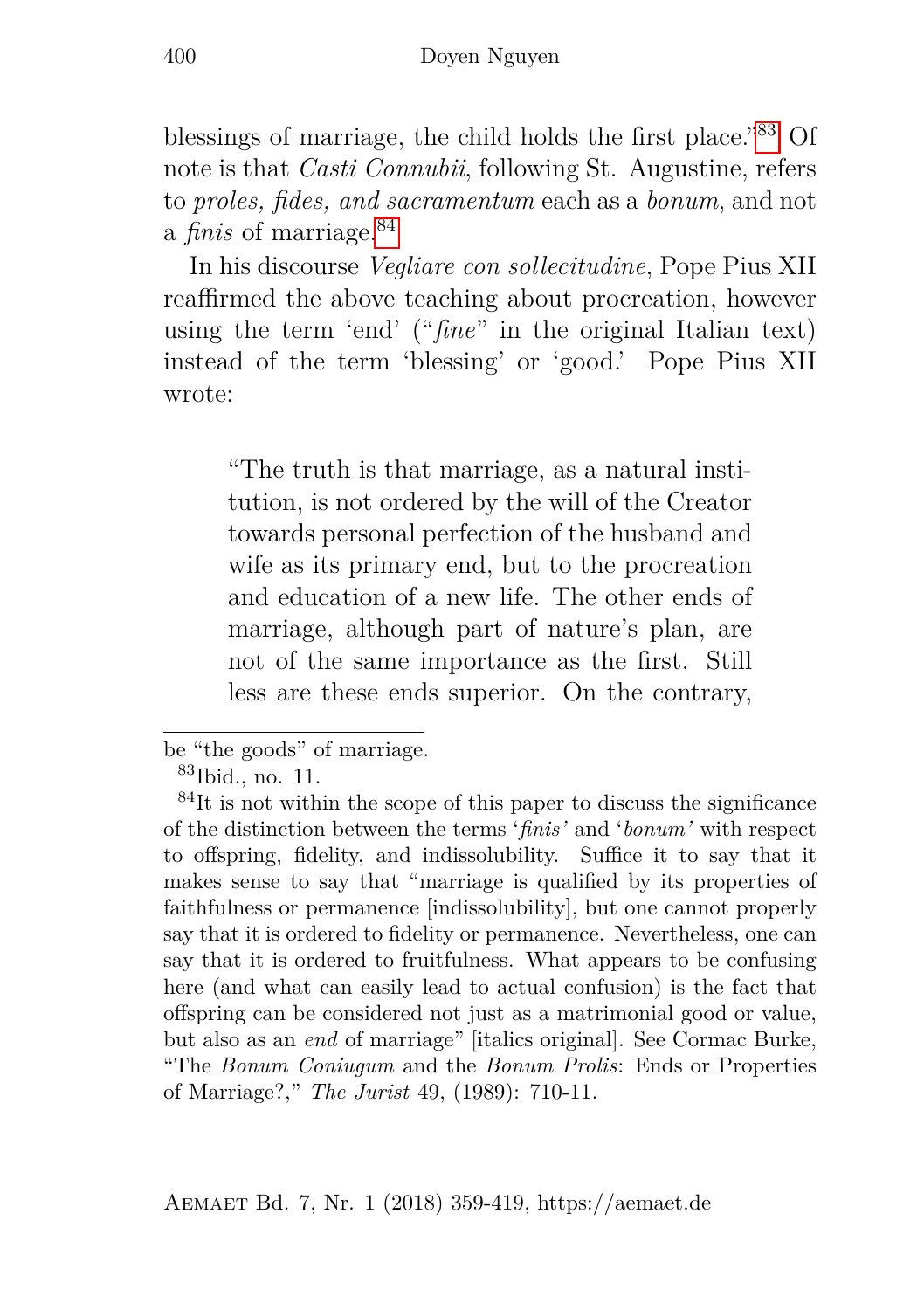they are essentially subordinate to it."[85](#page-42-0)

It is true that the other two goods of marriage: (i) conjugal faith, that is, conjugal fidelity and (ii) sacrament, which refers to the indissolubility of marriage, are subordinate to the good of procreation precisely because the latter entails not just the begetting of children but even more importantly, their upbringing. The stability of the family needed for a proper care and formation of the children necessarily requires that the parents remain faithful to each other in the indissoluble bond of marriage. In other words, the two goods of indissolubility and fidelity are secondary in the sense that they are the more proximate so-called 'ends' necessary for achieving the procreative end.<sup>[86](#page-42-1)</sup> The term 'secondary' thus should not be understood in the sense of being less important or less essential, since without the foundation of fidelity and indissolubility, the welfare of the offspring would be greatly endangered. Of the three goods of marriage, indissolubility is in fact the most essential good since "there is no [valid] matrimony without inseparability [indissolubility], whereas there is matrimony without 'faith' [fidelity] and offspring."<sup>[87](#page-42-2)</sup> In other words, the terms 'primary' and 'secondary' cannot be interpreted in the absolute sense; rather they need to be qualified according to a specific perspective.

<span id="page-42-1"></span><span id="page-42-0"></span><sup>85</sup>Pius XII, "*Vegliare con sollecitudine*," Section III.

<sup>86</sup>It is rather nonsensical to say that a couple gets married in order to attain faithfulness and the indissolubility of their marriage. Faithfulness and indissolubility are not ends, but goods (properties or characteristics) integral to the nature of marriage (see footnote 84).

<span id="page-42-2"></span><sup>87</sup>Thomas Aquinas, *Summa Theologiae*, Suppl., q. 49, a. 3.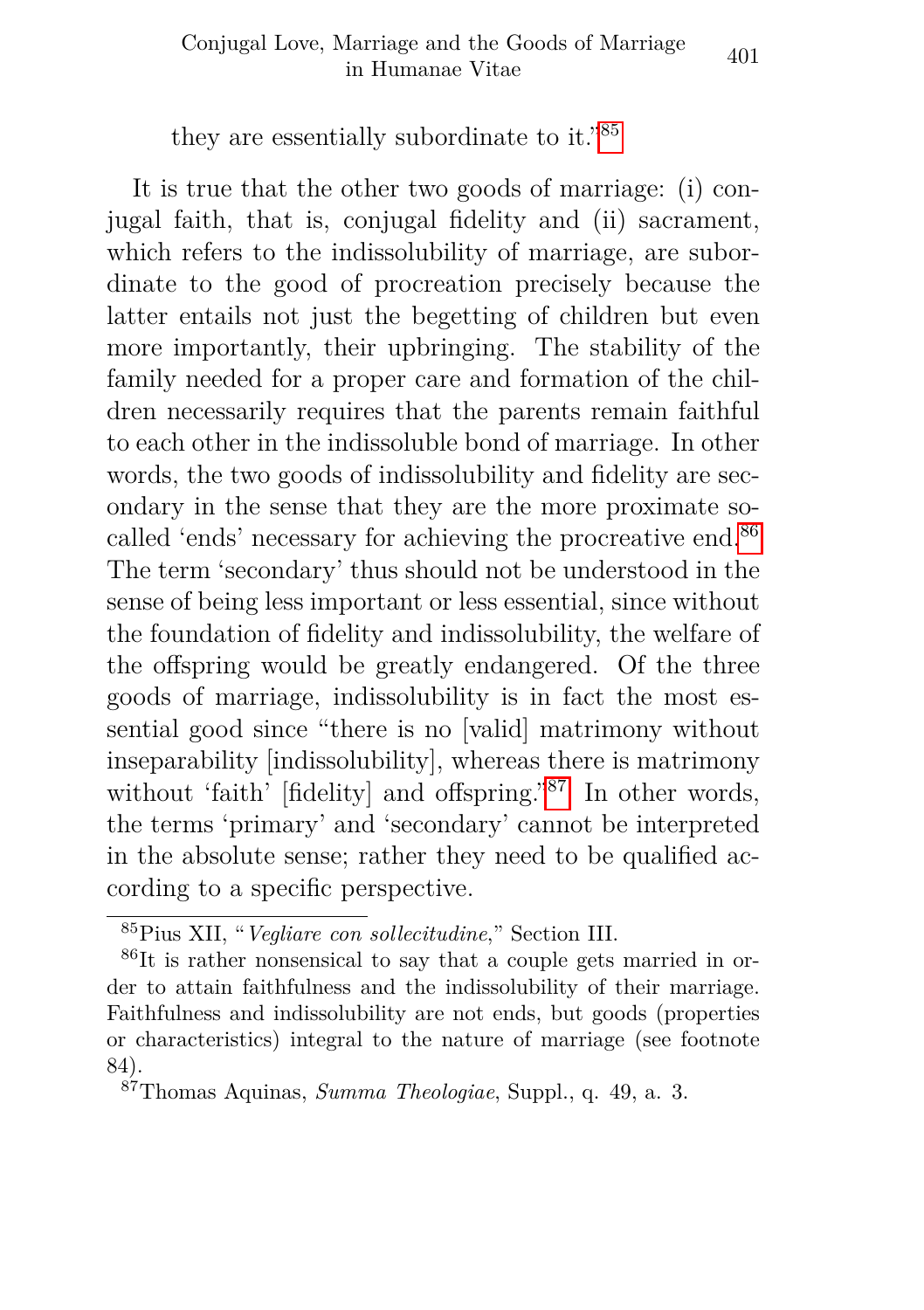#### In *Casti Connubbi*, Pope Pius XI also taught that,

"[The] conjugal faith [. . . ] is rooted in *that more excellent soil*, *the love of husband and wife* which pervades all the duties of married life and *holds [the] pride of place* in Christian marriage. For matrimonial faith demands that husband and wife be joined in an especially holy and pure love, not as adulterers love each other, but as Christ loved the Church [italics added]."[88](#page-43-0)

The imagery of an excellent soil as a metaphor for conjugal love can only imply that this love stands as the source or cause of marriage, and that this love is that which sustains marriage, since it pervades all the duties of the married life, in a way analogous to the sap sustaining the tree it nourishes by pervading all the parts of the tree. This understanding of conjugal love as the cause of matrimony is explicitly stated in the following passage in which the Pope, on the basis of the Catechism of the Council of Trent, affirmed that:

"This mutual molding of husband and wife, this determined effort to perfect each other, can in a very real sense, as the Roman Catechism teaches, be said to be the chief reason and purpose of matrimony, provided matrimony be looked at not in the restricted sense as instituted for the proper conception and education of the child, but more widely as the blending of

<span id="page-43-0"></span><sup>88</sup>Pius XI, "*Casti Connubii*," no. 23.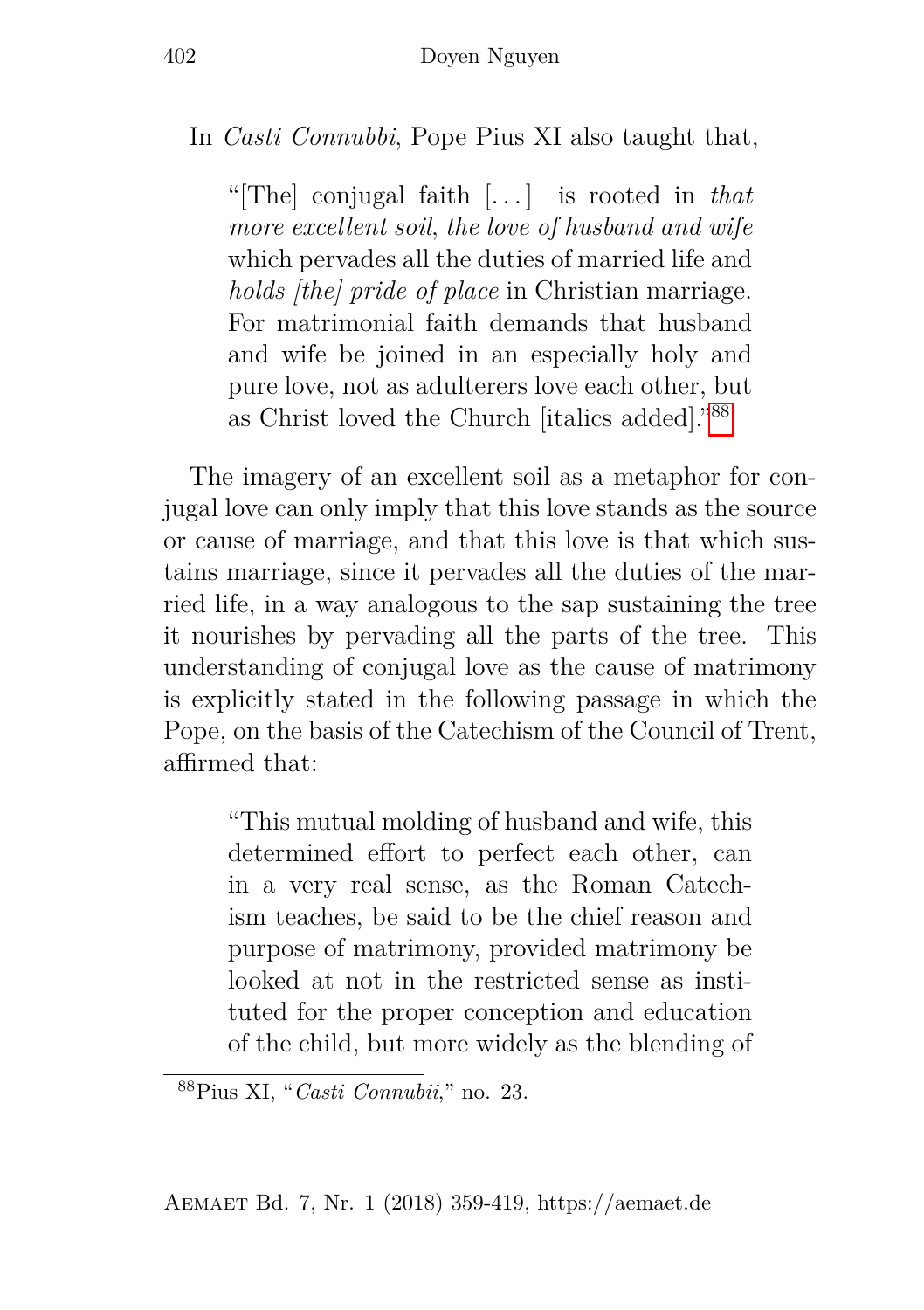life as a whole and the mutual interchange and sharing thereof."[89](#page-44-0)

Of note is that the above passage acknowledges the personalist and existential dimension of marriage. It was to take more than three decades before it got further developed, first in *Gaudium et Spes*, then more fully in John Paul's II's teaching.

Unfortunately, the above passage was also misinterpreted, thus giving rise to the erroneous thesis that conjugal love (the 'mutual molding" of the spouses) is the primary end of marriage. This, in turn, raises a conflict about the hierarchy of ends, that is, the question: between procreation and conjugal love, which one is the primary end of marriage? In addition, because the Church's teaching on marriage since the Second Vatican Council has not used – for good reasons (as shown in this paper thus far) – the ter-minologies 'primary' and 'secondary' ends,<sup>[90](#page-44-1)</sup> it has been

<span id="page-44-0"></span><sup>89</sup>Ibid., no. 24. The original Latin text reads:" "*Haec mutua coniugum interior conformatio, hoc assiduum sese invicem perficiendi studium, verissima quadam ratione, ut docet Catechismus Romanus, etiam primaria matrimonii causa et ratio dici potest, si tamen matrimonium non pressius ut institutum ad prolem rite procreandam educandamque, sed latius ut totius vitae communio, consuetudo, societas accipiatur*." The French, Italian, and Spanish translations of the expression "*primaria causa e ratio*" i.e., "*la cause et la raison première*," "*primaria causa e motive*," and "*la causa y razon primera*," respectively, are more accurate than the English translation which should have been "the chief cause and reason" ins tead of "the chief reason and purpose."

<span id="page-44-1"></span> $90$ This does not contradict the teaching of Pius XI, however, since *Casti Connubii* used the term '*bonum'* and not the term '*finis*.'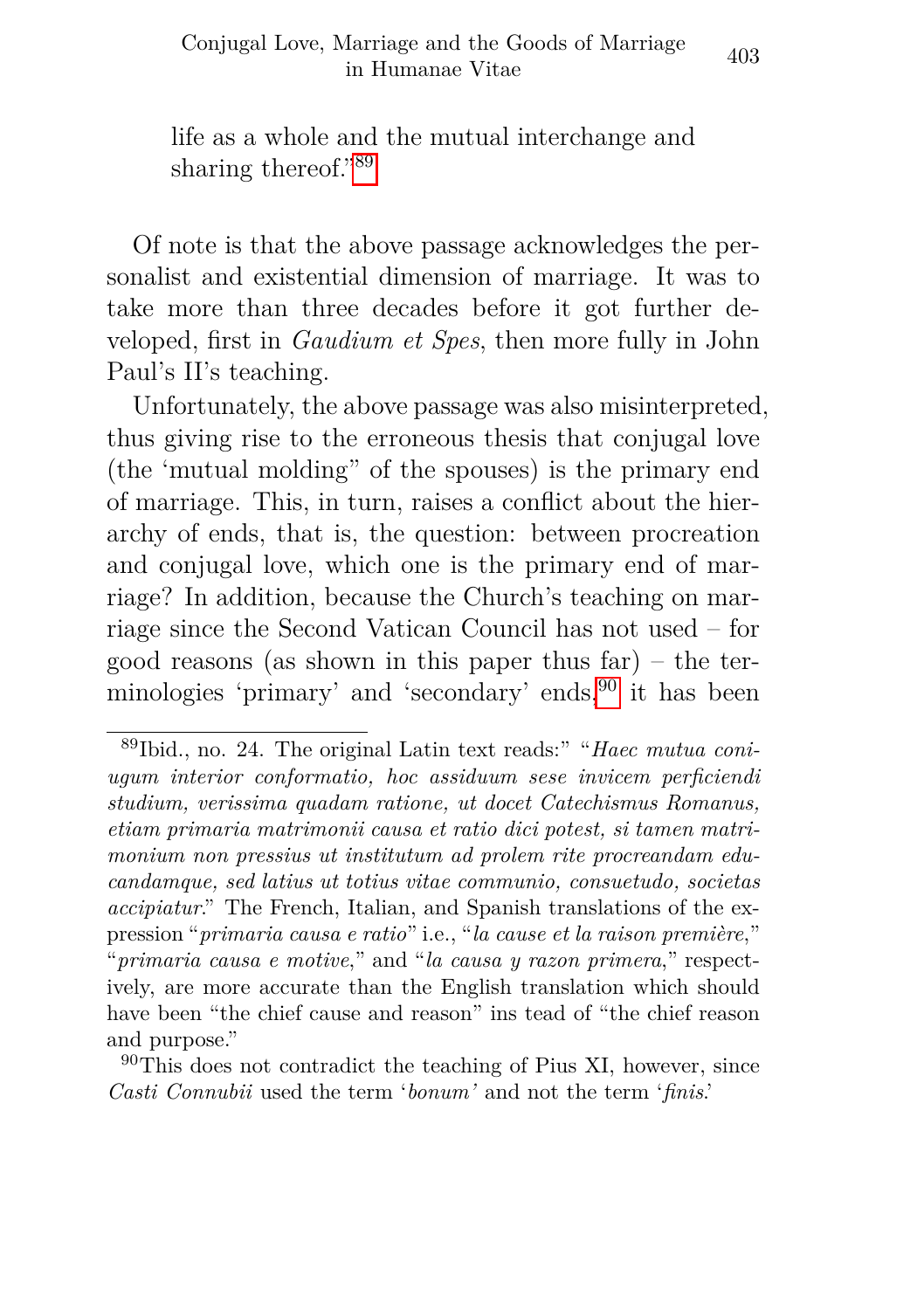claimed that the Church has shifted her focus onto conjugal love such that the Church either places both conjugal love and procreation together as primary ends (even though this is an impossibility, metaphysically-speaking), or that the Church implies the primacy of conjugal love over procreation.

The same controversy and hierarchical conflict also extends to the marital act because *Humanae Vitae* speaks about the inseparability between the procreative dimension and the unitive dimension (that is, married love) of the marital act, but makes no mention of the hierarchy of the ends of marriage.

The thesis that conjugal love is the primary end of marriage (and likewise of the marital act) is unfounded, however, for the simple reason that betrothed or conjugal love, as the "*primaria matrimonii causa et ratio,*" [91](#page-45-0) is that which moves the man and woman to marry. The marital act itself, properly understood as the bodily expression of the fulfillment of the *intentio unonis*, necessarily presupposes spousal love. Hence, conjugal love precedes the ends of marriage and of the marital act *in ordine intentionis et executionis*. [92](#page-45-1) Put simply, conjugal love does not belong to the category of ends. Hence, it is impossible that there could be any hierarchical conflict in terms of primary end between procreation and married love with respect to both marriage and the marital act. Rather, they are compli-

<span id="page-45-1"></span><span id="page-45-0"></span><sup>91</sup>See footnote 89 and its corresponding block quote.

<sup>92</sup>See Rolando B. Arjonillo, *Conjugal Love and the Ends of Marriage: A Study of Dietrich Von Hildebrand and Herbert Doms in the Light of the Pastoral Constitution Gaudium et Spes* (Bern: Peter Lang, 1998), 45, footnote 76.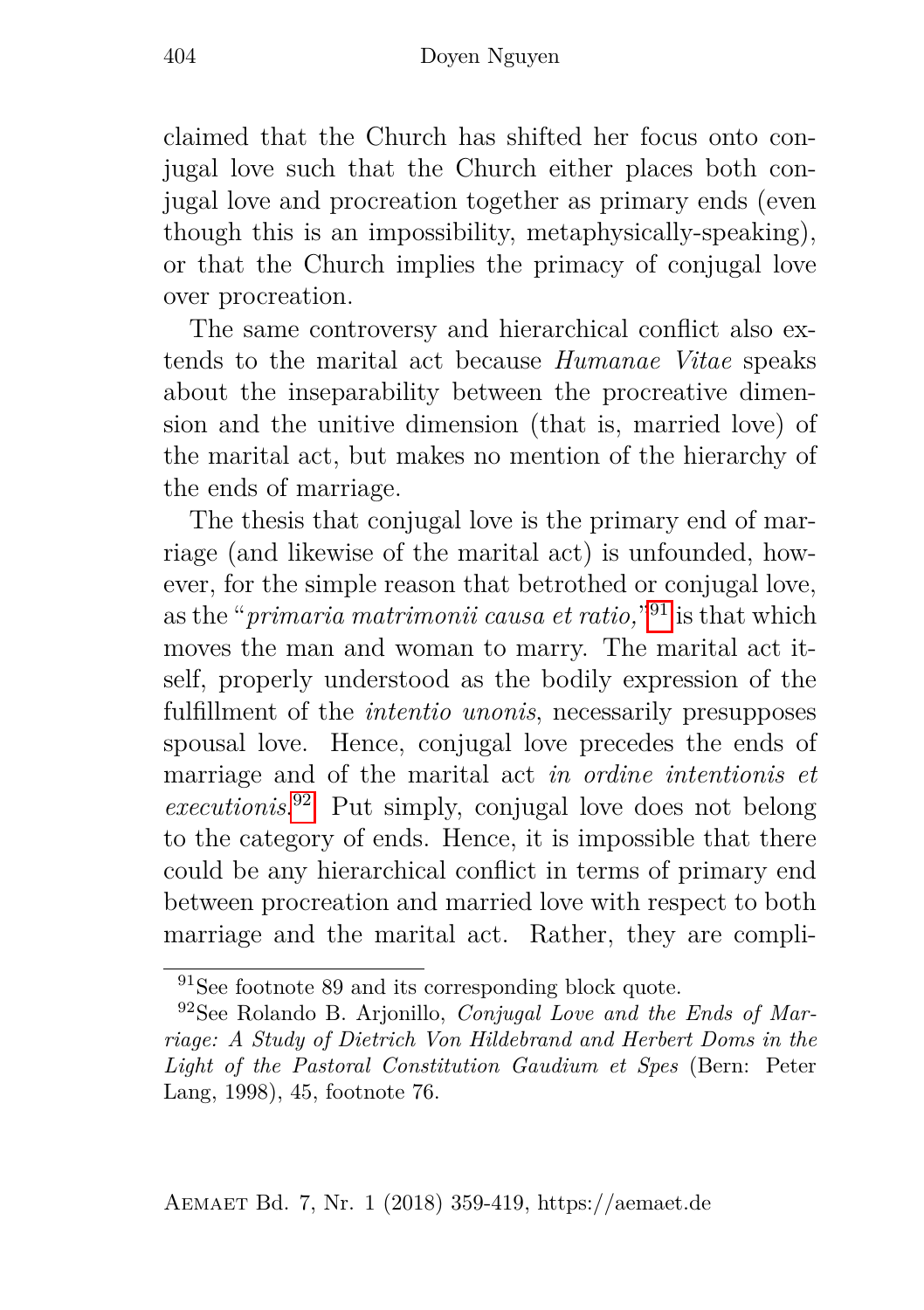mentary to one another since the procreation, when properly understood and in the context of marriage as a community of life and love, is the fruit of conjugal love and marriage. This is why *Humanae Vitae* (citing *Gaudium et Spes*) reiterates that "marriage and conjugal love are by their nature ordained toward the procreation and education of children;"[93](#page-46-0) at the same time, the encyclical also recognizes that there is no need to address the issue of the hierarchy of ends.

The same issue can also be considered from a different angle. In speaking about the three ends of marriage, *proles, fides*, and *sacramentum,* St. Thomas Aquinas wrote:

"Now marriage has for its principal end the begetting and rearing of children, and this end is competent to man according to his generic nature, wherefore it is common to other animals and thus it is that the "offspring" is assigned as a marriage good. But for its secondary end, [. . . ] it has, among men alone, the community of works that are a necessity of life. [. . . ] And in reference to this they owe one another "fidelity" which is one of the goods of marriage. Furthermore it has another end, as regards marriage between believers, namely the signification of Christ and the Church: and thus the "sacrament" is said to be a marriage

<span id="page-46-0"></span><sup>93</sup>Paul VI, "*Humanae Vitae*", no. 9.5. See also Second Vatican Council, "*Gaudium et Spes* (Pastoral Constitution on the Church in the Modern World, 7 December 1965)" [http://www.webcitation.](http://www.webcitation.org/74N3EsPNR) [org/74N3EsPNR](http://www.webcitation.org/74N3EsPNR) (accessed 05/28/2009), no. 50.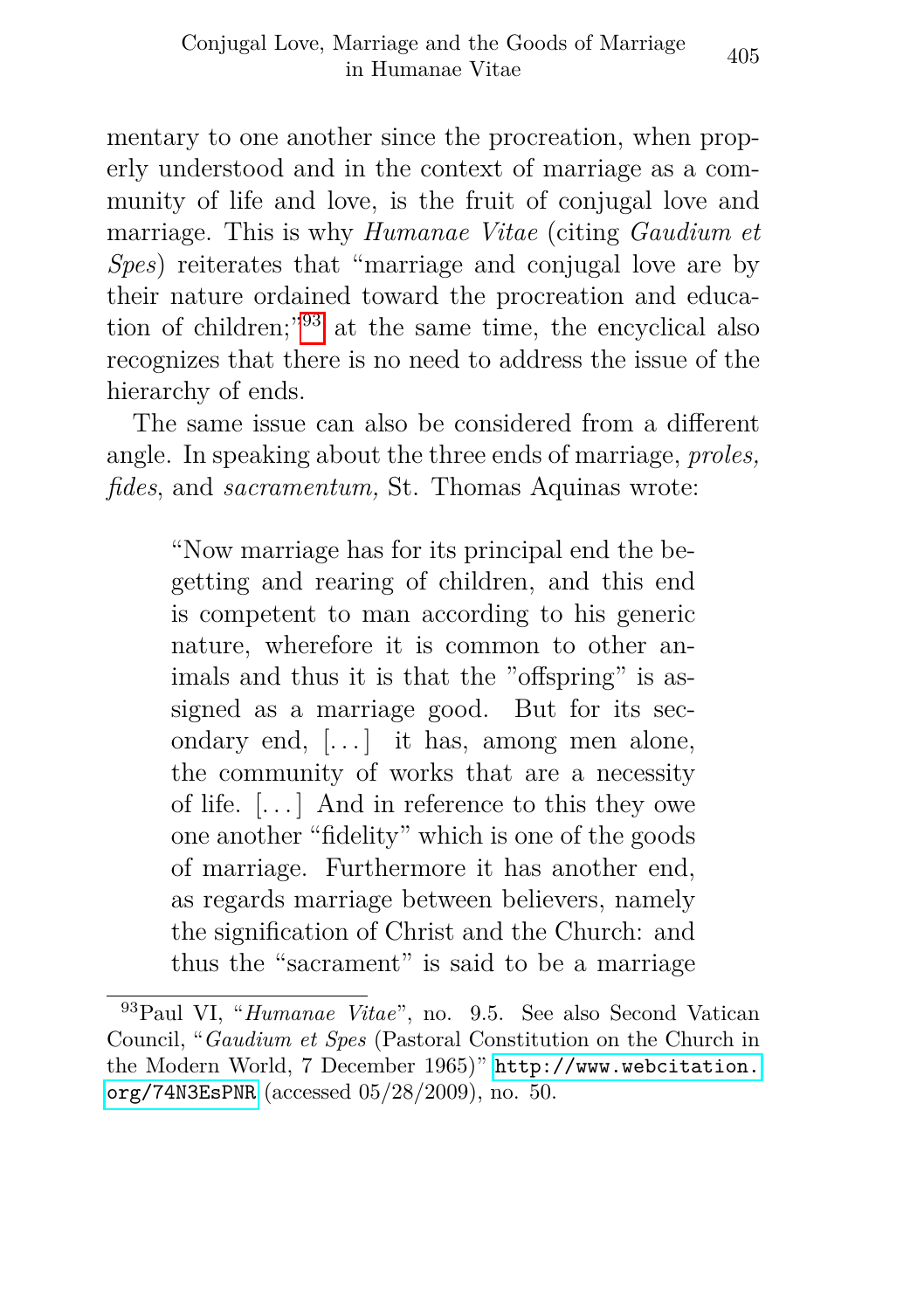good. Wherefore *the first end corresponds to the marriage of man inasmuch as he is an animal: the second, inasmuch as he is a man; the third, inasmuch as he is a believer* [italics added]."[94](#page-47-0)

Aquinas's insight expressed in the above passage is of important significance for two reasons: (i) it speaks of a supernatural end of marriage (see discussion in section 3), which *per se*, is a higher end than any natural end, and (ii) Aquinas's distinction between the primary end (*inquantum animal*) and the secondary end (*inquantum homo*) of marriage can be extended to the marital act, and shed light onto Paul VI's synthetic notion of "the unitive significance and the procreative significance which are both inherent in the marriage act." [95](#page-47-1)

As correctly pointed out by Hildebrand, Aquinas's in-sight extends also to the marital act.<sup>[96](#page-47-2)</sup> Aquinas's termin-

<span id="page-47-2"></span><span id="page-47-1"></span><sup>95</sup>Paul VI, "*Humanae Vitae*," no. 12.1.

<sup>96</sup>Dietrich von Hildebrand, *In Defense of Purity* (Chicago: Franciscan Herald Press, 1970), 10.

<span id="page-47-0"></span><sup>94</sup>Thomas Aquinas, *Summa Theologiae*, Suppl., q. 65, a.1. The original Latin text reads: "*Matrimonium ergo habet pro fine principali prolis procreationem et educationem: qui quidem finis competit homini secundum naturam sui generis; unde et aliis animalibus est communis. Et sic bonum matrimonii assignatur proles. Sed pro fine secundario, habet in hominibus solum communicationem operum quae sunt necessaria in vita. Et secundum hoc fidem sibi invicem debent, quae est unum de bonis matrimonii. Habet ulterius alium finem inquantum fidelibus est, scilicet significationem Christi et Ecclesiae. Et sic bonum matrimonii sacramentum. Unde primus finis respondet matrimonio hominis inquantum est animal; secundus inquantum est homo; tertius inquantum est fidelis.*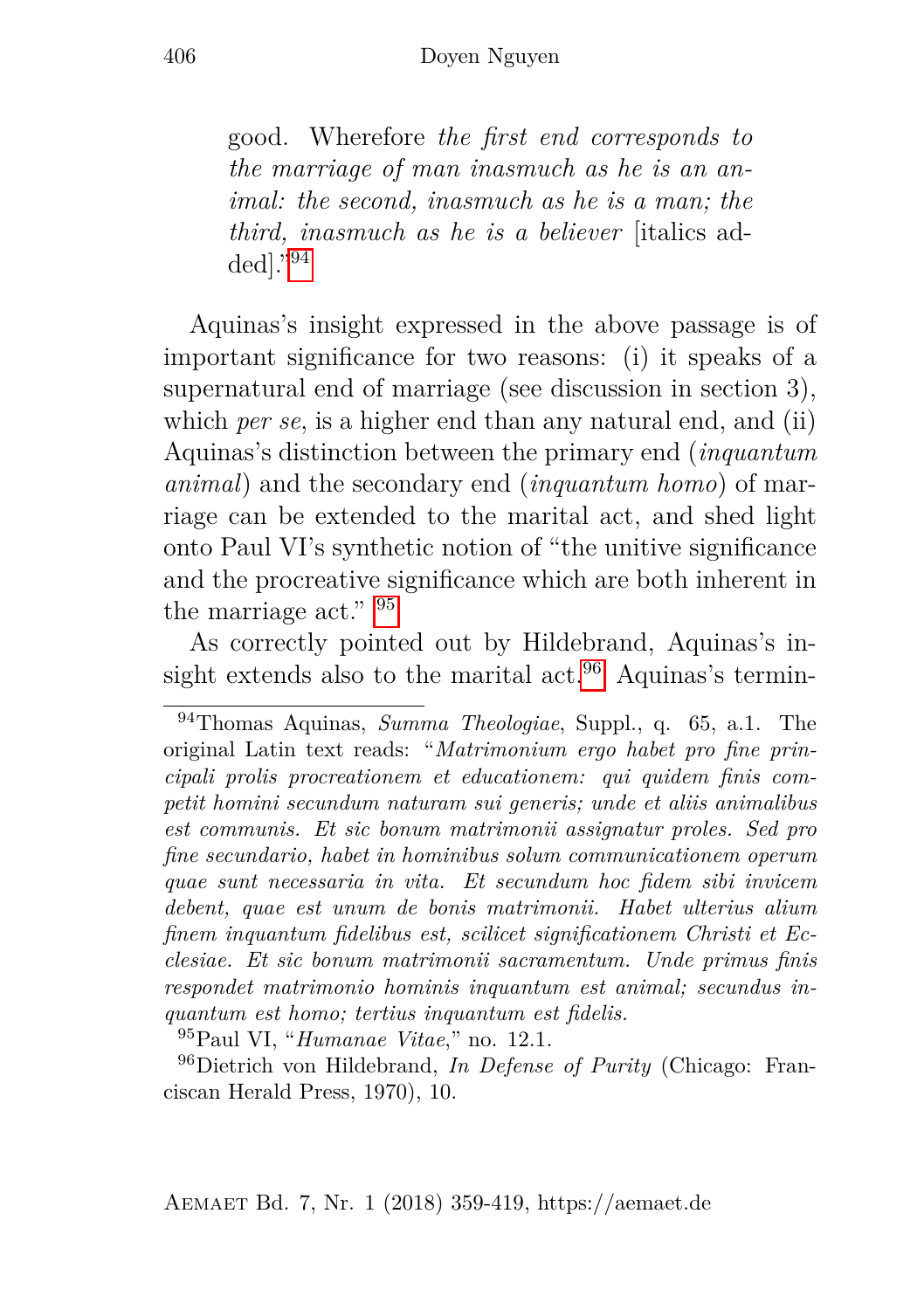ology of *inquantum animal* should not be misunderstood that the child conceived in the womb is being downgraded to the level of an animal; rather it is a reference to the biological dimension of the human person who, as a rational animal, belongs to the animal genus. Here, it helps to recall the teaching on natural law. The third precept of natural law concerns the sexual union between male and female, and the rearing of offspring; this is a natural inclination which man shares with other animals (in particular, mammals),<sup>[97](#page-48-0)</sup> albeit the inclination s exercised in a fully human way and not in an animal way. From this perspective of the meaning of the expression *inquantum animal*, the sexual act is an act which, when occurring during the propitious fertile period of the woman, brings about the generation of a child. Thus, viewed strictly from a biological perspective, the function of the sexual act is to produce offspring, just as "the function of the lungs is to fill the blood with oxygen, [and] the function of the egg-shell to protect the developing embryo."[98](#page-48-1) What is described here is a functional relation between means and ends. Hence, if one emphatically asserts that the end of the marital act is *above all else* procreation, such an assertion can be easily misconstrued as implying that the connection between the marital act and procreation is simply a functional relation as if the human person were just a biological entity like any other animal.

However, as previously mentioned, besides its procreative function (which happens only during a brief window

<span id="page-48-0"></span><sup>97</sup>See Pinckaers, *The Sources of Christian Ethics*, 407.

<span id="page-48-1"></span><sup>98</sup>Hildebrand, *In Defense of Purity*, 11.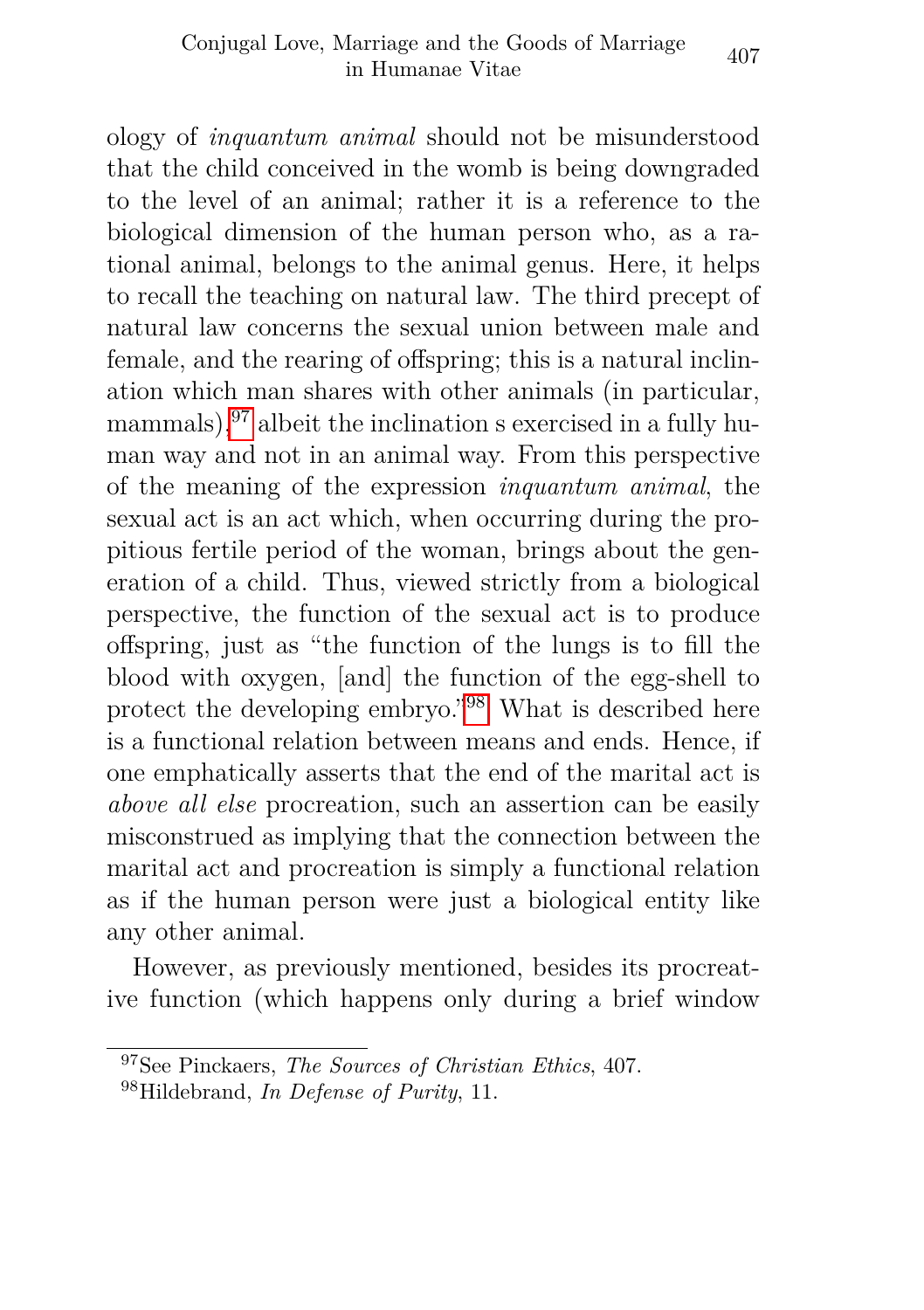during the woman's monthly cycle), the conjugal act also *signifies* the fulfillment of the *intentio unionis* of conjugal love and the deep meaning of marriage as a community of life and love between persons. In this lies the significance of the marital act according to man's specific nature as a human being, that is, *in quantum homo*. [99](#page-49-0) In other words, although the marital act has an extrinsic end *par excellence*, the procreative, it also has its own intrinsic significance and value, the unitive, which is independent of the procreative end. Hence, the conjugal sexual union is not a mere instrumental means for the purpose of procreation. The connection between the marital act and the begetting of children – and likewise, between marriage and procreation – is not one of instrumental finality precisely because "in instrumental finality, the end is the exclusive *raison d'être* of the means,"[100](#page-49-1) and determines the meaning and value of the latter. Rather, that connection has the character of "superabundant finality, [in which] the good serving the end has also a *raison d'être* in itself".[101](#page-49-2) In a way, this superabundant finality in man's procreation mirrors and participates in God's superabundance in His act of creation, which He brings forth out of love and not of necessity. Similarly, in the context of marriage (and family) as a community of life and love, the couple brings forth children out of mutual love. The child is loved while still in the womb and is recognized as a gift from God. In the

<span id="page-49-1"></span><span id="page-49-0"></span><sup>99</sup>See ibid., 10. See also Hildebrand, *Man and Woman*, 94. <sup>100</sup>Hildebrand, *The Encyclical Humanae Vitae*, 31.

<span id="page-49-2"></span> $101$ Ibid. This is confirmed by real life experience itself, namely the occurrence of sexual activity between the spouses when the woman is not fertile for medical reasons, or is beyond the childbearing age.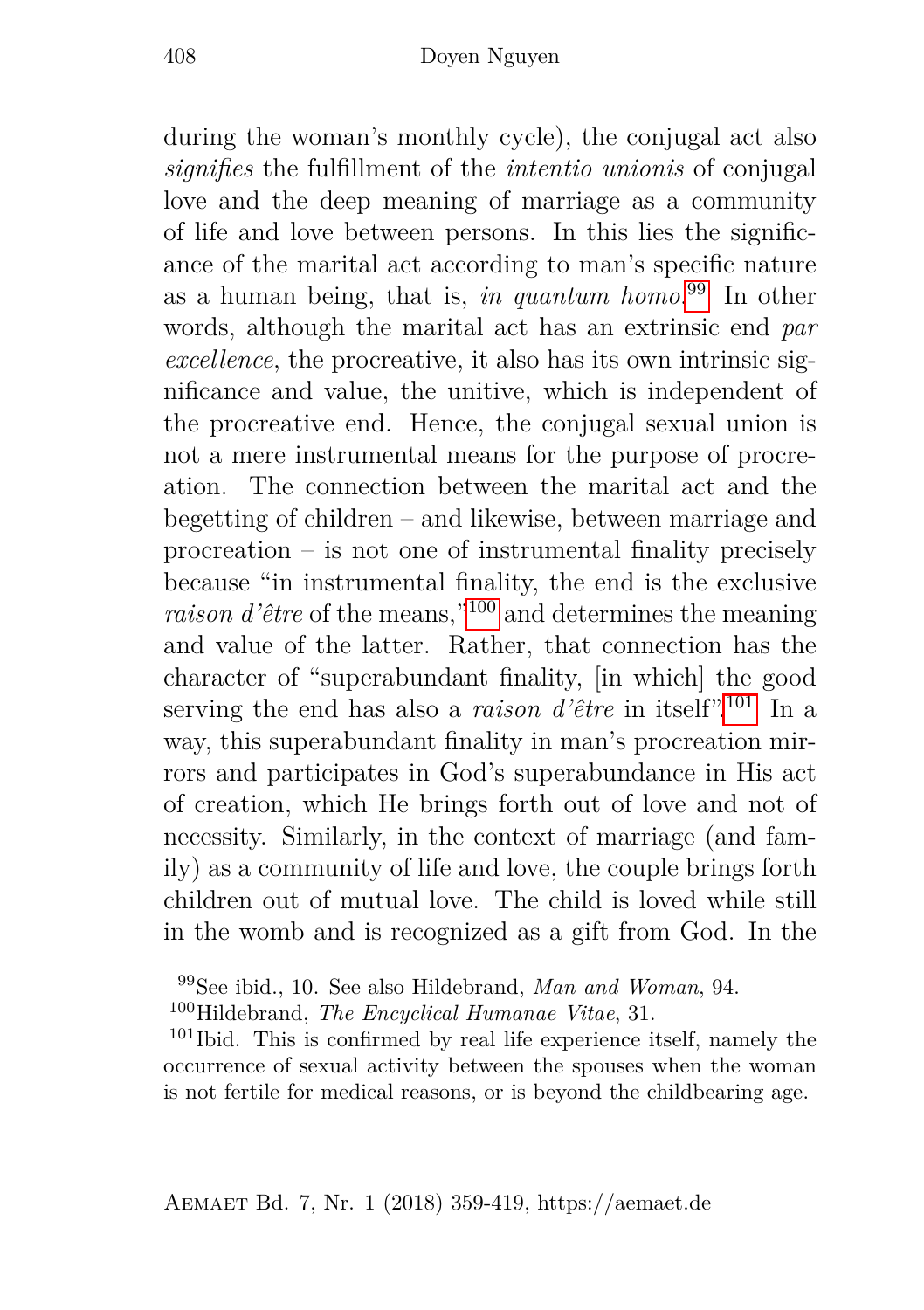child, the couple see not only the image of God, but also the image of each other.

As readily apparent from the above discussion, it would be erroneous to insist that marriage (or likewise, the marital act) exists only for the purpose of procreation. In this regard, Hildebrand pointed out that "to regard wedded love as exclusively an objective means to the union of wedlock, and the latter in turn as a means to procreation, would be to subordinate entirely man *in quantum homo* to man *in quantum animal* – a thoroughly materialistic view."<sup>[102](#page-50-0)</sup>

In summary, with a holistic, balanced and ordered vision of marriage, one can appreciate the continuity in the Church's teaching on marriage before and after the Second Vatican Council. In particular, the Church has consistently stressed that marriage (and thereby, the marital sexual union) is ordained to procreation, which necessarily entails the fidelity of the spouses and the indissolubility of the marital bond. The Church's teaching on conjugal faithfulness (fidelity) and indissolubility of the marital bond is expounded both in *Casti Connubii* and *Familaris Consortio*. [103](#page-50-1) Marriage and all of its ends presuppose conjugal love, which as the soul of marriage as it were, does not enter in the category of ends. It does not compete with procreation for primacy because, just as God creates out of love, the possibility for generating a new human life is integral to the *intentio unionis* of married love itself. Like the sap nourishing its tree, conjugal love animates mar-

<span id="page-50-0"></span><sup>102</sup>Hildebrand, *In Defense of Purity*, 11-12.

<span id="page-50-1"></span><sup>103</sup>See Pius XI, "*Casti Connubii*", nos. 19, 23, 32-34; John Paul II, "*Familiaris Consortio*", nos. 13, 20, 68.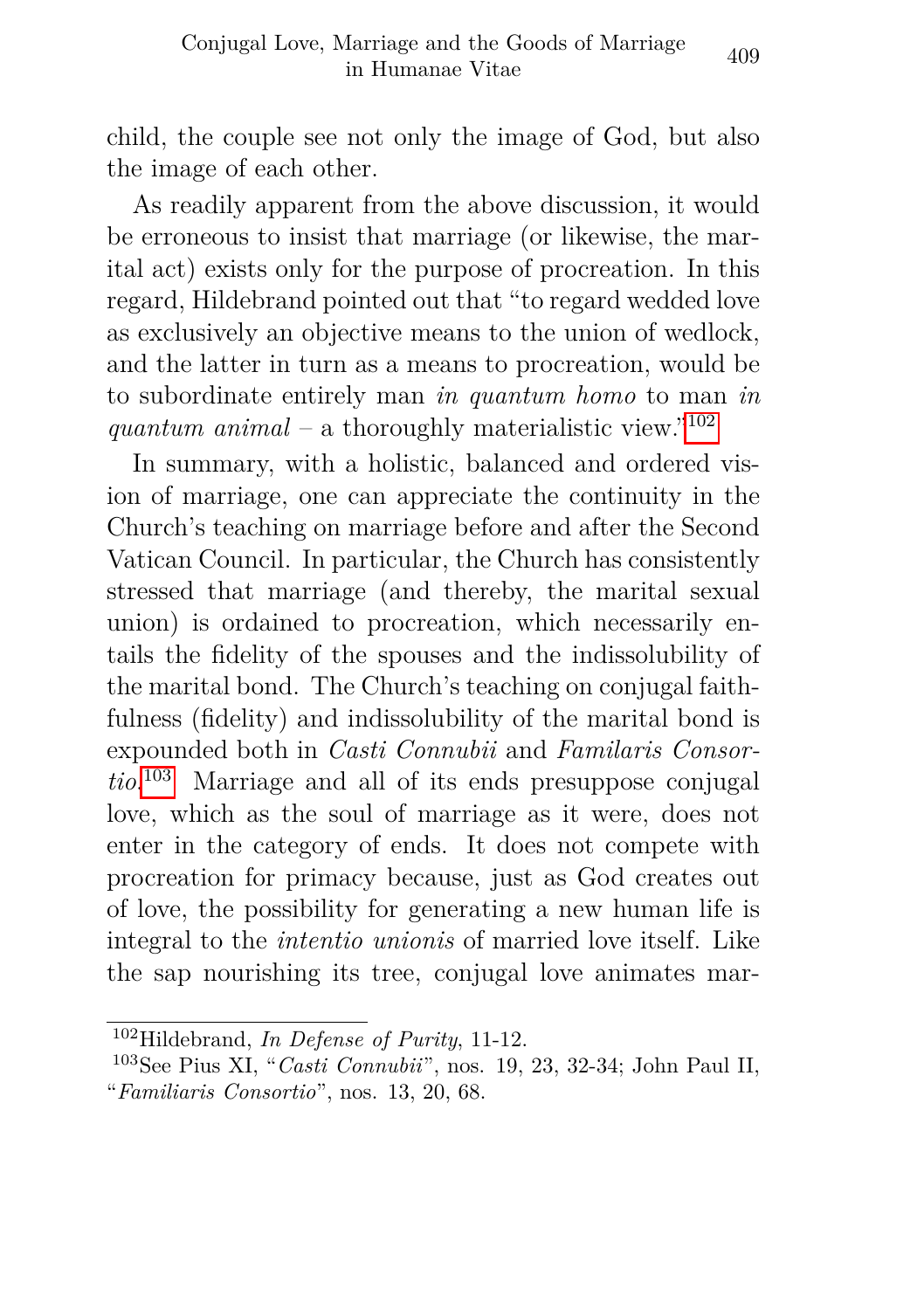riage, fostering both its endurance and fruitfulness. Even when, due to natural causes or serious reasons, marriage does not bring forth any procreative fruit, it is not for that reason a fruitless marriage, however. There is an even higher order of fruitfulness, which is the end of marriage from the perspective of man *in quantum fidelis* (inasmuch as he is a believer).  $104$ 

## <span id="page-51-0"></span>**4 On the Good of the Spouses (Bonum Coniugum), the Supernatural End of Marriage**

In canon 1055 of the 1983 Code of Canon Law, as well as in the Catechism, we read that matrimony, by virtue of its nature, "is ordered to the *good of the spouses* and the procreation and education of offspring [italics added]."[105](#page-51-2) In this phrase, the Church mentions two ends of marriage, and the one mentioned first is the *bonum coniugum*, the good (the welfare) of the spouses. Yet, not much has been said explicitly about it in theological publications or papal discourses. Paul VI's reference to the "fulfillment" of the spouses is most likely an allusion to this *bonum coniugum*. [106](#page-51-3) What does this *bonum* refer to? It cannot refer to conjugal love for the reasons discussed earlier in this paper. Could this *bonum* correspond to one or both of the

<span id="page-51-1"></span> $104$ See the block quote corresponding to footnote 94.

<span id="page-51-2"></span><sup>105</sup>"Code of Canon Law", canon 1055, par. 1; *Catechism of the Catholic Church*, no. 1601.

<span id="page-51-3"></span><sup>106</sup>See the block quote corresponding to footnote 15.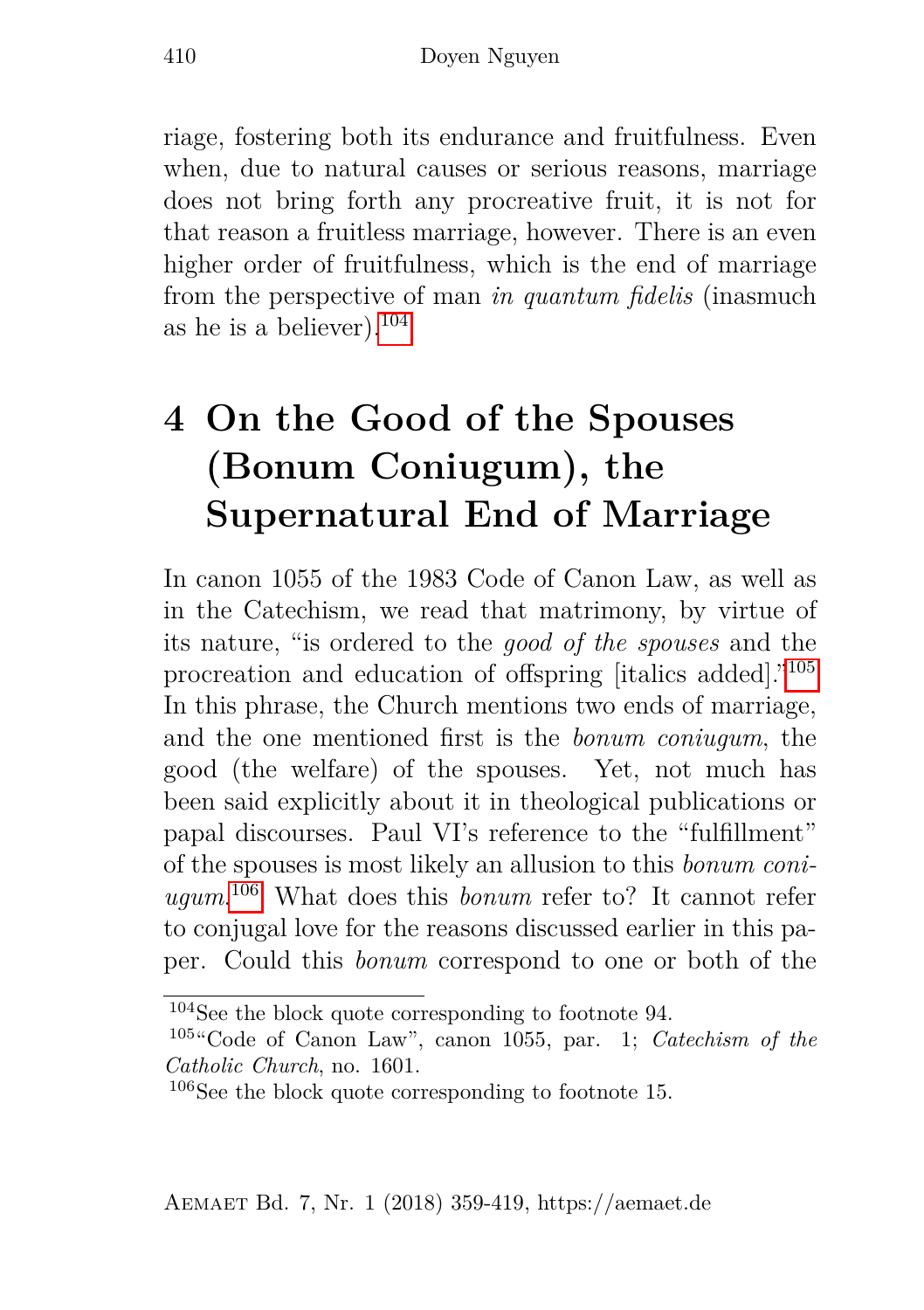two goods of marriage, namely *fides* and *sacramentum*?

According the few scholars who looked at the question of *bonum coniugum*, [107](#page-52-0) this *bonum* regards the spouses' vocation to holiness which they undertake together. Supportive evidence for this thesis consists of the sources (enumerated by the Pontifical Commission for the Interpretation of the Code in its annotated version of the new Code in  $1989)^{108}$  $1989)^{108}$  $1989)^{108}$ for the aforementioned canon  $1055^{109}$  $1055^{109}$  $1055^{109}$  The first source is Pius XI's *Casti Connubii*, no. 23, in which one reads the following passage:

"The love, then, of which we are speaking is not that based on the passing lust of the moment nor does it consist in pleasing words only, but in the deep attachment of the heart which is expressed in action, since love is proved by deeds. This outward expression of love in the home demands not only mutual help but must go further; must have as its *primary purpose* [that man and wife help each other day by day *in forming and perfecting themselves in the in-*

<span id="page-52-0"></span><sup>107</sup>See William E. May, "The 'Good of the Spouses' and Marriage as a Vocation to Holiness," in *The Church, Marriage, and the Family: Proceedings from the 27th Annual Convention of the Fellowship of Catholic Scholars, September 24-26, 2004*, ed. Kenneth D. Whitehead (South Bend, IN: St. Augustine's Press, 2007), 75-94; Dominic Kimengich, *The Bonum Coniugum: A Canonical Appraisal* (Rome: Pontificium Athenaeum Sanctae Crucis, 1997).

<span id="page-52-1"></span><sup>108</sup>May, "The 'Good of the Spouses' and Marriage as a Vocation to Holiness," 77.

<span id="page-52-2"></span><sup>109</sup>The list of the sources is taken from Burke, "The *Bonum Coniugum* and the *Bonum Prolis*: Ends or Properties of Marriage?," 707.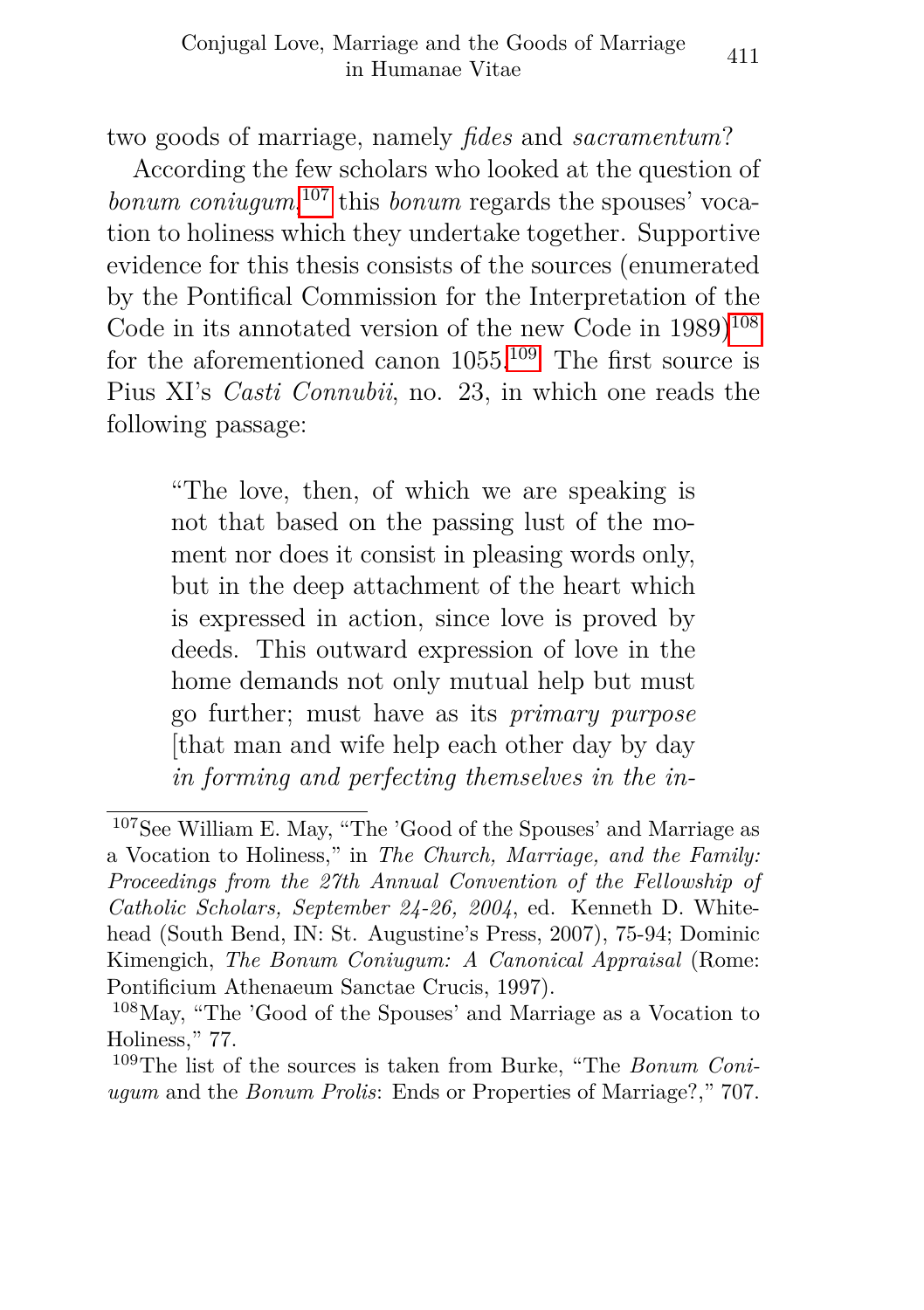*terior life*, so that through their partnership in life they may advance ever more and more in virtue, and above all that they may *grow in true love toward God and their neighbor*, on which indeed depend the whole Law and the Prophets [italics added]."[110](#page-53-0)

The other sources include:

- (i) Pius XII's *Vegliare con sollecitudine*, in which the Pope made no mention of conjugal fidelity and indissolubility, but mentioned the "personal perfection of the husband and wife" as a secondary end, instead; $111$
- (ii) *Lumen Gentium*, nos. 11 and  $41$ ;<sup>[112](#page-53-2)</sup>

<span id="page-53-1"></span> $111$ See the block quote corresponding to footnote 85.

<span id="page-53-2"></span><sup>112</sup>See Second Vatican Council, "*Lumen Gentium* (Dogmatic Constitution on the Church, 21 November 1964)" [http://www.](http://www.webcitation.org/74N1oJhdg) [webcitation.org/74N1oJhdg](http://www.webcitation.org/74N1oJhdg) (accessed  $2/22/2008$ ), nos. 11.2, 41.5.

<span id="page-53-0"></span><sup>110</sup>Pius XI, "*Casti Connubii*", no. 23. The original Latin text reads: "*Caritatem igitur dicimus, non carnali tantum citiusque evanescente inclinatipne innixam, neque in blandis solum verbis, sed etiam in intimo animi affectu positam atque, – siquidem probatio dilectionis exhibitio est operis, – opere externo comprobatam. Hoc autem opus in domestica societate non modo mutuum auxilium complectitur, verum etiam ad hoc extendatur oportet, immo hoc in primis intendat, ut coniuges inter se iuventur ad interiorem hominem plenius in dies coformandum perficiendumque; ita ut per mutuam vitae consortionem in virtutibus magis magisque in dies proficiant, et praecipue in vera erga Deum proximosque caritate crescant, in qua denique universa Lex pendet et Prophetae*."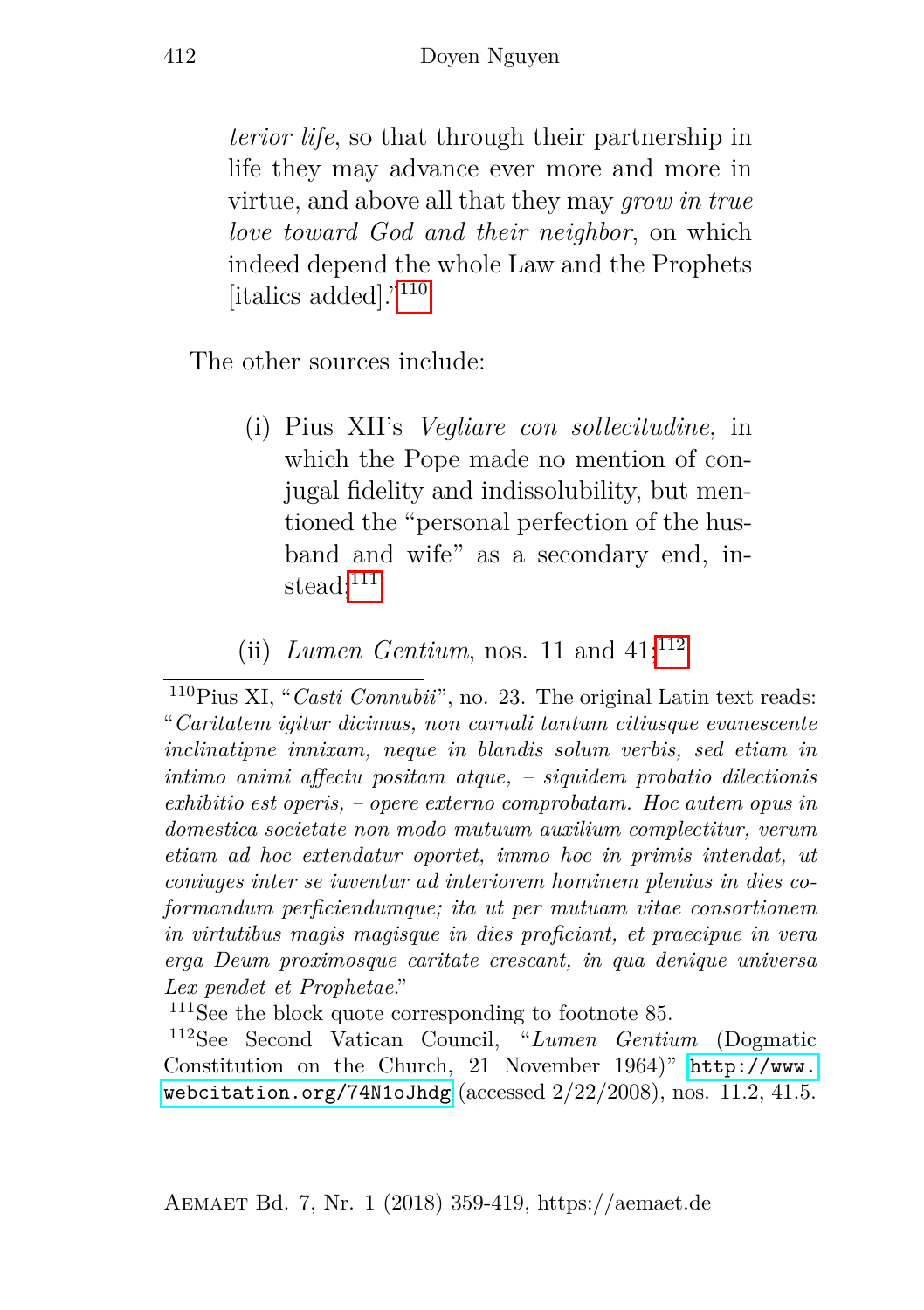#### (iii) *Gaudium et Spes*, no.  $48$ <sup>[113](#page-54-0)</sup> and

#### (iv) *Apostolicam Actuositatem*, no. 11.[114](#page-54-1)

The common thread present in all of the above-mentioned sources is the theme of marriage as a vocation to holiness, whereby the husband and wife are to mutually help one another to grow in moral and spiritual perfection. The same notion was already present in Aquinas's writings, when speaking about *sacramentum* as an end of marriage from the perspective of man *in quantum fidelis*. Thus, it can said that the *bonum coniugum* "consists in the holiness that husbands and wives are meant to attain precisely in and through their married life."[115](#page-54-2) As such, it is an essen-

In no. 11.2, we read: "Christian spouses, in virtue of the sacrament of Matrimony, whereby they signify and partake of the mystery of that unity and fruitful love which exists between Christ and His Church, help each other to attain to holiness in their married life and in the rearing and education of their children.

<span id="page-54-0"></span><sup>113</sup>Second Vatican Council, "*Gaudium et Spes* (Pastoral Constitution on the Church in the Modern World, 7 December 1965)," no. 48. In particular, in no. 48.3, we read: "as spouses fulfil their conjugal and family obligation, they are penetrated with the spirit of Christ, which suffuses their whole lives with faith, hope and charity. Thus they increasingly advance the perfection of their own personalities, as well as their mutual sanctification, and hence contribute jointly to the glory of God."

<span id="page-54-1"></span><sup>114</sup>Second Vatican Council, "*Apostolicam Actuositatem* (Decree on the Apostolate of the Laity, 18 November 1965)" [http://www.](http://www.webcitation.org/74MyYxL4X) [webcitation.org/74MyYxL4X](http://www.webcitation.org/74MyYxL4X) (accessed 8/28/2018), no. 11.2. Here, we read: "Christian husbands and wives are cooperators in grace and witnesses of faith for each other, their children, and all others in their household."

<span id="page-54-2"></span><sup>115</sup>May, "The 'Good of the Spouses' and Marriage as a Vocation to Holiness," 76.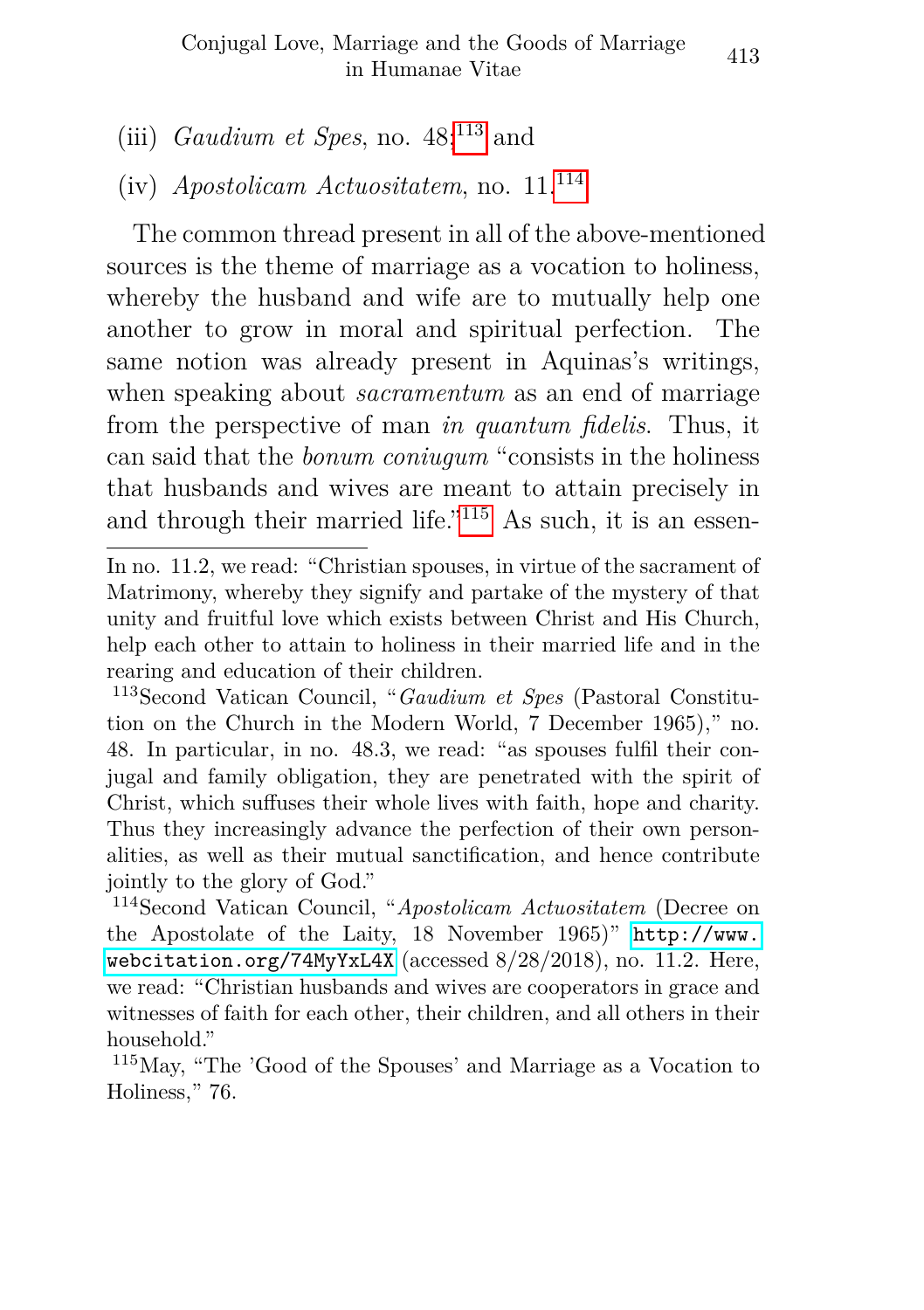tial and supernatural end of marriage, which is also independent of the natural procreative end.

Every Christian believer has but one chief endeavor, to be reborn in Christ, and become perfect as our Father in heaven is perfect (cf. Matthew 5:48), so as to glorify God through one's sanctity. To attain such an end is an endeavor of a lifetime. Therefore, that the spouses are to undertake such an endeavor together necessarily requires not only the indissolubility of the marital bond, but also conjugal fidelity, mutual respect, and their sexualpsychological-spiritual complementarity as man and women.

The necessary "means" by which the Christian spouses can grow in sanctity and achieve their *bonum coniugum* consist in none other than the human acts deliberately chosen by them. Among these human acts are those which are specific to their conjugal and family life – namely acts by which the spouses fulfill their responsibilities as husband and wife, as well as their responsibilities as father and mother of their children. When carried out virtuously, such acts make manifest the deepest moral-spiritual meaning of conjugal love, that of the mutual total donation of the self to one another in Christ. Growth in holiness together as married couples necessarily entails travail, self-discipline, and sacrifices.[116](#page-55-0) Self-discipline against the weaknesses of the flesh "cannot be observed unless God comes to their help with the grace by which the goodwill of men is sus-

<span id="page-55-0"></span> $116$ In this regard, periodic continence is only one of the many sacrifices, and not even a major one. Greater sacrifices are involved in bearing each other's faults patiently during the common journey of growing in holiness together.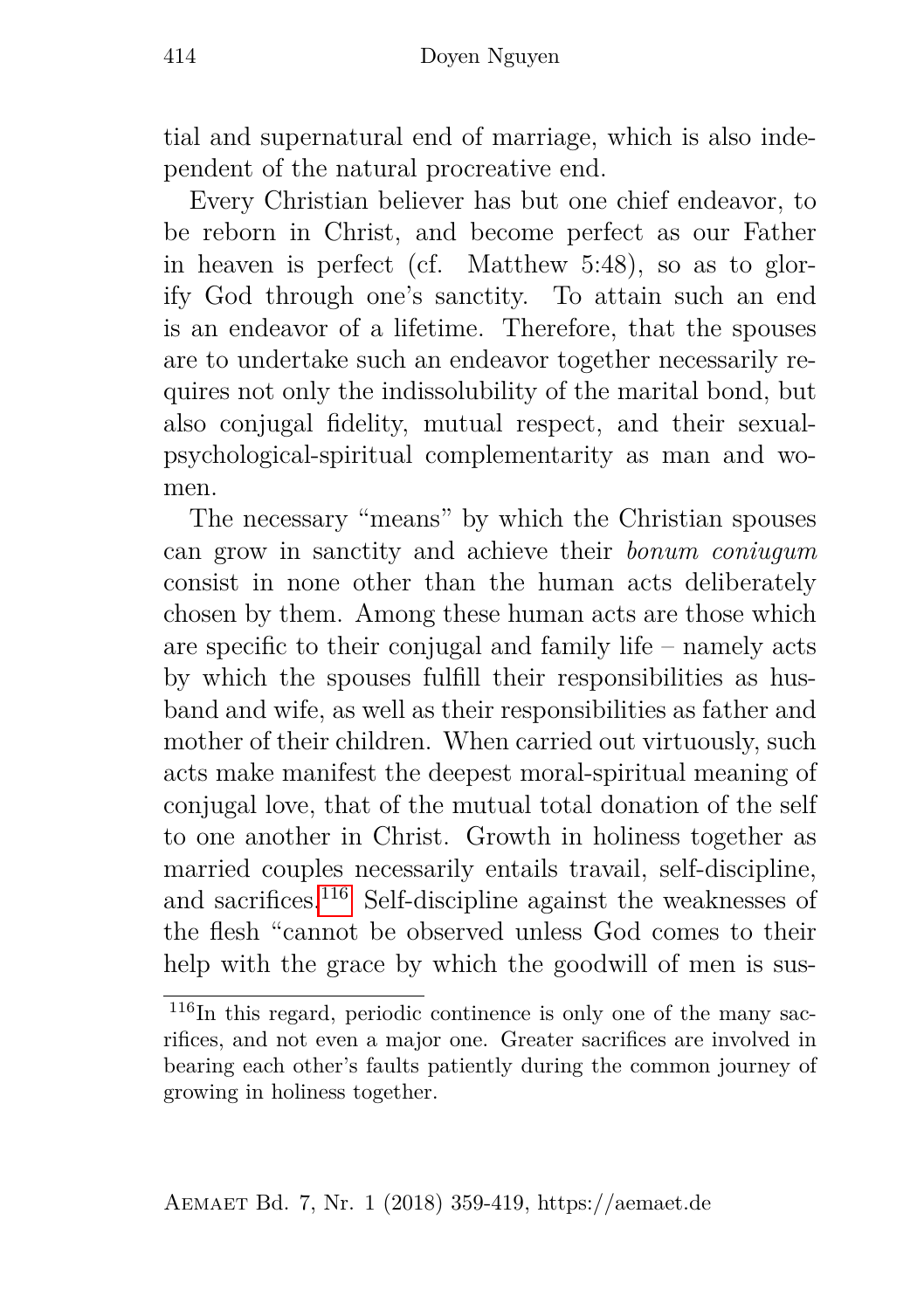tained and strengthened."[117](#page-56-1) The Church in her teaching on marriage has never ceased to exhort married couples: (i) to avail themselves to the various means of divine grace, in particular, prayers, the sacrament of Reconciliation and Holy Eucharist, and (ii) to cooperate with divine grace by exercising the supernatural powers derived from  $\text{it}^{118}$  $\text{it}^{118}$  $\text{it}^{118}$ Continuously fortified with divine grace, the spouses grow in ever-increasing awareness that "their own sanctification and that of others for the glory of God [is] the primordial, true task of man."[119](#page-56-3)

## <span id="page-56-0"></span>**5 Conclusion**

Marriage is both a natural institution established by God (cf. Genesis 1-2) and the lived reality of a community of life and love. If, in the previous centuries, the Church's teaching on marriage leaned heavily on the institutional dimension, the advent of phenomenological philosophy, together with the increased awareness of the need for a lay Christian spirituality specific to married couples, have made it possible for the Church, since the 20th century, to offer a more holistic, more balanced, and fuller teaching on marriage. Marriage and family are realities which deeply affect every dimension of human life from birth to death, and marriage itself only comes into existence by the joining together of two complimentary human persons, that is, a man and a

<span id="page-56-1"></span><sup>117</sup>Paul VI, "*Humanae Vitae*," 20.

<span id="page-56-2"></span><sup>118</sup>See for instance Pius XI, "*Casti Connubii*," nos. 40-41; John Paul II, "*Familiaris Consortio*," nos. 57-59.

<span id="page-56-3"></span><sup>119</sup>Hildebrand, *Marriage*, 35.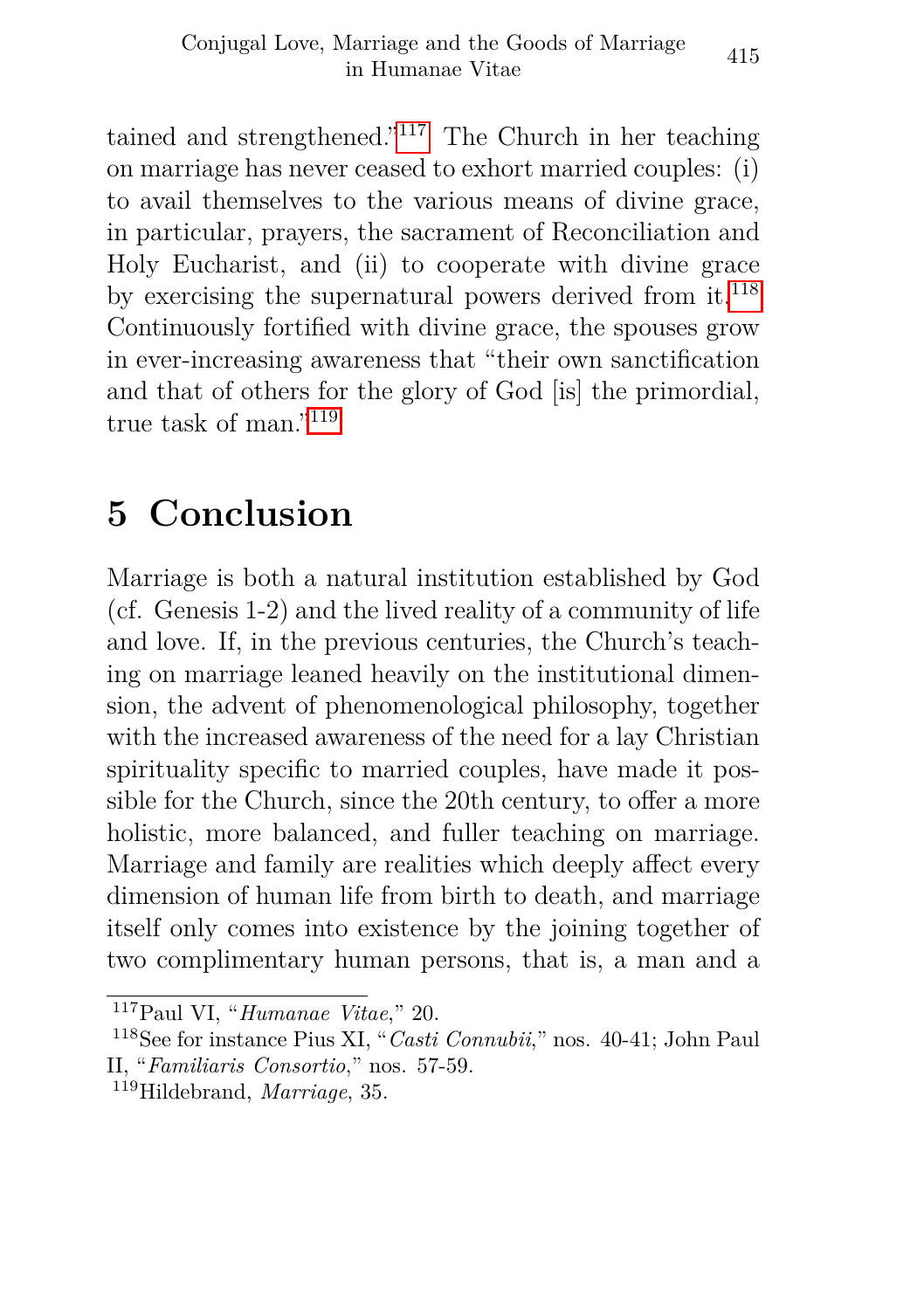woman. Hence, philosophical and theological reflections on marriage cannot omit the person. Rather, it must be grounded in the person and, in particular, in the dignity of the human person which man receives from God by virtue of being made in His image and likeness. God is Love and God is the First Truth. Thus, as *Imago Dei*, man is an entity whose vocation is to love in truth, and to whom the only adequate response is to be loved in truth.

A one-sided view of marriage from the ontological and institutional perspective would not only omit this important truth about the human person, but also tends to give an impersonal treatment (seen from the point of view of a third-party observer) of marriage as a contract between two parties, along with an overemphasis on rights and duties. While such a vision is adequate for juridical purposes, such a one-sided approach conveys a puritanical distrust of conjugal love and sexuality,  $120$  which neither reflects the teaching of Sacred Scriptures nor does justice to marriage itself. On the other hand, a one-sided view of marriage from the personalist and existential perspective, with its emphatic discourse on conjugal love and focus on men and women as married couples, could lead to a distorted vision of marriage as communion-à-deux, one which deliberately minimizes or excludes "a participation in the creative work of God according to His eternal plans."[121](#page-57-1) However, such a distorted vision bespeaks self-centeredness which would neither foster the permanence and growth of marriage nor

<span id="page-57-0"></span><sup>120</sup>See Hildebrand, *Man and Woman*, 80; Hildebrand, *The Encyclical Humanae Vitae*, 5-6.

<span id="page-57-1"></span><sup>121</sup>Wojtyła, "Lettera al Papa Paolo VI," 532.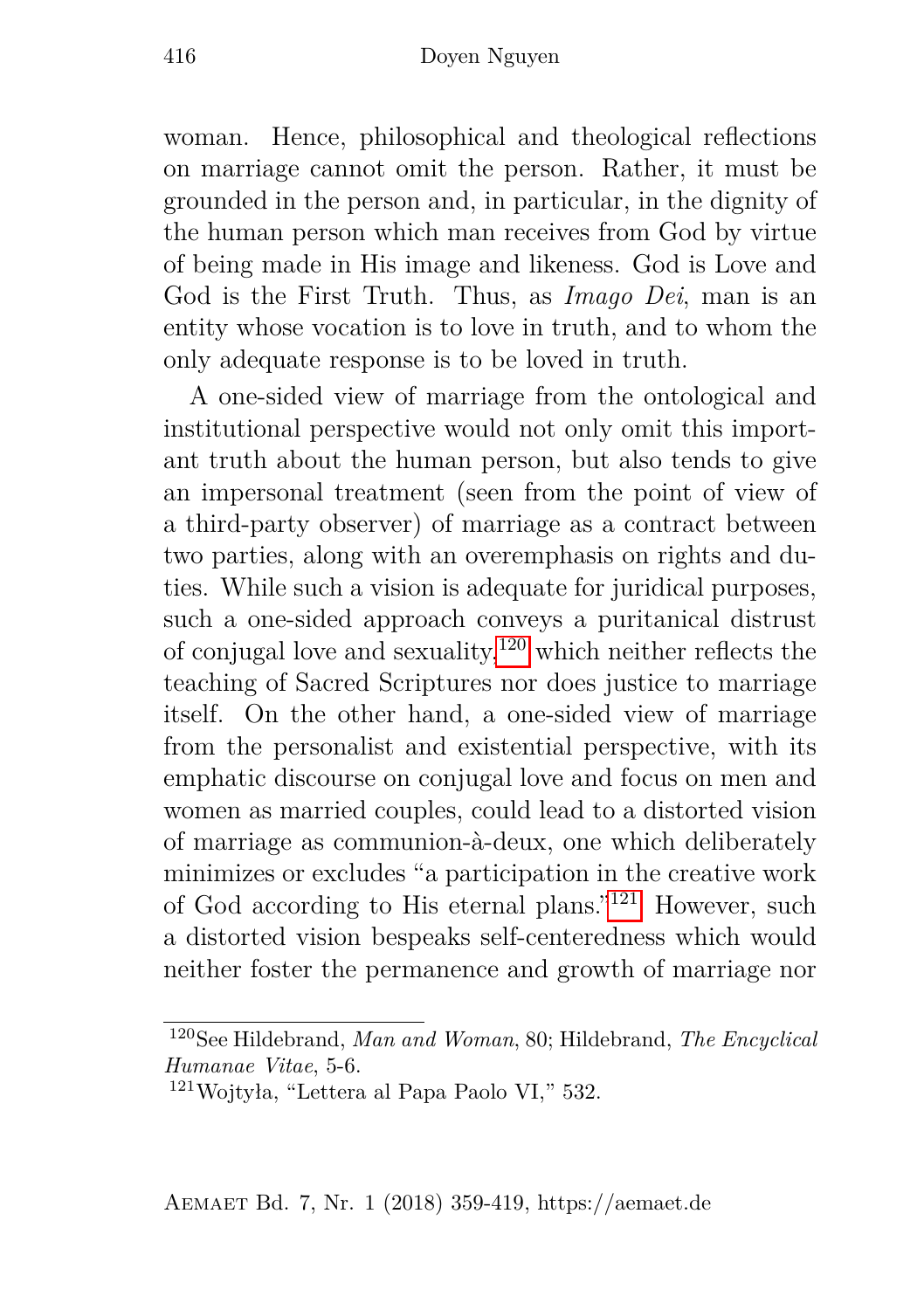the moral-spiritual flourishing of the spouses. One of the overt manifestations of this self-centeredness is recourse to birth control. Such a self-centered communion-à-deux contradicts the truth of conjugal love especially since love, by virtue of its nature, diffuses it goodness and bears fruits. In that regard, procreation is the fruit *par excellence* of conjugal love and marriage because: (i) it brings forth a new human life, and (ii) it involves the direct action of God in the creation of a human soul. This is why it holds the highest place among the natural goods of matrimony, and it is the end to which marriage is ordained according to the order of nature.

However, precisely because the human person, whether celibate or married, is *Imago Dei*, a rational creature endowed with *capax Dei* and called to love and glorify God, marriage is also ordained to another end, a supernatural end referred to as the *bonum coniugum*. In this regard, just as the personalist dimension of marriage made its first appearance in *Casti Connubii*; so also the first allusion to the *bonum coniugum* appeared (albeit not in that exact term) in the same encyclical. In the teaching of Pius XI and Pius XII, both the personalist dimension and the supernatural end of marriage remained in their 'embryonic' stage, so to speak. Both of these find their organic development in the teaching of *Gaudium et Spes* which expounds on the role of conjugal love in relation to marriage, procreation, responsible parenthood, and the sanctification of the spouses, $122$ 

<span id="page-58-0"></span><sup>122</sup>See Second Vatican Council, "*Gaudium et Spes* (Pastoral Constitution on the Church in the Modern World, 7 December 1965)", nos. 47-52.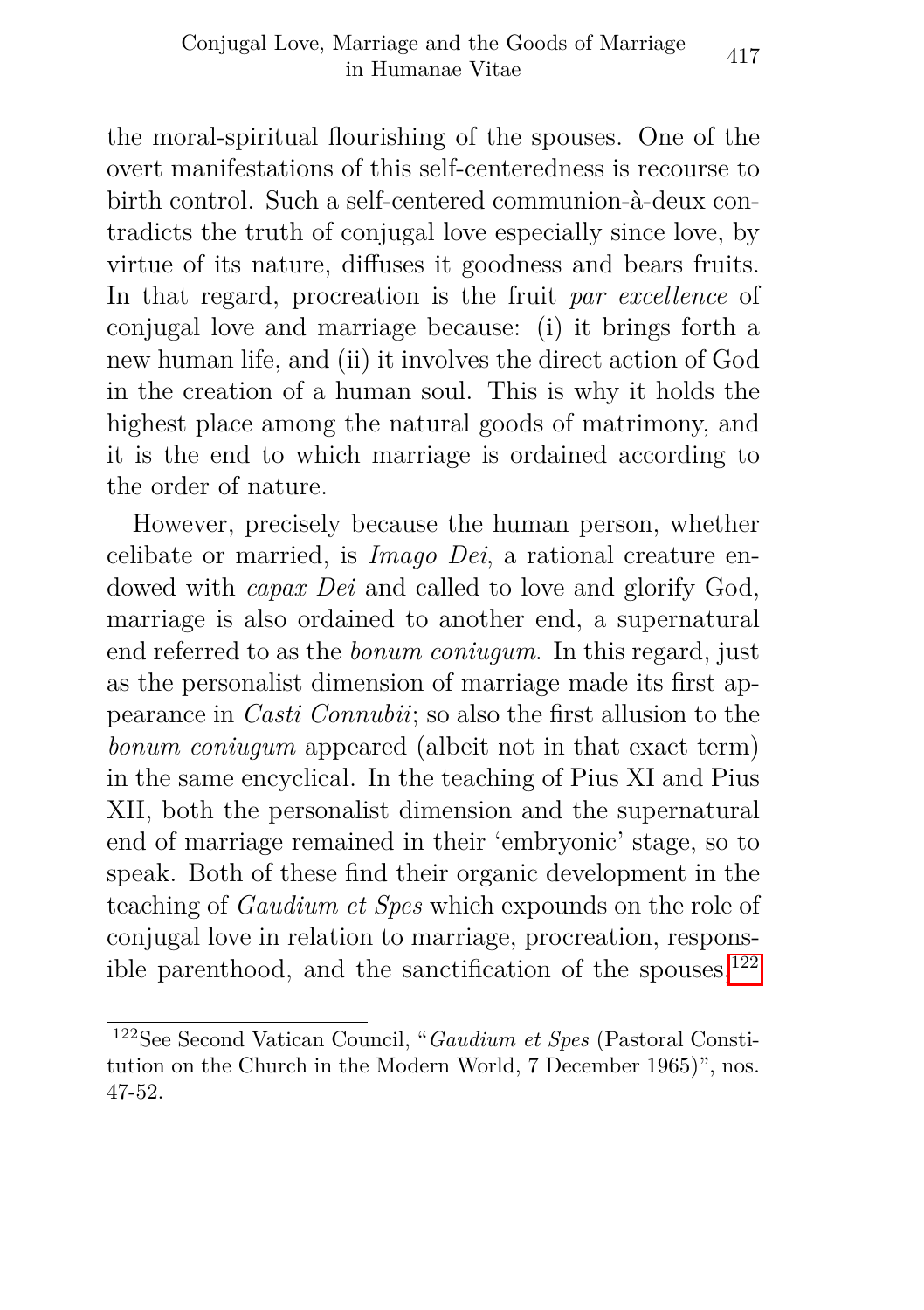showing that conjugal love is essentially the fundamental principle which animates the entire matrimonial life to attain both its natural end (procreation) and supernatural end (the sanctification of the spouses). *Humanae Vitae* further complements the teaching of *Gaudium et Spes* with its affirmation of the teaching of Pius XI and Pius XII on the intrinsic immorality of contraception.

Thus, as demonstrated in this paper, there is an undeniable organic continuity in the Church's teaching on marriage before and after the Second Vatican Council. The personalist dimension (which corresponds to conjugal love) and the institutional dimension do not oppose but complement one another, instead. Both are necessary for a complete and balanced view of the nature of marriage, especially that between baptized persons. As the Christian couple progresses together in holiness, their "conjugal love reaches that fullness to which it is interiorly ordained, conjugal charity, [as] the spouses participate in and are called to live the very charity of Christ who gave Himself on the Cross."[123](#page-59-0) Here lies precisely the beauty of the married life in Christ which John Paul II, in his holistic vision of marriage, expresses in the following words taken from Tertullian:

"How can I ever express the happiness of the marriage that is joined together by the Church strengthened by an offering, sealed by a blessing, announced by angels and ratified by the Father? [...] How wonderful the bond between

Aemaet Bd. 7, Nr. 1 (2018) 359-419, https://aemaet.de

<span id="page-59-0"></span><sup>123</sup>John Paul II, "*Familiaris Consortio*," no. 13.3.